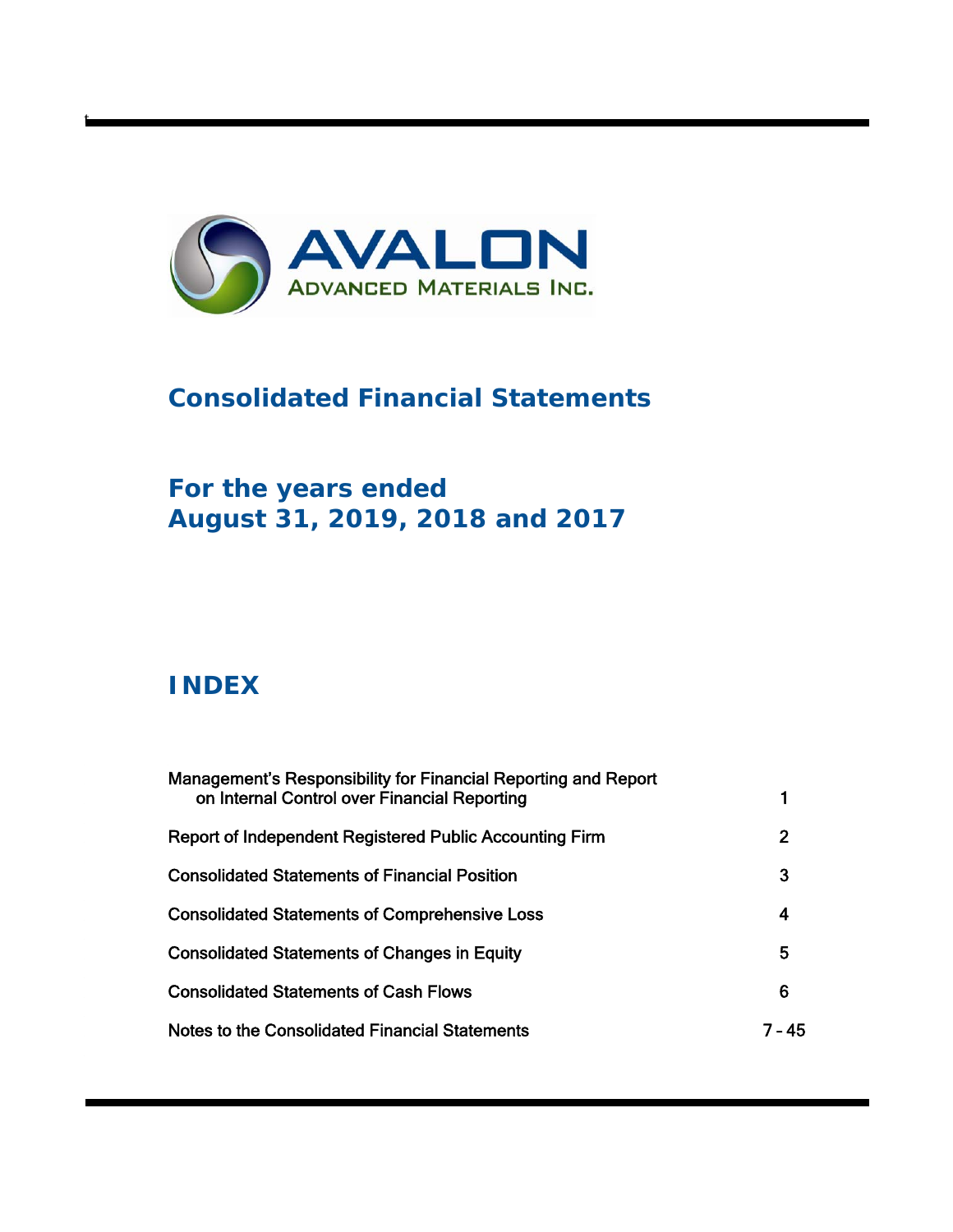# **Management's Report on Internal Control over Financial Reporting**

The Company's management is responsible for establishing and maintaining adequate internal control over financial reporting ("ICFR").

The Company's management assessed the effectiveness of the Company's ICFR as at August 31, 2019. The Company's management used the Committee of Sponsoring Organizations of the Treadway Commission (COSO 2013) framework to evaluate the effectiveness of the Company's ICFR. Based on management's assessment, the Company's internal control over financial reporting is effective as of August 31, 2019.

As at August 31, 2019, the Company is not required under the Exchange Act to obtain an audit on its ICFR under Section 404(b) of Sarbanes-Oxley Act of 2002. Accordingly, the Company's auditor, Ernst and Young LLP, Independent Registered Public Accounting Firm, has not performed an audit on the effectiveness of the Company's ICFR as at August 31, 2019 and has not issued an attestation report on management's assessment of the Company's ICFR.

"Donald S. Bubar" President and CEO

.

"R. James Andersen" CFO and Vice President Finance

Toronto, Ontario November 29, 2019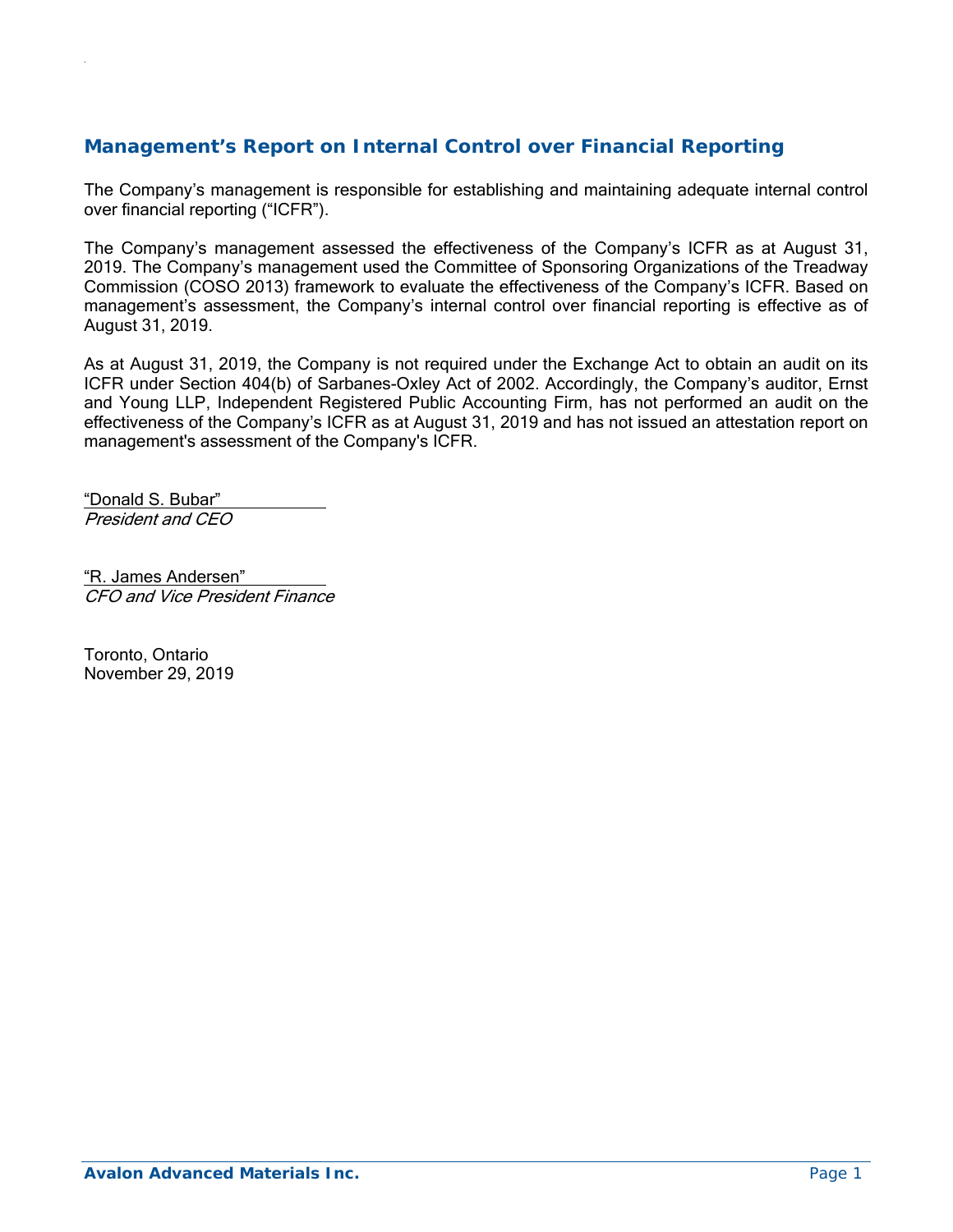

EY 100 Adelaide St W Toronto, ON M5J 0B3 Canada

Tel: +1 416 864 1234 Fax: +1 416 864 1174 ey.com/ca

#### **REPORT OF INDEPENDENT REGISTERED PUBLIC ACCOUNTING FIRM**

#### **To the Shareholders and the Board of Directors of Avalon Advanced Materials Inc.:**

#### **Opinion on the Consolidated Financial Statements**

We have audited the accompanying consolidated balance sheets of Avalon Advanced Materials Inc. (the "Company") as of August 31, 2019 and 2018 the related consolidated statements of operations, comprehensive income (loss), equity, and cash flows for each of the three years in the period ended August 31, 2019, and the related notes (collectively referred to as the "consolidated financial statements"). In our opinion, the consolidated financial statements present fairly, in all material respects, the financial position of the Company as of August 31, 2019 and 2018, and its financial performance and its cash flows for each of the three years in the period ended August 31, in accordance with International Financial Reporting Standards as issued by the International Accounting Standards Board.

#### **The Company's Ability to Continue as a Going Concern**

The accompanying consolidated financial statements have been prepared assuming that the Company will continue as a going concern. As discussed in Note 1 to the consolidated financial statements, the company has incurred losses in the current and prior years and there exists an uncertainty as to the Company's ability to raise additional funds on favourable terms in order to finance its planned activities and has stated that these conditions indicate the existence of a material uncertainty that raises substantial doubt about the Company's ability to continue as a going concern. Managements evaluation of the events and conditions and management's plans regarding these matters are also described in Note 1. The consolidated financial statements do not include any adjustments to reflect the possible future effects on the recoverability and classification of assets or the amounts and classification of liabilities that might result from the outcome of this uncertainty.

#### **Basis for Opinion**

These consolidated financial statements are the responsibility of the Company's management. Our responsibility is to express an opinion on the Company's financial statements based on our audits. We are a public accounting firm registered with the Public Company Accounting Oversight Board (United States) (PCAOB) and are required to be independent with respect to the Company in accordance with the U.S. federal securities laws and the applicable rules and regulations of the Securities and Exchange Commission and the PCAOB.

We conducted our audits in accordance with the standards of the PCAOB. Those standards require that we plan and perform the audit to obtain reasonable assurance about whether the financial statements are free of material misstatement, whether due to error or fraud. The Company is not required to have, nor were we engaged to perform, an audit of its internal control over financial reporting. As part of our audits we are required to obtain an understanding of internal control over financial reporting but not for the purpose of expressing an opinion on the effectiveness of the Company's internal control over financial reporting. Accordingly, we express no such opinion.

Our audits included performing procedures to assess the risks of material misstatement of the financial statements, whether due to error or fraud, and performing procedures that respond to those risks. Such procedures included examining, on a test basis, evidence regarding the amounts and disclosures in the financial statements. Our audits also included evaluating the accounting principles used and significant estimates made by management, as well as evaluating the overall presentation of the financial statements. We believe that our audits provide a reasonable basis for our opinion.

Ernet + Young ilf

Chartered Professional Accountants Licensed Public Accountants

We have served as the Company's auditor since 2017.

Toronto, Canada November 29, 2019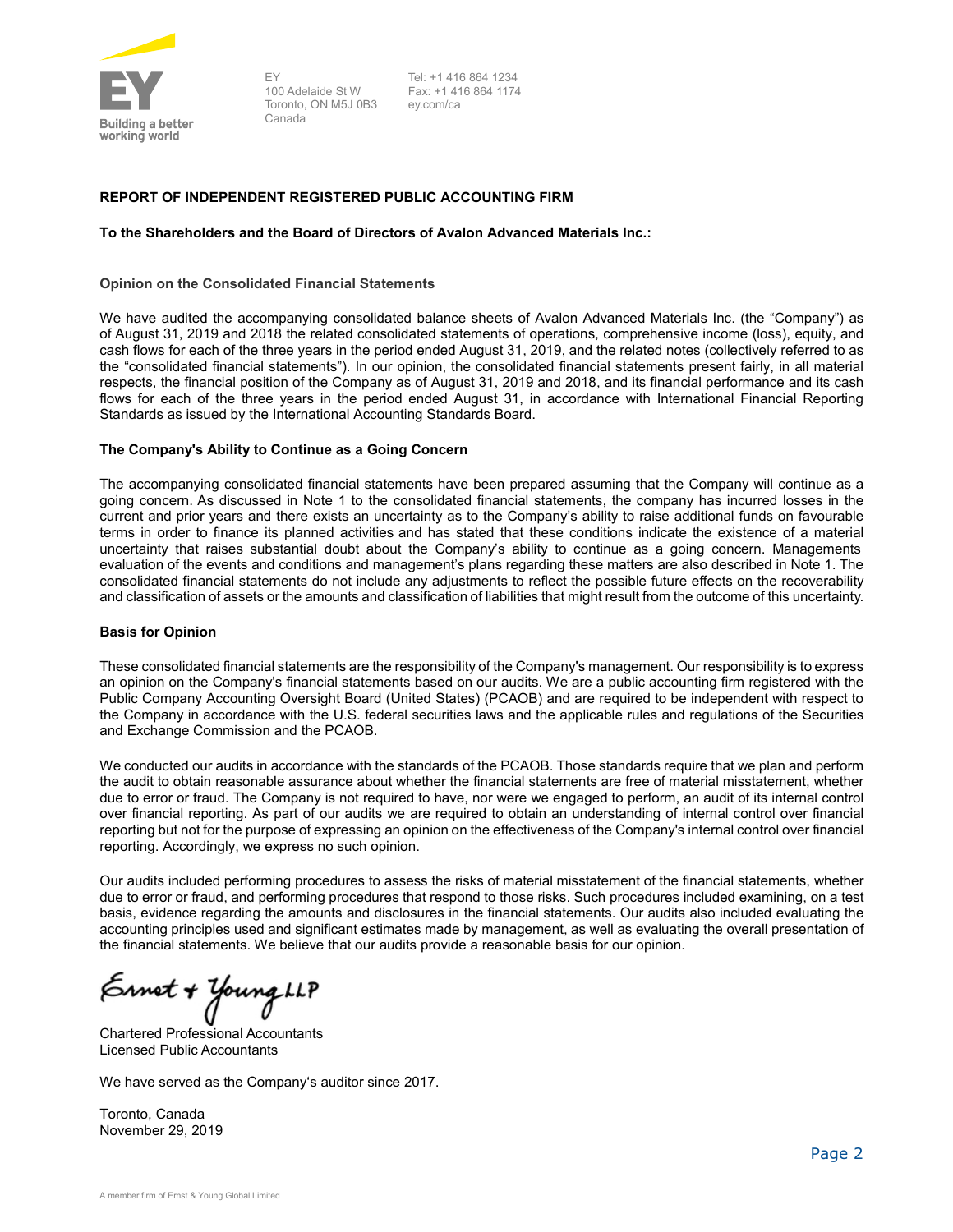#### . **Consolidated Statements of Financial Position (expressed in Canadian Dollars) As at August 31, 2019 and August 31, 2018**

|                                                                                                      |    | 2019                    | 2018                  |
|------------------------------------------------------------------------------------------------------|----|-------------------------|-----------------------|
| <b>Assets</b>                                                                                        |    |                         |                       |
| <b>Current Assets</b>                                                                                |    |                         |                       |
| Cash and cash equivalents (note 5)                                                                   | \$ | 1,881,841               | \$<br>319,057         |
| Other receivables                                                                                    |    | 337,573                 | 168,672               |
| Prepaid expenses and deposits                                                                        |    | 140,720                 | 137,515               |
| Asset held for sale (note 6)                                                                         |    | 2,605,147               |                       |
|                                                                                                      |    | 4,965,281               | 625,244               |
| <b>Non-Current Assets</b>                                                                            |    |                         |                       |
| Exploration and evaluation assets (note 7)                                                           |    | 17,065,203              | 16,874,234            |
| Property, plant and equipment (note 8)                                                               |    | 101,981,838             | 104,432,710           |
|                                                                                                      |    | 119,047,041             | 121,306,944           |
|                                                                                                      | \$ | 124,012,322             | \$<br>121,932,188     |
| <b>Liabilities</b>                                                                                   |    |                         |                       |
| <b>Current Liabilities</b>                                                                           |    |                         |                       |
| Accounts payable                                                                                     | \$ | 151,318                 | \$<br>387,451         |
| <b>Accrued liabilities</b>                                                                           |    | 922,474                 | 408,701               |
| Deferred flow-through share premium (note 9)                                                         |    | 47,481                  | 52,157                |
| Deferred asset sale proceeds (note 8a)                                                               |    | 3,200,000               |                       |
|                                                                                                      |    | 4,321,273               | 848,309               |
| <b>Non-Current Liabilities</b>                                                                       |    |                         |                       |
| Convertible note payable (note 10)                                                                   |    | 175,000                 |                       |
| Convertible redeemable preferred shares (note 11)                                                    |    | 958,125                 | 3,354,750             |
| Derivative liabilities (note 12)                                                                     |    | 27,069                  | 109,821               |
| Site closure and reclamation provisions (note 13)                                                    |    | 303,600                 | 303,600               |
|                                                                                                      |    | 1,463,794               | 3,768,171             |
|                                                                                                      |    | 5,785,067               | 4,616,480             |
| <b>Shareholders' Equity</b>                                                                          |    |                         |                       |
|                                                                                                      |    |                         |                       |
| Share Capital (note 14b)                                                                             |    | 177,802,700             | 173,600,797           |
| <b>Reserve for Warrants (note 14c)</b>                                                               |    | 4,330,037<br>17,225,482 | 4,329,430             |
| Reserve for Share Based Payments (note 14d)<br>Reserve for Brokers' Compensation Warrants (note 14e) |    | 286,000                 | 17,130,110<br>286,000 |
| <b>Accumulated Deficit</b>                                                                           |    | (81, 416, 964)          | (78,030,629)          |
|                                                                                                      |    | 118,227,255             | 117,315,708           |
|                                                                                                      | P  | 124,012,322             | \$<br>121,932,188     |
|                                                                                                      |    |                         |                       |

The accompanying notes are an integral part of these consolidated financial statements. Commitments (note 23)

Approved on behalf of the Board

"Donald S. Bubar" , Director

"Brian MacEachen" , Director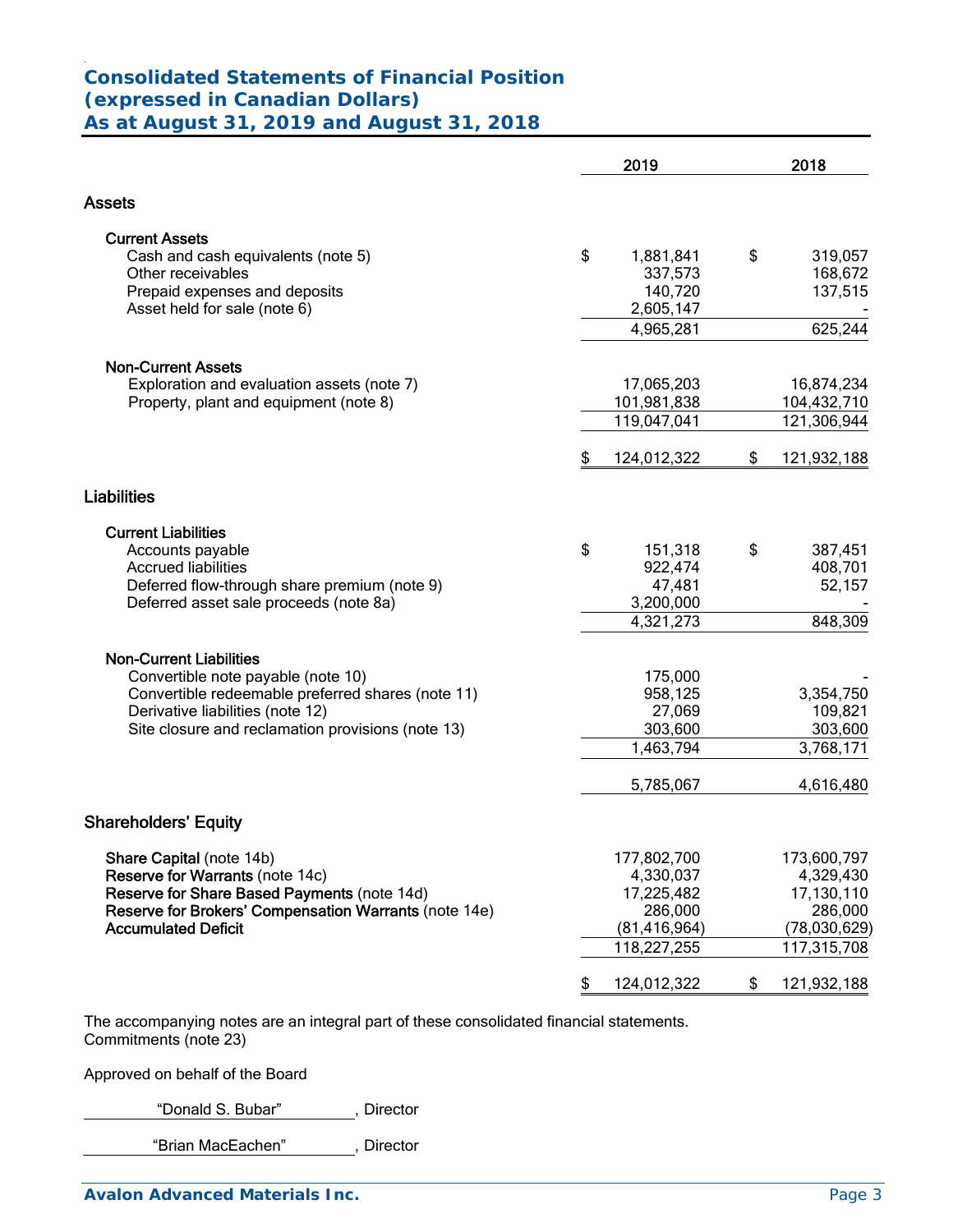#### . **Consolidated Statements of Comprehensive Loss (expressed in Canadian Dollars, except number of shares) For the years ended August 31**

|                                                                                          | 2019 |                  |    | 2018             | 2017              |  |
|------------------------------------------------------------------------------------------|------|------------------|----|------------------|-------------------|--|
| Revenue                                                                                  |      |                  |    |                  |                   |  |
| Interest<br>Management fees (note 8a)                                                    | \$   | 42,819<br>10,204 | \$ | 61,777           | \$<br>28,211      |  |
|                                                                                          |      | 53,023           |    | 61,777           | 28,211            |  |
| <b>Expenses</b>                                                                          |      |                  |    |                  |                   |  |
| Corporate and administrative (note 15)<br>Impairment loss on exploration and evaluation  |      | 2,415,003        |    | 2,724,759        | 2,877,792         |  |
| assets (note 7)                                                                          |      | 639,034          |    |                  | 178,118           |  |
| General exploration                                                                      |      | 11,861           |    | 17,269           | 23,677            |  |
| Depreciation (note 8)                                                                    |      | 20,617           |    | 18,538           | 35,656            |  |
| Share based compensation (note 14d)                                                      |      | 78,844           |    | 149,286          | 183,108           |  |
| Foreign exchange loss<br>Financing transaction costs (note 10, 11)                       |      | 1,435<br>177,503 |    | 2,705<br>634,912 | 5,137<br>601,335  |  |
| Increase in fair value of convertible redeemable                                         |      |                  |    |                  |                   |  |
| preferred shares (note 11)                                                               |      | 376,688          |    | 535,500          | 131,250           |  |
| Decrease in fair value of derivative liabilities (note 12)                               |      | (126, 951)       |    | (562, 216)       | (333,073)         |  |
|                                                                                          |      | 3,594,034        |    | 3,520,753        | 3,703,000         |  |
| Net Loss before Income Taxes                                                             |      | (3,541,011)      |    | (3,458,976)      | (3,674,789)       |  |
| Deferred Income Tax Recoveries (note 20)                                                 |      | 154,676          |    | 218,232          | 317,468           |  |
| Net Loss and Total Comprehensive Loss for the year                                       | \$   | (3,386,335)      | \$ | (3, 240, 744)    | \$<br>(3,357,321) |  |
| Loss per Share - Basic and Diluted (note 21)                                             | \$   | (0.012)          | \$ | (0.015)          | \$<br>(0.018)     |  |
| <b>Weighted Average Number of Common Shares</b><br><b>Outstanding, Basic and Diluted</b> |      | 275,760,316      |    | 215, 152, 381    | 187,869,637       |  |

The accompanying notes are an integral part of these consolidated financial statements.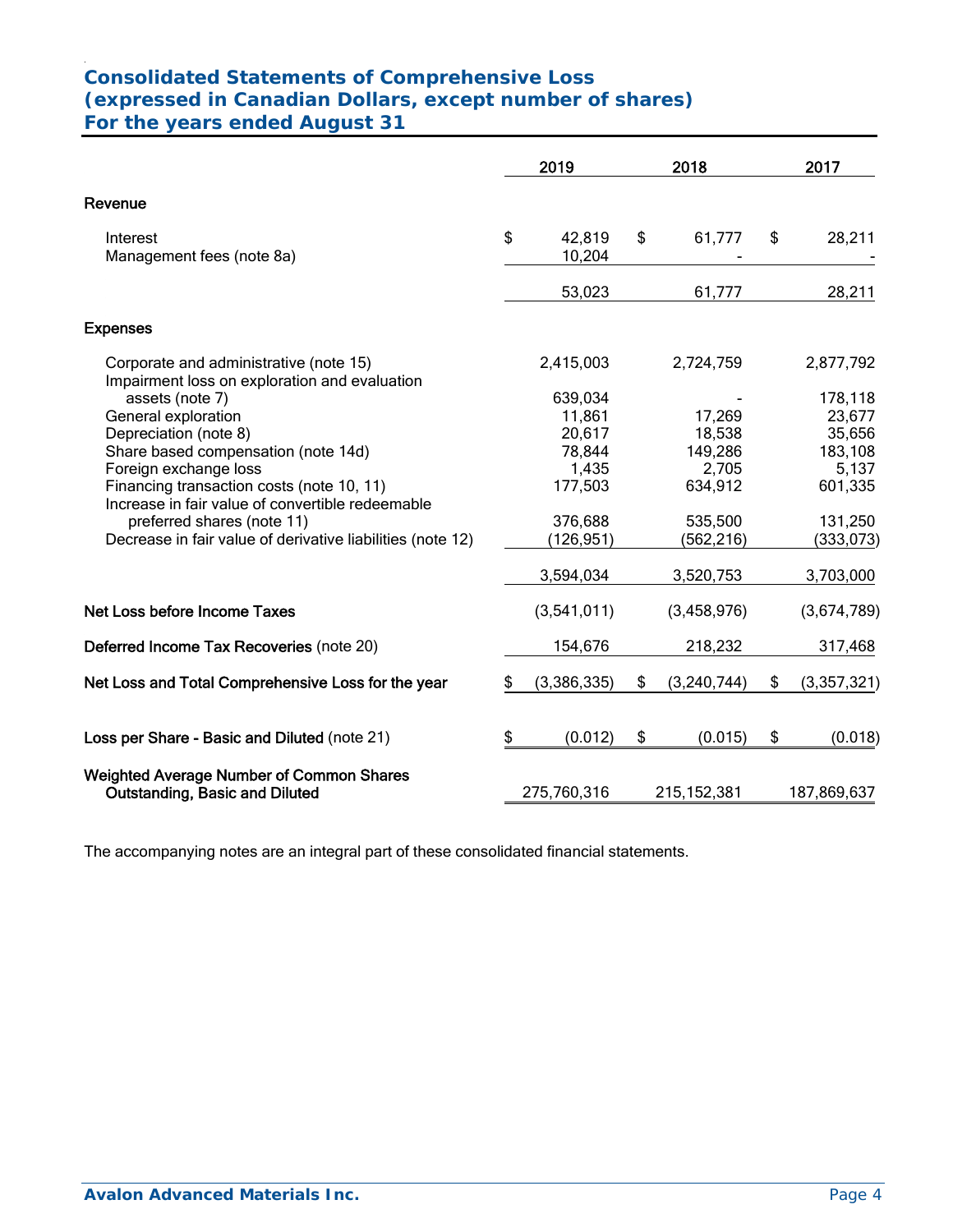# **Consolidated Statements of Changes in Equity (expressed in Canadian Dollars, except number of shares) For the years ended August 31**

|                                                             |                            | <b>Share Capital</b>     |                | Reserves                       |                          |                                      |               |
|-------------------------------------------------------------|----------------------------|--------------------------|----------------|--------------------------------|--------------------------|--------------------------------------|---------------|
|                                                             |                            |                          |                |                                | <b>Brokers'</b>          |                                      |               |
|                                                             | Number of<br><b>Shares</b> | Amount                   | Warrants       | <b>Share Based</b><br>Payments | Compensation<br>Warrants | <b>Accumulated</b><br><b>Deficit</b> | <b>Total</b>  |
| Balance at September 1, 2016                                | 179,524,206                | \$167,181,354            | \$4,313,701    | \$16,700,417                   | \$<br>254,112            | $$$ (71,432,564)                     | \$117,017,020 |
| Equity offerings (note 14b)                                 | 13,545,454                 | 2,064,182                |                |                                |                          |                                      | 2,064,182     |
| Issue for other considerations (note 7a)                    | 500.000                    | 92,500                   |                |                                |                          |                                      | 92,500        |
| Conversion of redeemable preferred shares (note 11)         | 890,861                    | 110,250                  |                |                                |                          |                                      | 110,250       |
| Exercise of warrants (note 14c)                             | 2,275,000                  | 341,250                  |                |                                |                          |                                      | 341,250       |
| Reserve transferred on exercise of warrants                 |                            | 55,488                   | (55, 488)      |                                |                          |                                      |               |
| Compensation warrants issued on equity offerings (note 14b) |                            |                          |                |                                | 40,054                   |                                      | 40,054        |
| Share based compensation (note 14d)                         |                            |                          |                | 254,994                        |                          |                                      | 254,994       |
| Share issuance costs - cash                                 |                            | (211, 765)               |                |                                |                          |                                      | (211, 765)    |
| Share issuance costs - compensation warrants issued         |                            | (40, 054)                |                |                                |                          |                                      | (40, 054)     |
| Net loss for the year                                       |                            |                          |                |                                |                          | (3,357,321)                          | (3,357,321)   |
| Balance at August 31, 2017                                  | 196,735,521                | 169,593,205              | 4,258,213      | 16,955,411                     | 294,166                  | (74, 789, 885)                       | 116,311,110   |
| Equity offerings (note 14b)                                 | 17,652,400                 | 1,875,886                | 77,290         |                                |                          |                                      | 1,953,176     |
| Conversion of redeemable preferred shares (note 11)         | 22,280,507                 | 2,189,250                |                |                                |                          |                                      | 2,189,250     |
| Exercise of options (note 14c)                              | 50,000                     | 5,500                    |                |                                |                          |                                      | 5,500         |
| Reserve transferred on exercise of options                  |                            | 2,137                    |                | (2, 137)                       |                          |                                      |               |
| Exercise of compensation warrants (note 14e)                | 300,000                    | 33,000                   |                | $\overline{a}$                 |                          |                                      | 33,000        |
| Reserve transferred on exercise of compensation warrants    |                            | 26,671                   |                |                                | (26, 671)                |                                      |               |
| Compensation warrants issued on equity offerings (note 14b) |                            |                          |                |                                | 18,505                   |                                      | 18,505        |
| Share based compensation (note 14d)                         |                            | $\overline{\phantom{a}}$ | $\blacksquare$ | 176,836                        |                          |                                      | 176,836       |
| Share issuance costs - cash                                 |                            | (107, 282)               | (5, 138)       |                                |                          |                                      | (112, 420)    |
| Share issuance costs - compensation warrants issued         |                            | (17, 570)                | (935)          |                                |                          |                                      | (18, 505)     |
| Net loss for the year                                       |                            |                          |                |                                |                          | (3,240,744)                          | (3,240,744)   |
| Balance at August 31, 2018                                  | 237,018,428                | 173,600,797              | 4,329,430      | 17,130,110                     | 286,000                  | (78,030,629)                         | 117,315,708   |
| Equity offerings (note 14b)                                 | 15,375,000                 | 918,725                  | 7,525          |                                |                          |                                      | 926,250       |
| Conversion of redeemable preferred shares (note 11)         | 53,337,055                 | 2,773,313                | $\overline{a}$ |                                |                          |                                      | 2,773,313     |
| Conversion of note payable (note 10)                        | 7,721,966                  | 425,000                  |                |                                |                          |                                      | 425,000       |
| Exercise of warrants (note14c)                              | 1,000,000                  | 120,000                  |                |                                |                          |                                      | 120,000       |
| Reserve transferred on exercise of warrants                 |                            | 6,657                    | (6,657)        |                                |                          |                                      |               |
| Exercise of options (note 14d)                              | 200,000                    | 20,000                   |                |                                |                          |                                      | 20,000        |
| Reserve transferred on exercise of options                  |                            | 1.850                    |                | (1,850)                        |                          |                                      |               |
| Share based compensation (note 14d)                         |                            |                          | $\sim$         |                                |                          |                                      |               |
| Share issuance costs - cash                                 |                            |                          |                | 97,222                         |                          |                                      | 97,222        |
|                                                             |                            | (63, 642)                | (261)          |                                |                          |                                      | (63,903)      |
| Net loss for the year                                       |                            |                          | $\blacksquare$ |                                |                          | (3,386,335)                          | (3,386,335)   |
| Balance at August 31, 2019                                  | 314,652,449                | \$177,802,700            | \$4,330,037    | \$17,225,482                   | \$<br>286,000            | \$ (81, 416, 964)                    | \$118,227,255 |

The accompanying notes are an integral part of these consolidated financial statements.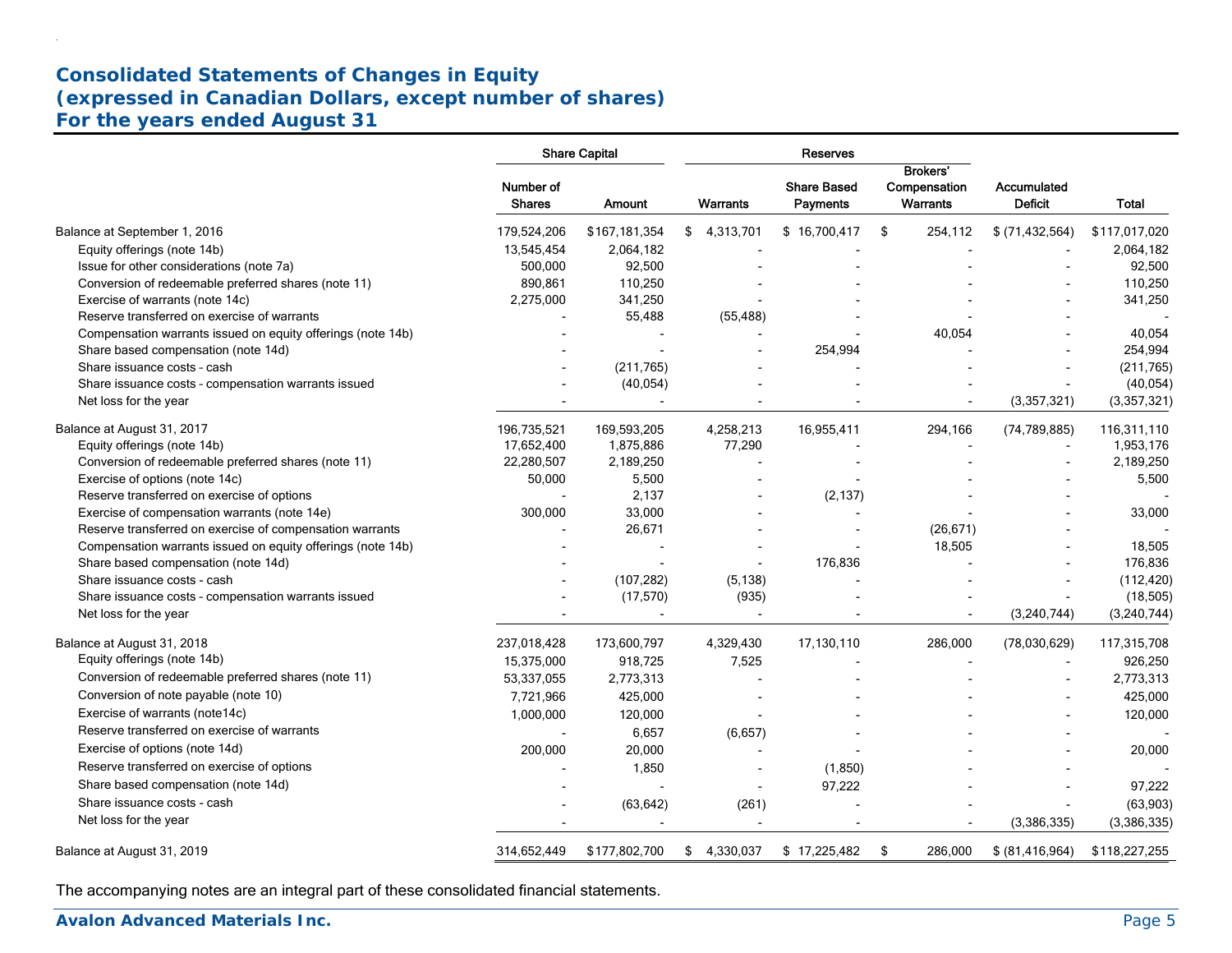# **Consolidated Statements of Cash Flows (expressed in Canadian Dollars) For the years ended August 31**

.

|                                                                                                                                                                                                                     | 2019                                           | 2018                                         | 2017                                         |
|---------------------------------------------------------------------------------------------------------------------------------------------------------------------------------------------------------------------|------------------------------------------------|----------------------------------------------|----------------------------------------------|
| <b>Operating Activities</b>                                                                                                                                                                                         |                                                |                                              |                                              |
| Cash paid to employees<br>Cash paid to suppliers<br>Interest received                                                                                                                                               | \$<br>(1, 159, 131)<br>(1, 165, 017)<br>42,819 | \$<br>(1,381,833)<br>(1, 262, 306)<br>61,777 | \$<br>(1,620,250)<br>(1, 162, 240)<br>28,211 |
| Cash Used By Operating Activities                                                                                                                                                                                   | (2, 281, 329)                                  | (2,582,362)                                  | (2,754,279)                                  |
| <b>Financing Activities</b>                                                                                                                                                                                         |                                                |                                              |                                              |
| Net proceeds from equity offerings<br>Net proceeds from issuance of preferred shares<br>Net proceeds from issuance of note payable<br>Proceeds from exercise of stock options<br>Proceeds from exercise of warrants | 955,379<br>466,696<br>20,000<br>120,000        | 2,025,843<br>2,084,792<br>5,500              | 2,159,353<br>2,260,153<br>341,250            |
| Proceeds from exercise of brokers' compensation<br>warrants                                                                                                                                                         |                                                | 33,000                                       |                                              |
| Cash Provided by Financing Activities                                                                                                                                                                               | 1,562,075                                      | 4, 149, 135                                  | 4,760,756                                    |
| <b>Investing Activities</b>                                                                                                                                                                                         |                                                |                                              |                                              |
| Exploration and evaluation assets<br>Property, plant and equipment<br>Advance payment received on sale                                                                                                              | (766, 825)<br>(149, 702)                       | (2,041,084)<br>(277, 501)                    | (2, 160, 674)<br>(127, 579)                  |
| of property, plant and equipment (note 8a)                                                                                                                                                                          | 3,200,000                                      |                                              |                                              |
| Cash Provided (Used) by Investing Activities                                                                                                                                                                        | 2,283,473                                      | (2,318,585)                                  | (2, 288, 253)                                |
| <b>Change in Cash and Cash Equivalents</b>                                                                                                                                                                          | 1,564,219                                      | (751, 812)                                   | (281, 776)                                   |
| Foreign Exchange Effect on Cash                                                                                                                                                                                     | (1, 435)                                       | (2,705)                                      | (5, 137)                                     |
| Cash and Cash Equivalents - beginning of year                                                                                                                                                                       | 319,057                                        | 1,073,574                                    | 1,360,487                                    |
| Cash and Cash Equivalents - end of year                                                                                                                                                                             | \$<br>1,881,841                                | \$<br>319,057                                | \$<br>1,073,574                              |

The accompanying notes are an integral part of these consolidated financial statements.

Supplemental Cash Flow Information (note 19)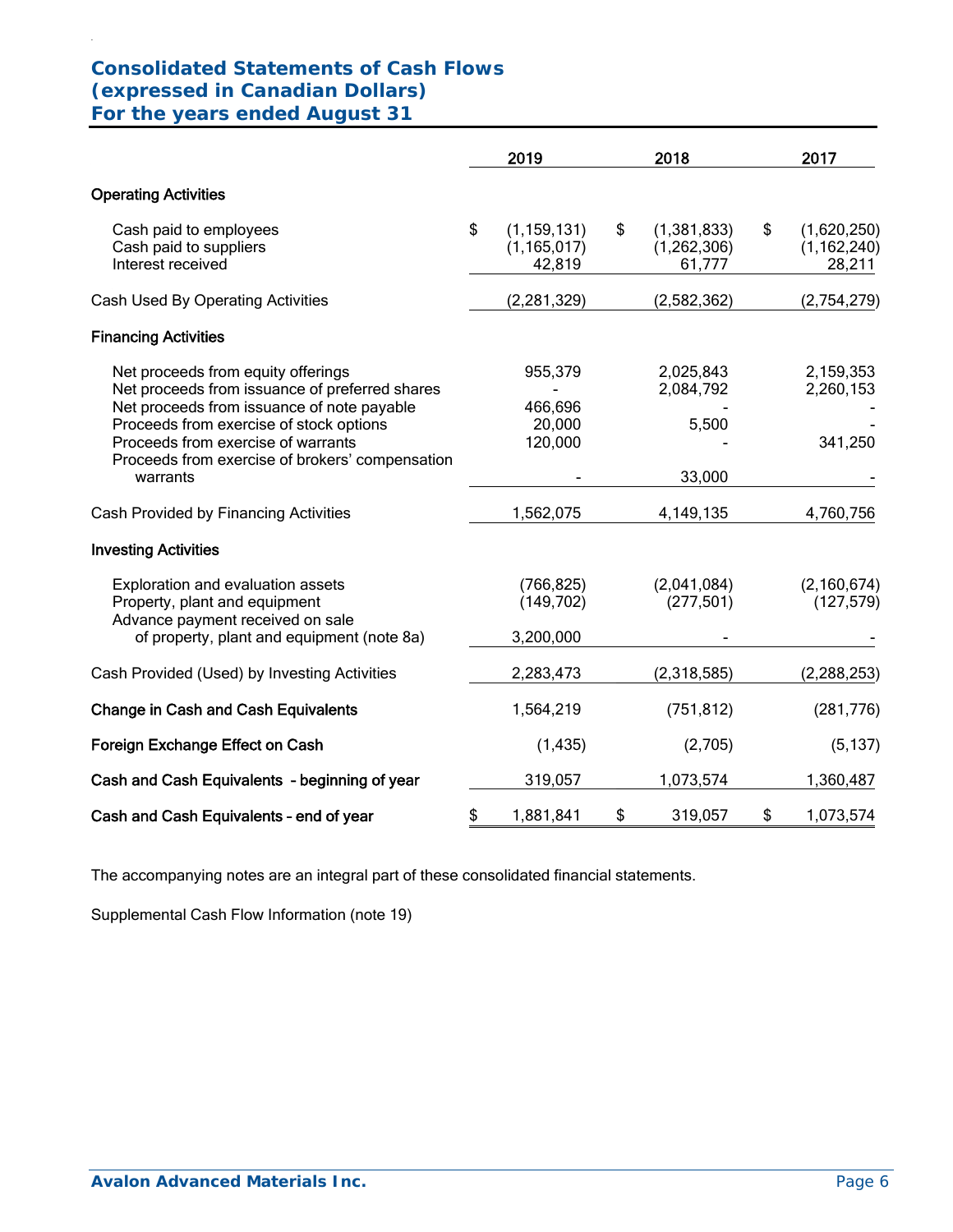### **1. Nature of Operations and Going Concern Uncertainty**

Avalon Advanced Materials Inc. ("Avalon") is a publicly listed company incorporated in Canada and continued under the *Canada Business Corporations Act*. Avalon's common shares are listed on the Toronto Stock Exchange (the "TSX") (TSX: AVL), on the OTCQB® Venture Market (OTCQB: AVLNF), and the Frankfurt Stock Exchange in Germany.

The registered address, principal address and records office of Avalon is located at 130 Adelaide Street West, Suite 1901, Toronto, Ontario, Canada, M5H 3P5.

Avalon, together with its subsidiaries (collectively, the "Company") is principally engaged in the acquisition, exploration, evaluation and development of specialty metal and mineral properties, located principally in Canada. To date, the Company has not earned any significant revenues.

The realization of amounts shown for its development asset – the Nechalacho Rare Earth Elements Project (the "Nechalacho REE Project") and its exploration and evaluation assets is dependent upon the discovery of economically recoverable reserves (where not already identified), the ability of the Company to obtain the necessary financing to develop these assets, and future profitable production or proceeds of disposition from these assets.

These consolidated financial statements have been prepared in accordance with International Financial Reporting Standards ("IFRS") as issued by the International Accounting Standards Board ("IASB") applicable to a going concern, which assumes the Company will continue to meet its obligations and discharge its liabilities in the normal course of business for the foreseeable future. Different bases of measurement may be appropriate when a company is not expected to continue operations for the foreseeable future. The Company is in the exploration and development stage and raises funds in the equity markets to conduct its business activities. The Company has incurred losses in the current and prior years, with a net loss of \$3,386,335 for the year ended August 31, 2019 and an accumulated deficit of \$81,416,964 as at August 31, 2019. The Company's cash and cash equivalents balance at August 31, 2019 was \$1,881,841, and the working capital was \$644,008. Excluding the deferred flow-through share premium of \$47,481, the Company's adjusted working capital as at August 31, 2019 was \$691,489 (calculated by adding back the deferred flow-through share premium of \$47,481 to the working capital of \$644,008).

Given the continuation of weak investor sentiment and capital market conditions in the junior resource sector, there exists an uncertainty as to the Company's ability to raise additional funds on favorable terms. These conditions indicate the existence of a material uncertainty that raises substantial doubt about the Company's ability to continue as a going concern. As at August 31, 2019, the Company is required to incur additional Canadian exploration expenses ("CEE") of \$221,580 by December 31, 2019. The Company's expenditures on other discretionary exploration and development activities have some scope for flexibility in terms of amount and timing, which can be adjusted accordingly. Management intends to finance these expenditures over the next twelve months with funds currently on hand, proceeds from sale of certain assets and through planned equity financings. The Company has entered into an agreement under which an unrelated third party will acquire ownership of the near-surface resources principally in the T-Zone and Tardiff Zones of the Nechalacho REE Project for a total cash consideration of \$5.0 million as described in Note 8a. Advance payments totaling \$3.2 million had been received by August 31, 2019 and the balance of \$1.8 million was received subsequent to August 31, 2019.

These consolidated financial statements do not reflect the adjustments to the carrying values of assets and liabilities and the reported expenses and statement of financial position classifications that would be necessary should the going concern assumption be inappropriate, and those adjustments could be material.

These consolidated financial statements have been reviewed and approved by the Company's Audit Committee and the Board of Directors on November 29, 2019.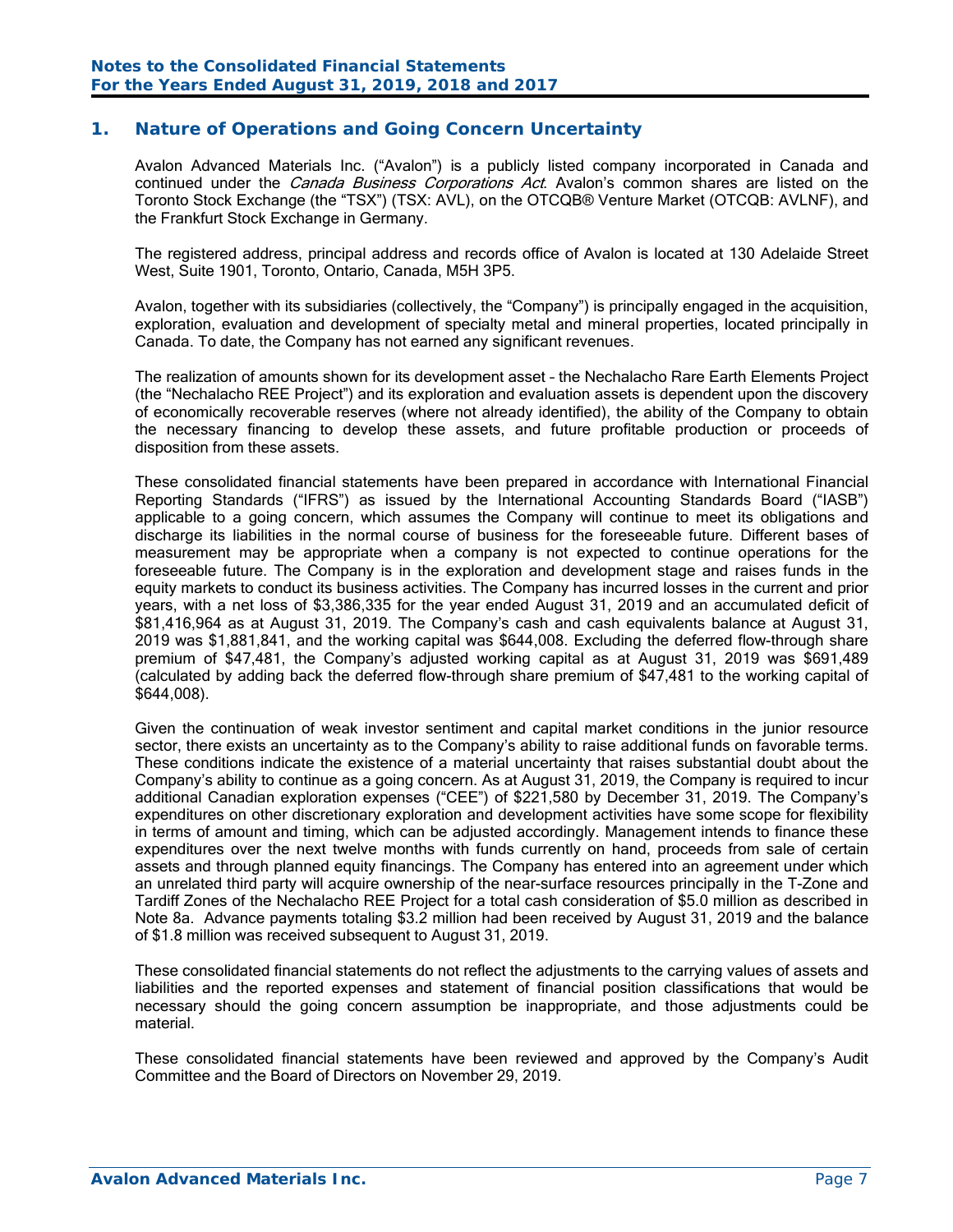### **2. Basis of Presentation**

#### *a) Statement of Compliance and Basis of Presentation*

 These consolidated financial statements, including comparatives, have been prepared using accounting policies in compliance with IFRS as issued by the IASB.

These consolidated financial statements have been prepared on a going concern basis using the historical cost basis, except for certain financial instruments which are measured at fair value in accordance with the policies disclosed in Note 3.

#### *b) Basis of Consolidation*

These consolidated financial statements include the accounts of the Company and the entities controlled by the Company. Control exists when the Company is exposed, or has rights, to variable returns from its involvement with the investee and has the ability to affect those returns through its power over the investee. The financial statements of subsidiaries are included in the consolidated financial statements from the date that control commences until the date that control ceases.

These consolidated financial statements include the accounts of the Company and its wholly-owned subsidiaries, 8110131 Canada Inc., Nolava Minerals Inc. ("Nolava"), and Avalon Rare Metals Ltd. ("ARML"). Nolava and ARML are incorporated in the United States of America ("USA").

ARML has not carried on any significant operations since its inception. During the year ended August 31, 2012, 8110131 Canada Inc. acquired certain net smelter returns ("NSR") royalty interests in the Company's properties which were held by third parties. Nolava had held certain mining claims in Utah, USA and had conducted exploration work on those mining claims during fiscal year 2011 to fiscal year 2014. All intercompany transactions and balances have been eliminated on consolidation of the accounts.

#### **3. Summary of Significant Accounting Policies**

The principal accounting policies followed by the Company are summarized as follows:

#### *a) Foreign Currency Transactions*

#### Functional and Presentation Currency

Items included in the consolidated financial statements of the Company and each of its subsidiaries (the "Group") are measured using the currency of the primary economic environment in which the entity operates (the "functional currency"). The functional currency of the Company and its subsidiaries is the Canadian dollar ("\$"). The consolidated financial statements of the Group are presented in Canadian dollars.

#### Transactions and Balances

In preparing the financial statements of the individual entities, transactions in currencies other than the entity's functional currency (i.e. foreign currencies) are recorded at the rates of exchange prevailing at the dates of the transactions. At each statement of financial position date, monetary assets and liabilities are translated using the foreign exchange rates prevailing at the end of each reporting period. Non-monetary assets and liabilities are translated using the historical rate on the date of the transaction. Non-monetary assets and liabilities that are stated at fair value are translated using the historical rate on the date that the fair value was determined. All gains and losses on translation of these foreign currency transactions are included in foreign exchange loss (gain) in the consolidated statement of comprehensive loss.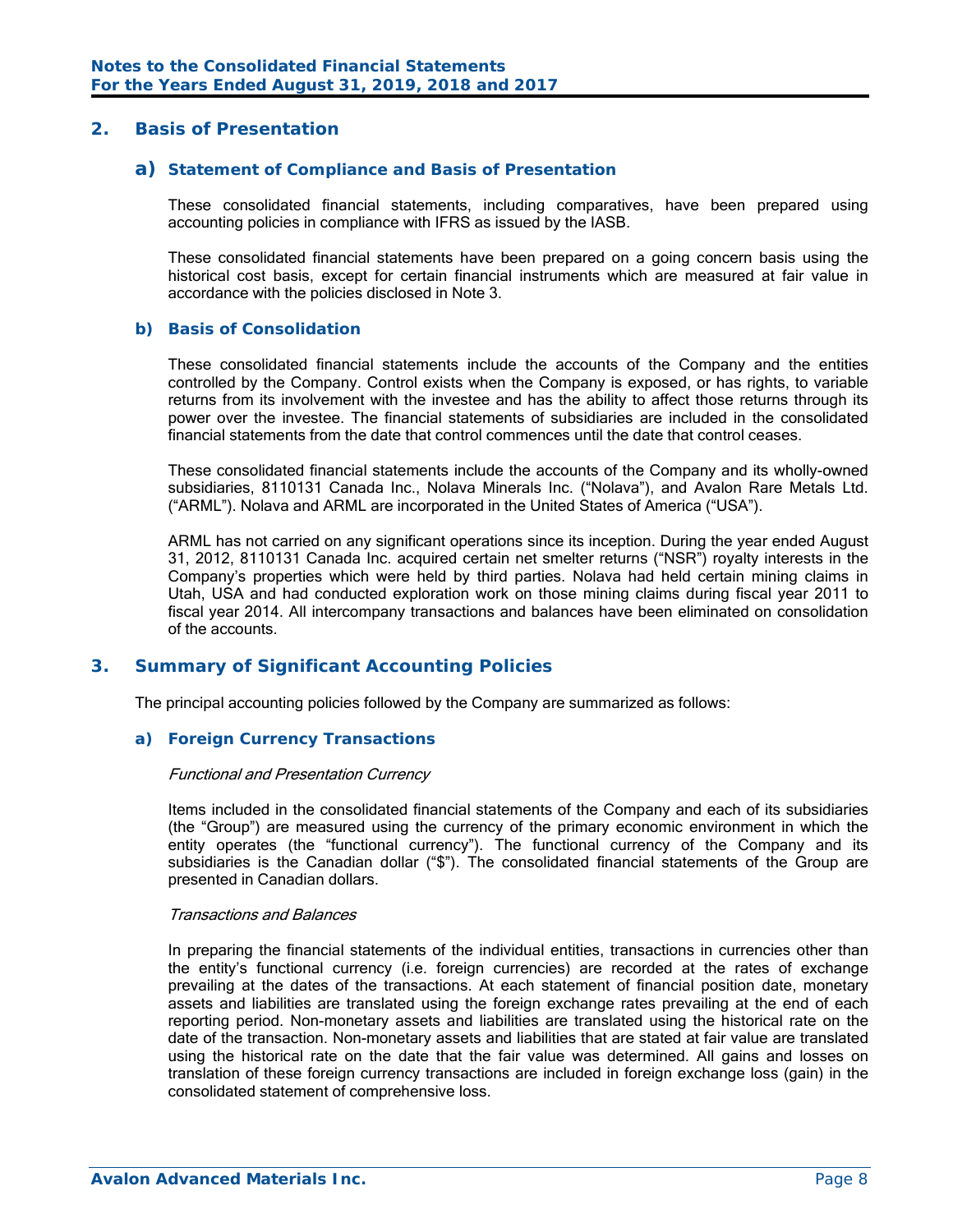On consolidation, exchange differences arising from the translation of the net investment in foreign operations, and of borrowings and other currency instruments designated as hedges of such investments, are taken to shareholders' equity. When a foreign operation is partially disposed of or sold, exchange differences that were recorded in equity are recognized in profit or loss as part of the gain or loss on sale. At the present time, the functional currency of the Company and its subsidiaries is the Canadian dollar and hence this does not currently apply to the Company.

#### *b) Share Based Payments*

Equity-settled share based payments to employees (including directors and senior executives) and others providing similar services are measured at the fair value of the equity instruments at the grant date. The fair value of the share-based payment is measured by reference to the fair value of the equity instrument granted, which in turn is determined using the Black-Scholes option-pricing model on the date of the grant, with management's assumptions for the risk-free rate, dividend yield, volatility factors of the expected market price of the Company's common shares, exercise price, current market price of the underlying equity to be settled with, expected forfeitures and the life of the options.

The fair value of the equity-settled share based payments is recognized over the vesting period in which the service conditions are fulfilled, ending on the date in which the grantee becomes fully entitled to the award, based on the Company's estimate of equity instruments that will eventually vest, and is either expensed or capitalized to exploration and evaluation assets or property, plant and equipment, with a corresponding increase in equity.

Equity-settled share-based payment transactions with parties other than employees are measured at the fair value of the goods or services received, except where that fair value cannot be estimated reliably, in which case they are measured at the fair value of the equity instruments granted, measured at the date the Company obtains the goods or the counterparty renders the service.

#### *c) Leases*

Leases are classified as finance leases whenever the terms of the lease transfer substantially all the risks and rewards of ownership to the lessee. All other leases are classified as operating leases.

Assets held under finance leases are initially recognized as assets of the Company at the inception of the lease at their fair value or, if lower, at the present value of the minimum lease payments.

Finance lease payments are apportioned between finance expenses and reduction of the lease obligation so as to achieve a constant rate of interest on the remaining balance of the liability. Finance expenses are recognized immediately in profit or loss, unless they are directly attributable to qualifying assets, in which case they are capitalized in accordance with the Company's general policy on borrowing costs.

Operating lease payments are recognized as an expense on a straight-line basis over the lease term, except where another systematic basis is more representative of the time pattern in which economic benefits from the leased asset are consumed.

#### *d) Income Taxes*

#### Current Income Taxes

Tax currently payable is based on taxable profit for the year. Taxable profit differs from profit as reported in the consolidated statements of comprehensive loss because of items of income or expense that are taxable or deductible in other years and items that are never taxable or deductible. The Company's liability for current tax is calculated using tax rates that have been enacted or substantively enacted by the end of the reporting period.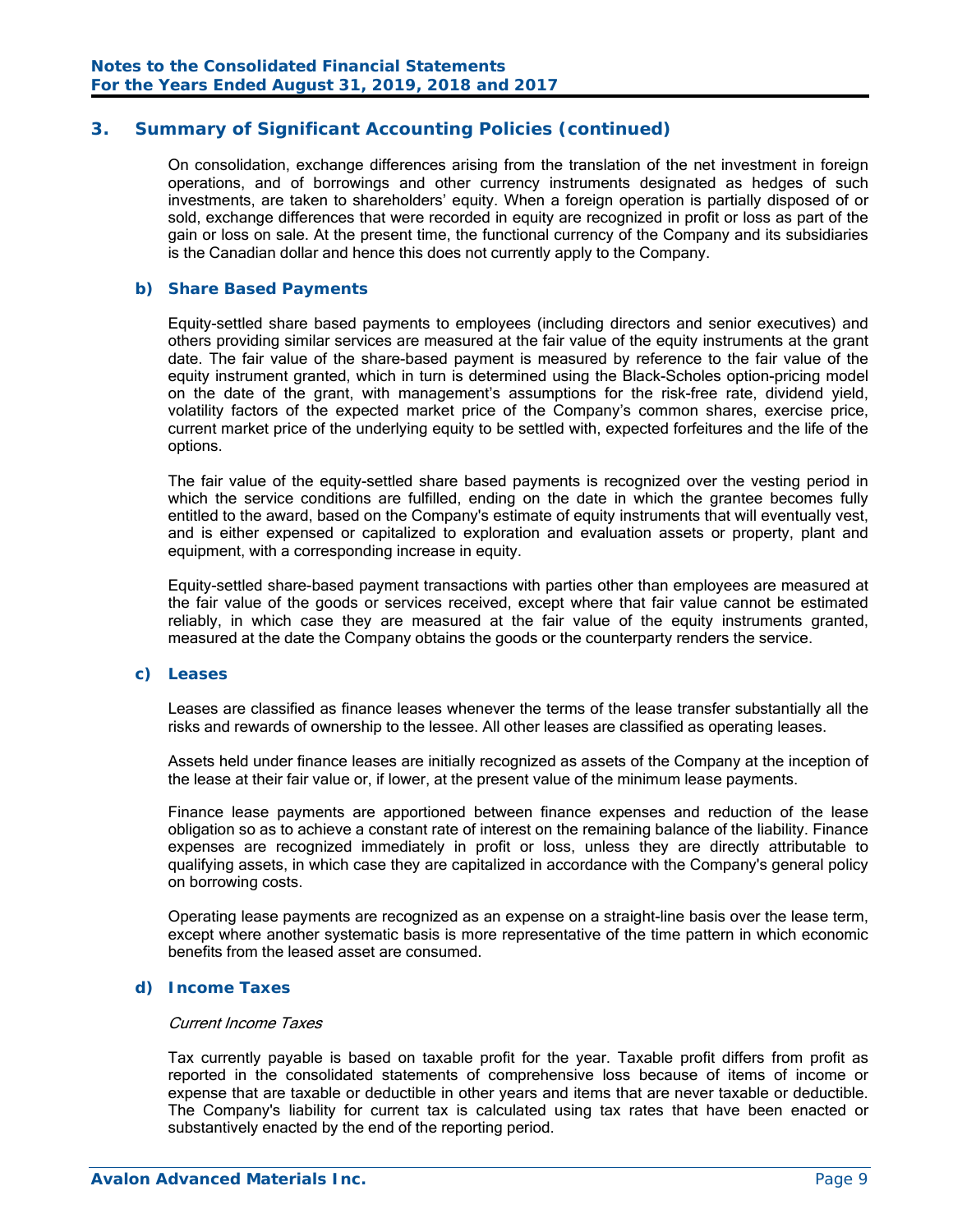#### Deferred Income Taxes

Deferred tax assets and liabilities represent income taxes expected to be payable or recoverable on differences between the carrying amount of assets and liabilities in the Company's consolidated financial statements and the corresponding tax basis used in the computation of taxable profit. Deferred tax assets also represent income taxes expected to be recoverable on unclaimed losses carried forward.

Deferred taxes are calculated using the asset and liability method. Deferred tax liabilities are generally recognized for all taxable temporary differences, with some exceptions described below. Deferred tax assets are recognized to the extent that it is probable that taxable profits will be available against which deductible temporary differences can be used. Neither deferred tax liabilities, nor deferred tax assets, are recognized as a result of temporary differences that arise from the initial recognition of goodwill or a transaction, other than a business combination, that affects neither accounting profit nor taxable profit. Deferred tax assets and liabilities are offset when there is a legally enforceable right to offset the current tax assets against the current tax liabilities and when they relate to income taxes levied by the same taxation authority and the Company intends to settle its current tax assets and liabilities on a net basis.

Deferred tax asset and liabilities are measured as of the date of the consolidated statement of financial position using the enacted or substantively enacted tax rates that are expected to be in effect when the differences reverse or when unclaimed losses are utilized.

The carrying amount of deferred tax assets is reviewed at the end of each reporting period and adjusted to the extent that it is no longer probable that sufficient taxable profit will be available to allow the benefit of all or part of the asset to be utilized. To the extent that an asset not previously recognized fulfils the criteria for asset recognition, a deferred tax asset is recognized.

Deferred tax is recognized in the consolidated statements of comprehensive loss, unless it relates to items recognized directly in equity, in which case the deferred tax related to those items is also recognized directly in equity.

#### *e) Flow-through Shares*

The Company has, from time to time, issued flow-through shares to finance a portion of its exploration and development programs. Pursuant to the terms of the related flow-through share agreements, the Company has agreed to incur eligible flow-through expenditures and renounce the tax deductions associated with these qualifying expenditures to the subscribers.

The excess of cash consideration received over the market price of the Company's shares at the date of the announcement of the flow-through share financing ("Flow-through Share Premium") is recorded in the consolidated statement of financial position as a deferred flow-through share premium liability when the flow-through shares are issued. When a unit comprised of a flow-through share with an attached share purchase warrant is issued, the Company has adopted the fair value approach with respect to the measurement of the three components (share, warrant and Flow-through Share Premium) of such unit and use the relative fair value method to allocate the proceeds to each of the three components of the unit.

The Company recognizes a proportion of the Flow-through Share Premium through the consolidated statement of comprehensive loss as a reduction of deferred income tax expense with a corresponding reduction to the deferred flow-through share premium liability as the eligible flow-through expenditures are incurred.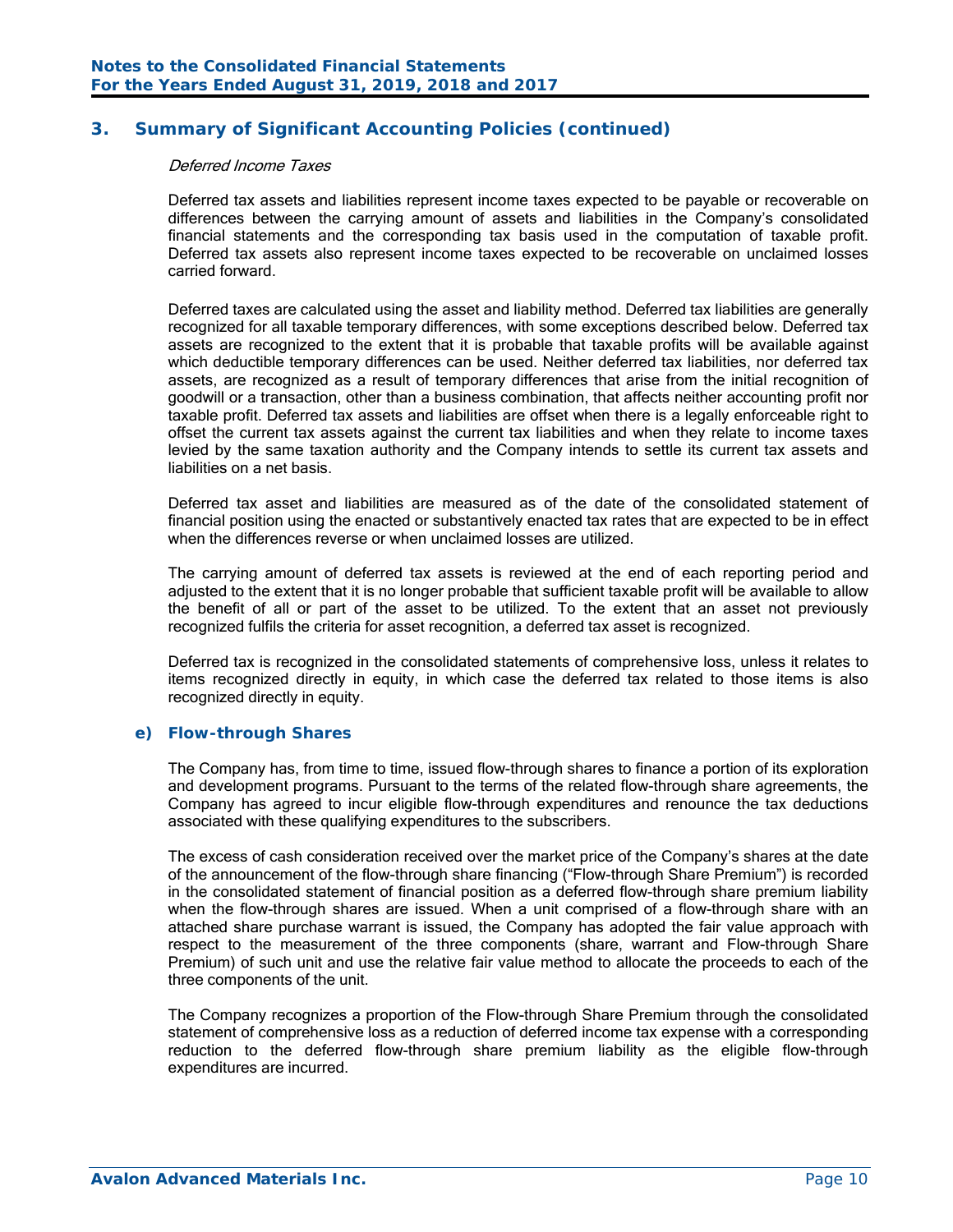#### *f) Loss per Share*

The basic loss per share is computed by dividing the net loss by the weighted average number of common shares outstanding during the year. The diluted loss per share reflects the potential dilution of common share equivalents, such as outstanding stock options and share purchase warrants, in the weighted average number of common shares outstanding during the year, if dilutive. The "treasury stock method" is used for the assumed proceeds upon the exercise of the options and warrants that are used to purchase common shares at the average market price during the year.

#### *g) Other Comprehensive Income (Loss)*

Other Comprehensive income (loss) is the change in the Company's net assets that results from transactions, events and circumstances that are not related to the Company's shares and that are not included in net profit or loss. Such items include unrealized gains or losses on available-for-sale investments, gains or losses on certain hedging derivative instruments and foreign currency gains or losses related to translation of the financial statements of foreign operations. The Company's comprehensive income (loss) and components of other comprehensive income are presented in the consolidated statements of comprehensive loss and the consolidated statements of changes in equity.

#### *h) Cash and Cash Equivalents*

Cash and cash equivalents include bank deposits and highly liquid short-term money market investments that are readily convertible to known amounts of cash and which are subject to an insignificant risk of changes in value, such as bankers' acceptance notes, treasury bills and guaranteed investment certificates ("GICs").

#### *i) Exploration and Evaluation Assets*

These assets relate to mineral rights acquired and exploration and evaluation expenditures incurred in respect to resource projects that are in the exploration and evaluation stage.

Exploration and evaluation expenditures include costs which are directly attributable to acquisition, surveying, geological, geochemical, geophysical, exploratory drilling, land maintenance, sampling, and assessing technical feasibility and commercial viability. These expenditures are capitalized as exploration and evaluation assets until the technical feasibility and commercial viability of extracting the mineral resource of a project are demonstrable. During the exploration period, exploration and evaluation assets are not amortized.

Exploration and evaluation assets are allocated to cash generating units ("CGUs") for the purpose of assessing such assets for impairment and each project is identified as a separate CGU. At each financial statement reporting date, the Company assesses whether there is any indication of impairment. Indicators of impairment include, but are not limited to:

- i) The right to explore in the specific area has expired during the period or will expire in the near future, and is not expected to be renewed;
- ii) Substantive expenditure on further exploration for and evaluation of mineral resources in the specific area is neither budgeted nor planned;
- iii) Exploration for and evaluation of mineral resources in the specific area have not led to the commercially viable quantities of mineral resources and the entity has decided to discontinue such activities in the specific area; and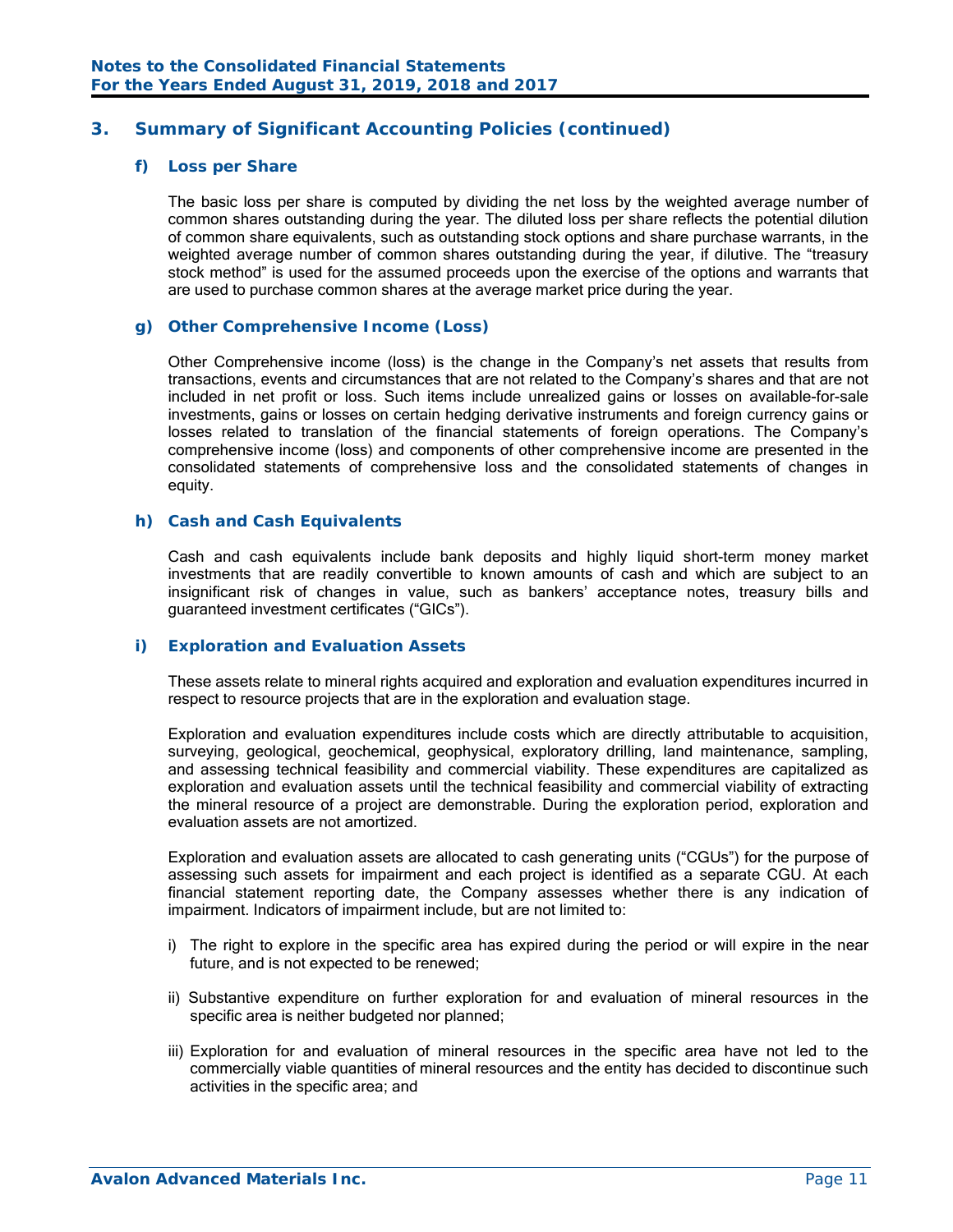iv) Sufficient data exists to indicate that, although a development in the specific area is likely to proceed, the carrying amount of the exploration and evaluation asset is unlikely to be recovered in full from successful development or by sale.

In circumstances where indicators of impairment exist, an impairment test is performed to determine if the carrying amount of a specfic project exceeds its estimated recoverable amount. The estimated recoverable amount is the greater of fair value less costs of disposal, and value in use (which is discounted expected future cash flows). If the estimated recoverable amount of the project is less than its carrying amount, the carrying amount of the project is reduced to its estimated recoverable amount, and an impairment loss is recognized immediately in the consolidated statement of comprehensive loss.

Once the technical feasibility and commercial viability of extracting a mineral resource of a project are demonstrable, the relevant exploration and evaluation asset is assessed for impairment, and any impairment loss is recognized, prior to the balance being reclassified as a development asset in property, plant and equipment.

The determination of the demonstration of technical feasibility and commercial viability is subject to a significant degree of judgment and assessment of all relevant factors. In general, technical feasibility may be demonstrable once a positive feasibility study is completed. When determining the commercial viability of a project, in addition to the receipt of a feasibility study, the Company also considers factors such as the existence of markets and/or long term contracts for the product, and the ability to obtain the relevant operating permits.

All subsequent expenditures to ready the property for production are capitalized within development assets, other than those costs related to the construction of property, plant and equipment. Development assets are not depreciated until construction is complete and the assets are available for their intended use.

Once production has commenced, all costs included in development assets are reclassified to mining properties.

Exploration and evaluation expenditures incurred prior to the Company obtaining the right to explore the property are recorded as an expense in the period in which they are incurred.

#### *j) Property, plant and equipment*

Property, plant and equipment ("PPE") are stated at cost less any accumulated depreciation and accumulated impairment losses. The cost of an item of PPE consists of the purchase price, any costs directly attributable to bringing the asset to the location and condition necessary for its intended use and an initial estimate of the costs of dismantling and removing the item and restoring the site on which it is located.

Depreciation is provided over the estimated useful lives of the Company's assets on the following basis and rates per annum:

| Airstrip<br><b>Building</b><br>Computer and office equipment<br><b>Exploration equipment</b> | $\blacksquare$ | - 8% on a declining balance basis<br>straight line basis over its estimated useful life<br>- 25% to 33 1/3% on a declining balance basis<br>- 30% on a declining balance basis |
|----------------------------------------------------------------------------------------------|----------------|--------------------------------------------------------------------------------------------------------------------------------------------------------------------------------|
| Leasehold improvements                                                                       | $\sim$         | straight line basis over the shorter of the term of the<br>lease and useful life                                                                                               |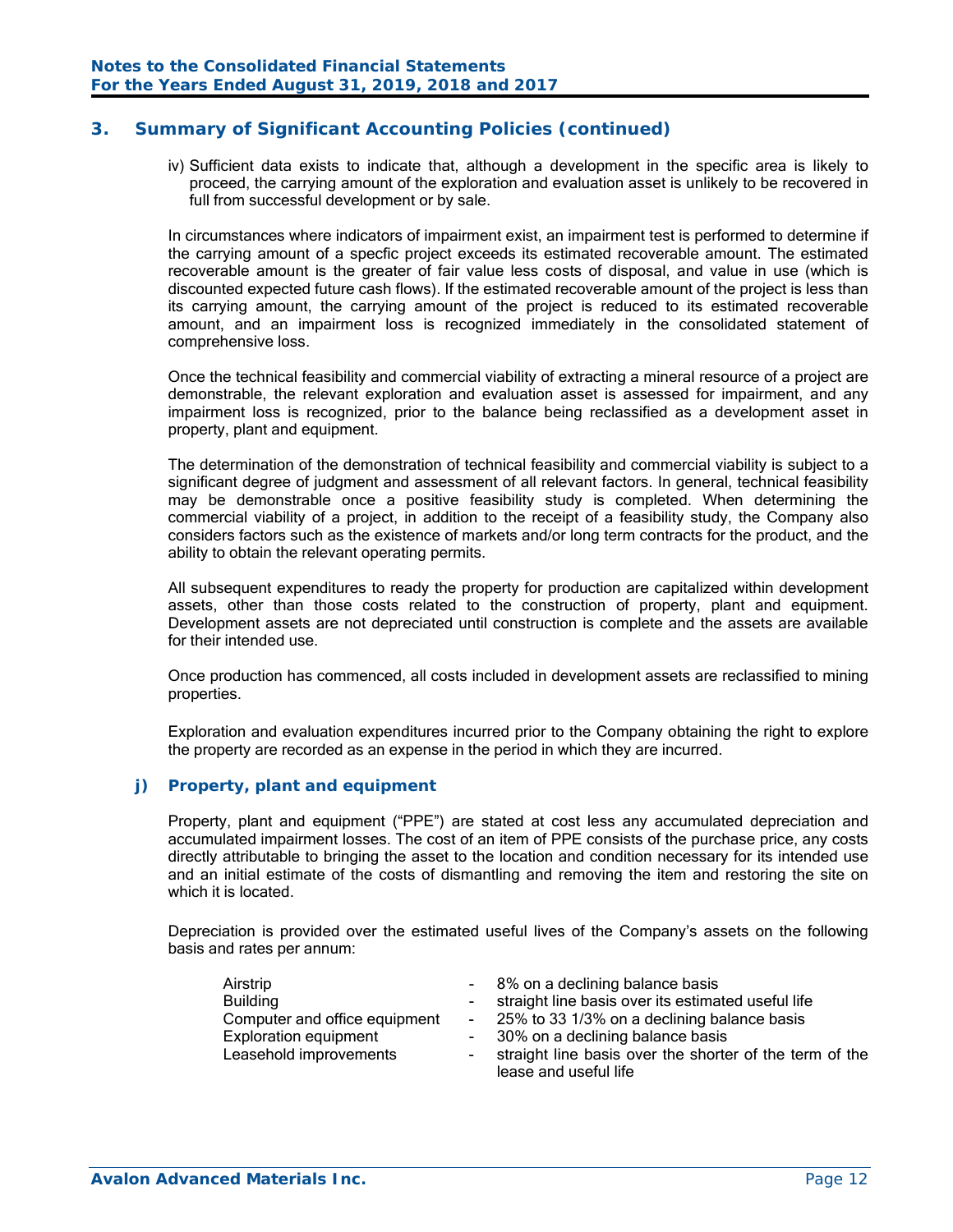An item of PPE is derecognized upon disposal, when classified as as held for sale (when assets' carrying amounts will be recovered principally through a sale transaction rather than through continuing use), or when no future economic benefits are expected to arise from the continued use of the asset. Any gain or loss arising on disposal of the asset, determined as the difference between the net disposal proceeds and the carrying amount of the asset, is recognized immediately in the consolidated statement of comprehensive loss.

The Company conducts an annual assessment of the residual balances, useful lives and depreciation methods being used for PPE and any changes arising from this assessment are applied by the Company prospectively as a change in estimate.

Where an item of PPE comprises major components with different useful lives, the components are accounted for as separate items of PPE. Expenditures incurred to replace a component of an item of PPE that is accounted for separately, including major inspection and overhaul expenditures, are capitalized.

#### *k) Impairment of Non-Financial Assets*

At the end of each reporting period, the Company reviews the carrying amounts of its non-financial assets with finite lives at the CGU level to determine whether there is any indication that those assets have suffered an impairment loss. If any such indication exists, the recoverable amount of the relevant CGU is estimated in order to determine the extent of the impairment loss, if any. A CGU is the smallest identifiable group of assets that generates cash inflows that are largely independent of the cash inflows from other assets or groups of assets. The Company's CGUs are typically its significant individual exploration and evaluation assets, development projects or mines. In certain circumstances, when the recoverable amount of an individual asset can be determined, impairment assessment is performed at the individual asset level. Where a reasonable and consistent basis of allocation can be identified, corporate assets are also allocated to individual CGUs, or otherwise they are allocated to the smallest group of CGUs for which a reasonable and consistent allocation basis can be identified.

The recoverable amount of an asset is the higher of fair value less costs of disposal and value in use. In assessing value in use, the estimated future cash flows are discounted to their present value using a pre-tax discount rate that reflects current market assessments of the time value of money and the risks specific to the asset for which the estimates of future cash flows have not been adjusted.

If the recoverable amount of an asset (or CGU) is estimated to be less than its carrying amount, the carrying amount of the asset (or CGU) is reduced to its recoverable amount, and an impairment loss is recognized immediately in profit or loss.

At the end of each reporting period, the Company assesses whether there is any indication that impairment losses that were recognized in prior periods may no longer exist or have decreased. If such an indication exists, the estimated recoverable amount of the asset (or CGU) is revised and the carrying amount of the asset (or CGU) is increased to the revised estimate of its recoverable amount, to the extent that the increased carrying amount does not exceed the carrying amount that would have been determined had no impairment loss been recognized for the asset (or CGU) in prior years. A reversal of an impairment loss is recognized immediately in profit or loss.

#### *l) Financial Instruments*

On September 1, 2018, the Company adopted IFRS 9, "Financial Instruments" ("IFRS 9") which replaces IAS 39, "Financial Instruments: Recognition and Measurement" ("IAS 39"). The retrospective adoption of IFRS 9 had no material impact to the Company's consolidated financial statements.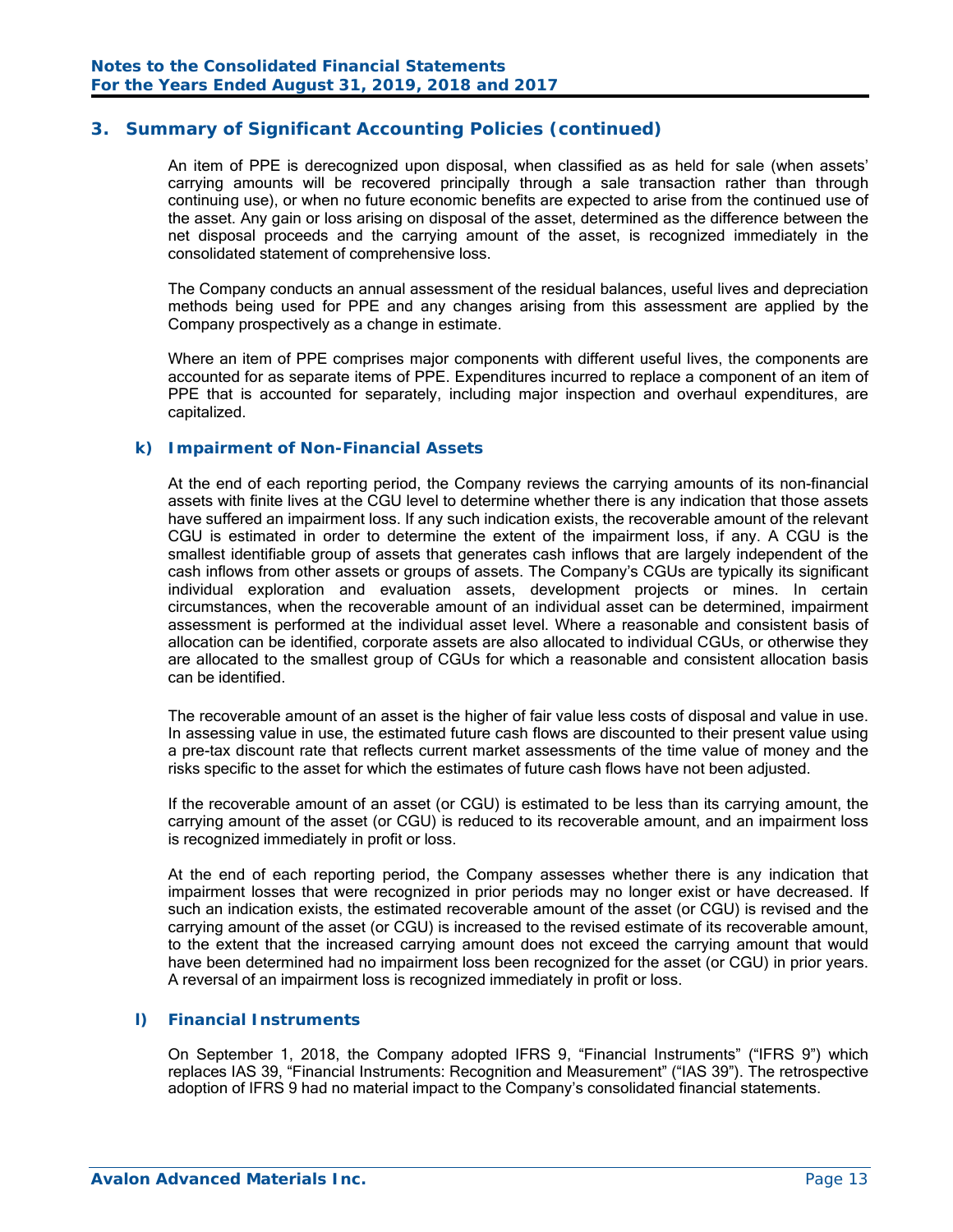#### Classification and Measurement

Under IFRS 9, financial assets are initially classified and subsequently measured at amortized cost, fair value through other comprehensive income ("FVOCI"); or fair value through profit or loss "FVTPL". A financial asset is measured at either amortized cost or FVTPL based on the business model in which the financial asset is managed and its contractual cash flow characteristics, unless the financial asset is required or designated to be classified and measured at FVTPL or FVOCI. On initial recognition of an equity instrument investment, the Company may irrevocably elect to measure the investment at FVOCI on an investment-by-investment basis, where the changes in the fair value of equity instruments are permanently recognized in other comprehensive income and will not be reclassified to profit or loss.

IFRS 9 largely retains the existing requirements in IAS 39 for the classification and measurement of financial liabilities. Financial liabilities are measured at amortized cost, unless they are required to be measured at FVTPL (which generally include derivative liabilities or other financial liabilities which are held for trading), or the Company has irrevocably designated them at FVTPL on initial recognition.

Financial assets and financial liabilities at amortized cost are initially recognized at fair value plus or minus transaction costs that are directly attributable to the acquisition or issuance of the financial asset or financial liability, and are subsequently carried at amortized cost using the effective interest rate method, less any impairment. The changes in the fair value that are attributable to changes in the Company's own credit risk of financial liabilities elected at FVTPL are permanently recognized in other comprehensive income and will not be reclassified to profit or loss.

Financial assets and financial liabilities at FVTPL are initially recognized at fair value and transaction costs are expensed in the statement profit or loss, and are subsequently measured at fair value. Any realized and unrealized gains and losses arising from the changes in fair value are included in the statement of profit or loss in the period in which they arise.

Financial assets at FVOCI are initially recognized at fair value plus transaction costs that are directly attributable to the acquisition of the financial asset, and are subsequently carried at fair value, with any unrealized gains and losses arising from the changes in fair value being included in other comprehensive income or loss. When debt financial assets are derecognized, the cumulative gains and losses previously recognized in other comprehensive income are reclassified to profit or loss. The changes in the fair value of equity instrument investments elected at FVOCI are permanently recognized in other comprehensive income and will not be reclassified to profit or loss.

The following table shows the original categories under IAS 39 and the new categories under IFRS 9 for each class of the Company's financial assets and financial liabilities:

|                                         | <b>Classification and Measurement Category</b>               |              |
|-----------------------------------------|--------------------------------------------------------------|--------------|
| <b>Financial Instrument</b>             | <b>IAS 39</b>                                                | <b>IFRS9</b> |
|                                         |                                                              |              |
| Cash and cash equivalents               | Loans and receivables at amortized cost Amortized cost       |              |
| Other receivables                       | Loans and receivables at amortized cost Amortized cost       |              |
| Accounts payable                        | Other financial liabilities at amortized cost Amortized cost |              |
| <b>Accrued liabilities</b>              | Other financial liabilities at amortized cost Amortized cost |              |
| Convertible note payable                | <b>FVTPL</b>                                                 | <b>FVTPL</b> |
| Convertible redeemable preferred shares | <b>FVTPL</b>                                                 | <b>FVTPL</b> |
| Derivative liabilities                  | <b>FVTPI</b>                                                 | <b>FVTPL</b> |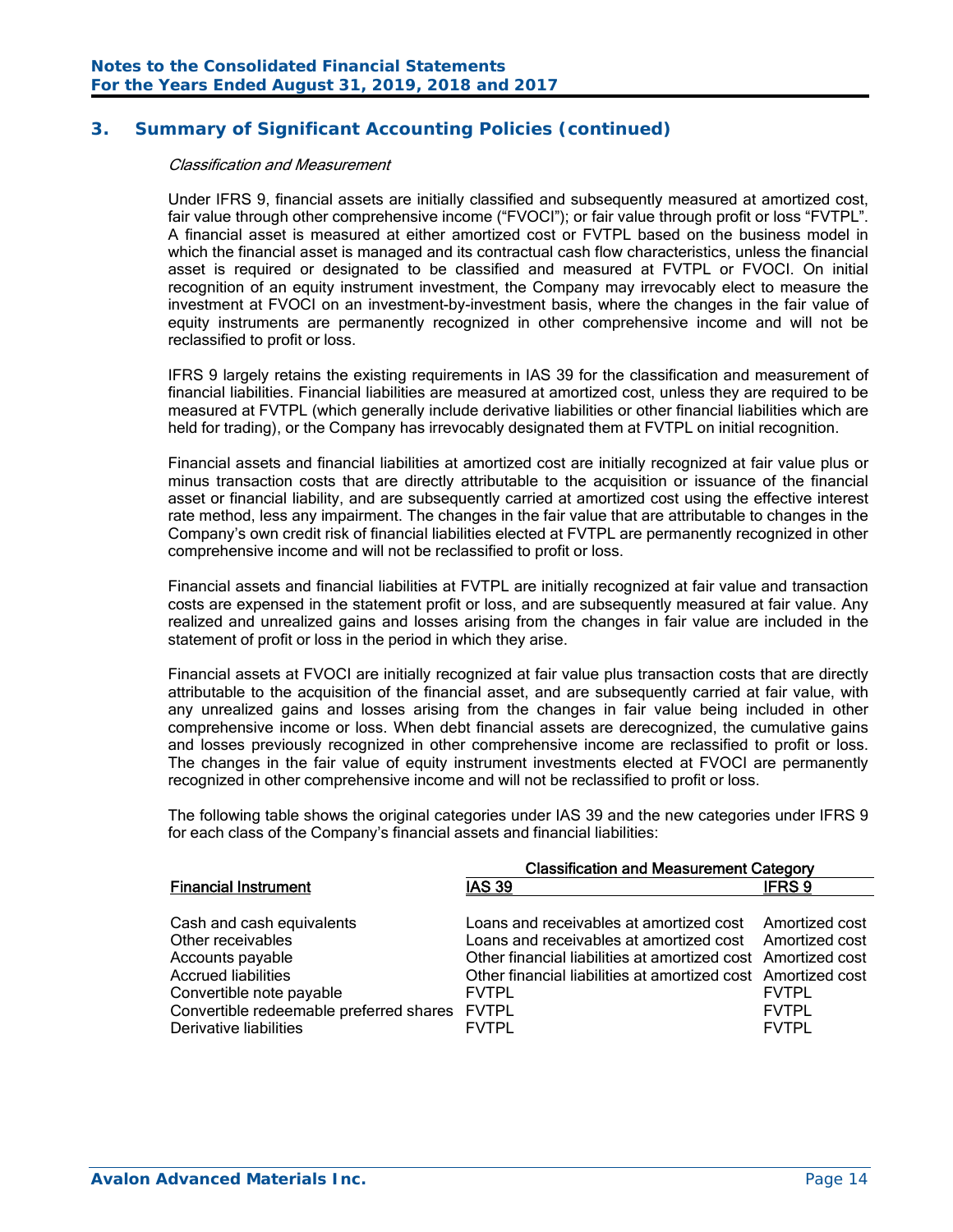#### Impairment of Financial Assets

IFRS replaces the "incurred loss" model in IAS 39 with a single forwar-looking expected credit loss ("ECL") impairment model, which is based on changes in credit quality since initial recognition. The new impairment model is applied, at each reporting date, to financial assets measured at amortized costs or those measured at FVOCI (except for equity instrument investments). Any impairment losses recognized are charged to profit or loss, with the offsetting credit reducing the carrying amount of the financial assets that are measure at amortized cost. For financial assets measured at FVOCI, the impairment loss will be credited to other comprehensive income or loss.

There were no adjustments to the carrying amounts of the Company's financial instruments on the date of transition as a result of the transition from IAS 39 to IFRS 9.

#### *m) Site Closure and Reclamation Provision*

The Company's mining exploration activities are subject to various governmental laws and regulations relating to the protection of the environment. These environmental regulations are continually changing and are generally becoming more restrictive. The Company has made, and intends to make in the future, expenditures to comply with such laws and regulations or constructive obligations.

Provision for site closure costs is recorded at the time an environmental disturbance occurs, and is measured at the Company's best estimate of the expected value of future cash flows required to reclaim the disturbance upon site closure, discounted to their net present value. The net present value is determined using a pre-tax discount rate that is specific to the liability. The estimated net present value is re-measured at the end of each reporting period, or when changes in circumstances occur and/or new material information becomes available. Increases or decreases to the provision arise due to changes in legal, constructive or regulatory requirements, the extent of environmental remediation required and cost estimates. The net present value of the estimated costs of these changes is recorded in the period in which the change is identified and quantifiable.

Upon initial recognition of site closure provision there is a corresponding increase to the carrying amounts of related assets and the cost is amortized as an expense on a units-of-production basis over the life of the related assets. The value of the provision is progressively increased over the life of the operation as the effect of discounting unwinds and such increase is recognized as an interest expense.

### *n) Other Provisions*

Provisions are recognized when the Company has a present obligation (legal or constructive) as a result of a past event, it is probable that the Company will be required to settle the obligation, and a reliable estimate can be made of the amount of the obligation.

Provisions are measured at the present value of the expenditures expected to be required to settle the obligation using a pre-tax rate that reflects current market assessments of the time value of money and the risks specific to the provision. The increase in the provision due to the passage of time is recognized as an interest expense.

#### *o) Related Party Disclosure*

Parties are considered to be related if one party has the ability, directly or indirectly, to control the other party or exercise significant influence over the other party in making financial and operating decisions. Parties are also considered to be related if they are subject to common control or common significant influence. Related parties may be individuals or corporate entities. A transaction is considered to be a related party transaction when there is a transfer of resources or obligations between related parties. Related party transactions that are in the normal course of business and have commercial substance are measured at fair value.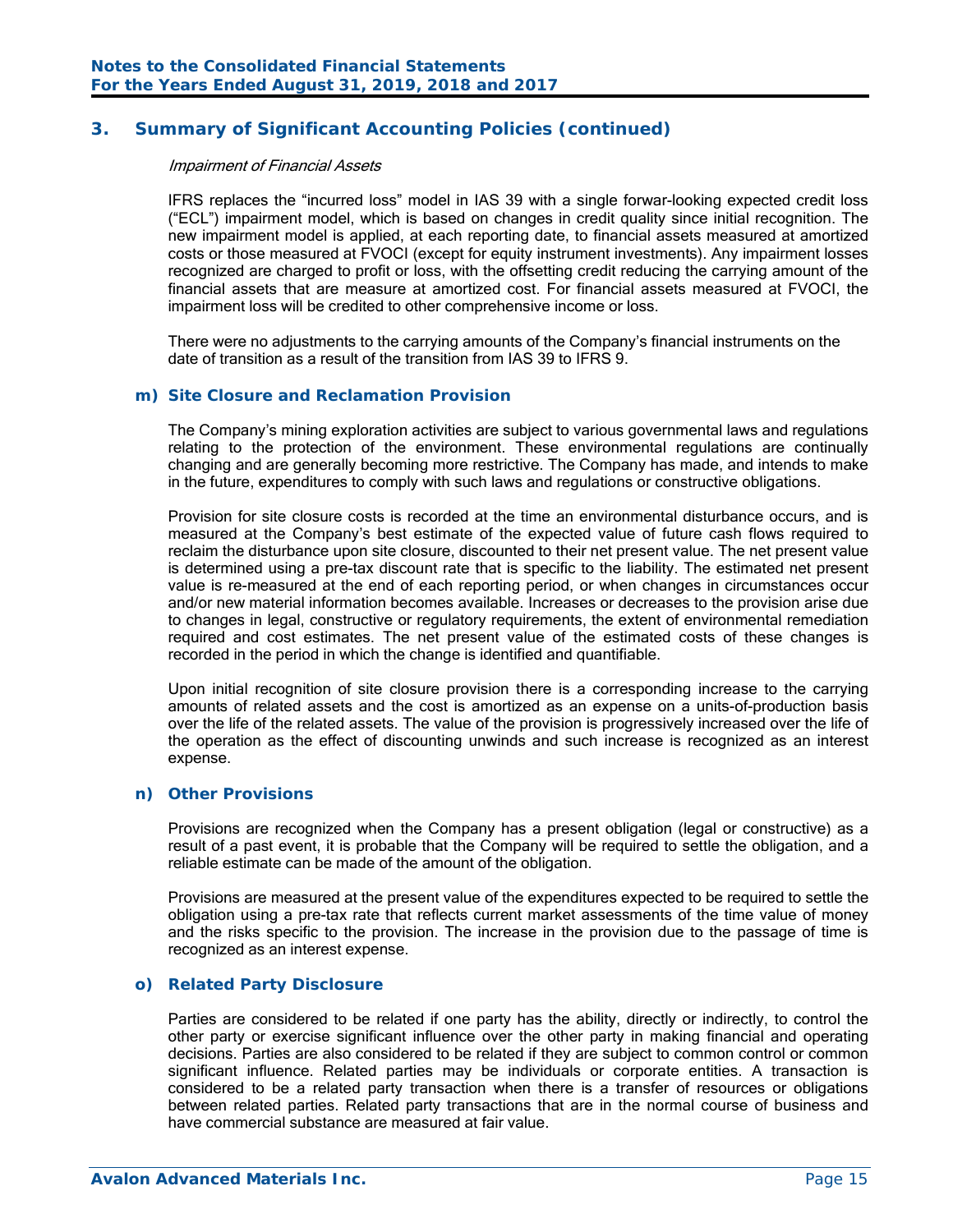#### *p) Segment Reporting*

An operating segment is a component of the Company that engages in business activities from which it may earn revenues and incur expenses. In determining the Company's segment structure, consideration is given to the similar operational and political risks to which the Company's current operations within the same business and regulatory environment are exposed.

The Company's current operations comprise a single reporting operating segment engaged in the acquisition, exploration, evaluation and development of rare metal and mineral properties located principally in Canada.

#### *q) Critical Accounting Judgments and Estimation Uncertainties*

The preparation of the consolidated financial statements in conformity with IFRS requires that the Company's management make critical judgments, estimates and assumptions about future events that affect the amounts reported in the consolidated financial statements and the related notes thereto. Actual results may differ from those estimates. Estimates and assumptions are reviewed on an on-going basis based on historical experience and other factors that are considered to be relevant under the circumstances. Revisions to estimates are accounted for prospectively.

The Company has identified the following significant areas where critical accounting judgments, estimates and assumptions are made and where actual results may differ from these estimates under different assumptions and conditions and may materially affect financial results or the financial position reported in future periods.

Further details of the nature of these assumptions and conditions may be found in the relevant notes to the consolidated financial statements.

#### Key Sources of Estimation Uncertainty

Information about assumptions and estimation uncertainties that have a significant risk of resulting in a material adjustment to the financial results or the financial positions reported in future periods are included in the following notes:

#### Recoverability of Exploration and Evaluation Assets, Development Assets and Property, Plant and **Equipment**

The Company assesses its long-lived assets, specifically all exploration and evaluation assets, development assets and PPE at each reporting date to determine whether any indication of impairment exists. Where an indicator of impairment exists, a formal estimate of the recoverable amount is made, which is the higher of the fair value less costs of disposal and value in use. These assessments require the use of estimates and assumptions such as long-term commodity prices, discount rates, foreign exchange rates, future capital requirements, exploration potential and operating performance.

#### Determination of Reserve and Resource Estimates

Mineral reserves and resources are estimates of the amount of ore that can be economically and legally extracted from the Company's exploration and development properties. The estimation of recoverable reserves is based upon factors such as estimates of commodity prices, production costs, production techniques, future capital requirements and foreign exchange rates, along with geological assumptions and judgments made in estimating the size and grade of the ore body. Changes in the reserve or resource estimates may impact the carrying value of exploration and evaluation assets, development assets, PPE, site closure and reclamation provision and amortization expense.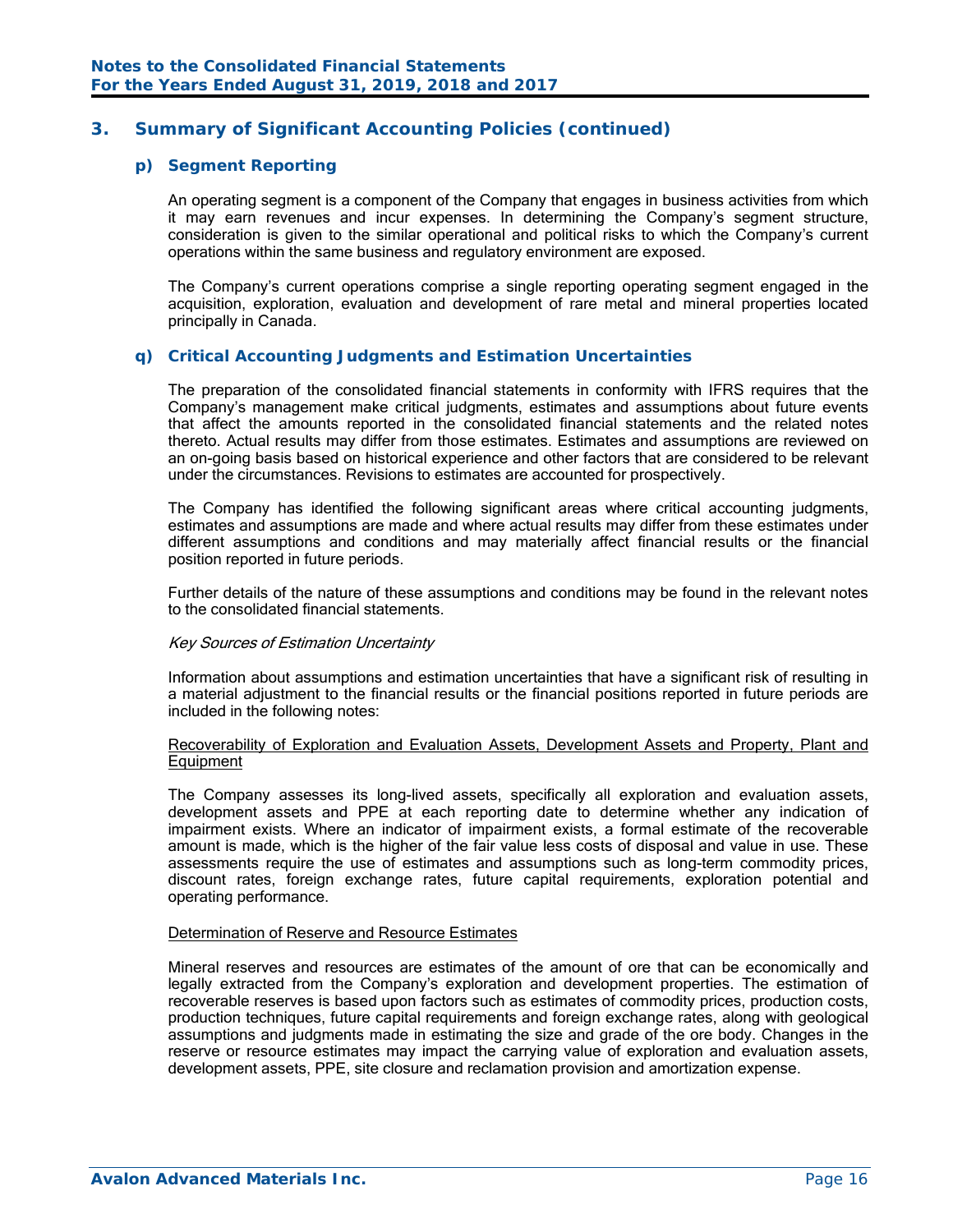#### Fair Value of Share Based Payments and Warrants

The Company follows IFRS 2, *Share-based Payment*, in determining the fair value of share based payments. This calculated amount is not based on historical cost, but is derived based on assumptions (such as the expected volatility of the price of the underlying security, expected hold period before exercise, dividend yield and the risk-free rate of return) input into a pricing model. The model requires that management make forecasts as to future events, including estimates of: the average future hold period of issued stock options and compensation warrants before exercise, expiry or cancellation; future volatility of the Company's share price in the expected hold period; dividend yield; and the appropriate risk-free rate of interest. The resulting value calculated is not necessarily the value that the holder of the option or warrant could receive in an arm's length transaction, given that there is no market for the options or compensation warrants and they are not transferable. Similar calculations are made in estimating the fair value of the warrant component of an equity unit. The assumptions used in these calculations are inherently uncertain. Changes in these assumptions could materially affect the related fair value estimates.

#### Site Closure and Reclamation Provision

The Company's accounting policy for the recognition of a site closure and reclamation obligation requires significant estimates and assumptions such as: requirements of the relevant legal and regulatory framework, the magnitude of possible disturbance and the timing thereof, extent and costs of required closure and rehabilitation activity, and discount rate. These uncertainties may result in future actual expenditures differing from the amounts currently provided. Site closure and reclamation provision recognized is periodically reviewed and updated based on the facts and circumstances available at the time. Changes to the estimated future costs are recognized in the Statement of Financial Position by adjusting both the site closure and reclamation asset and provision.

#### Property, Plant and Equipment - Estimated Useful Lives

Management estimates the useful lives of PPE based on the period during which the assets are expected to be available for use. The amounts and timing of recorded expenses for depreciation of PPE for any period are affected by these estimated useful lives. The estimates are reviewed at least annually and are updated if expectations change as a result of physical wear and tear, technical or commercial obsolescence and legal or other limits to use. It is possible that changes in these factors may cause significant changes in the estimated useful lives of the Company's PPE in the future.

#### Critical Judgments

Information about critical judgments in applying accounting policies that have most significant effect on the consolidated financial statements are as follows:

#### Capitalization of Exploration and Evaluation Costs

Exploration and evaluation costs incurred during the year are recorded at cost. Capitalized costs include costs directly attributable to exploration and evaluation activities, including salaries and benefits of employees who are directly engaged in the exploration and evaluation activities. Administrative and other overhead costs are expensed. Exploration and evaluation costs incurred that have been determined to have future economic benefits and can be economically recoverable are capitalized. In making this judgment, management assesses various sources of information including but not limited to the geologic and metallurgic information, history of conversion of mineral deposits to proven and probable mineral reserves, scoping and feasibility studies, proximity of operating facilities, operating management expertise and existing permits.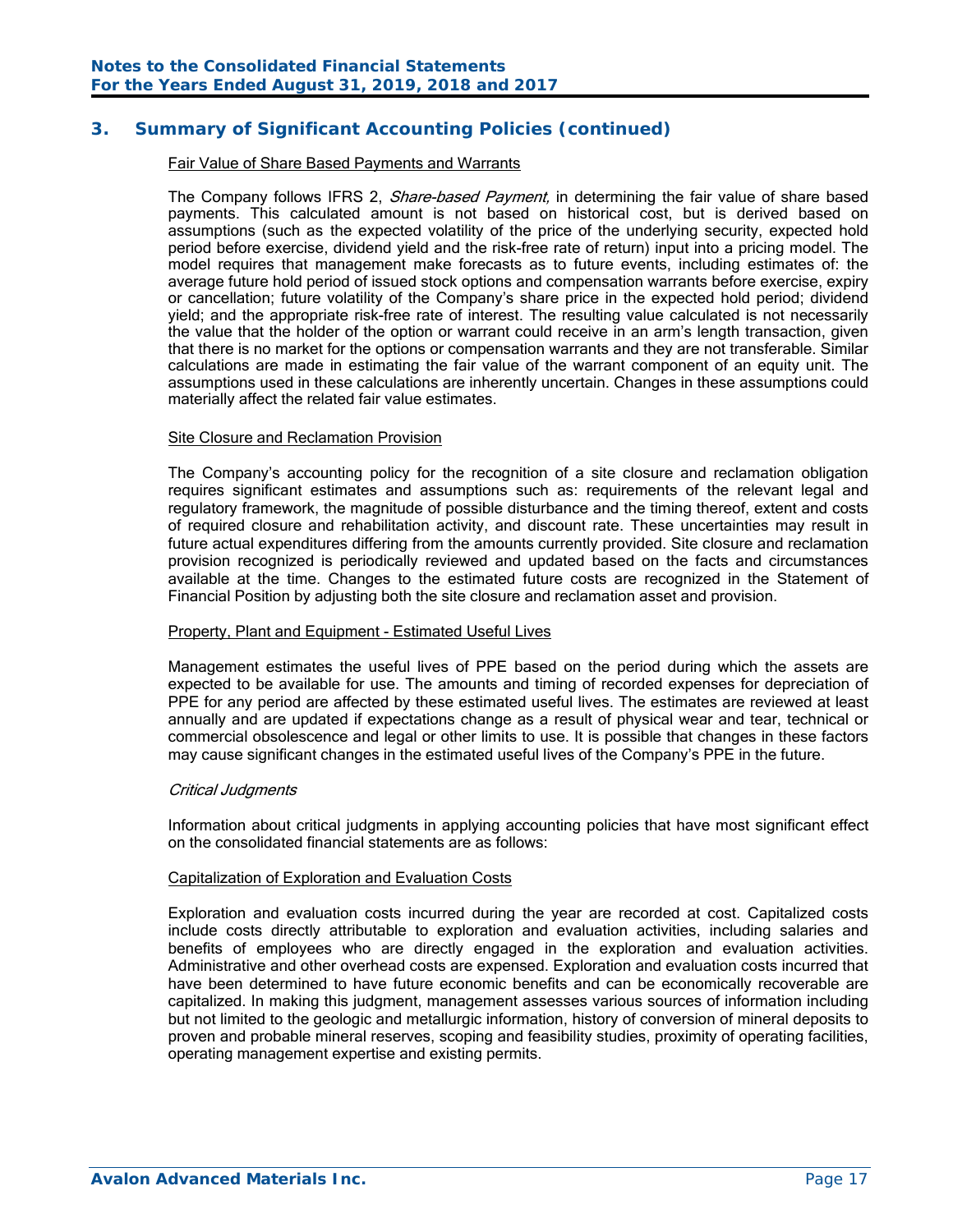### *r) New Accounting Standards Recently Adopted*

#### IFRS 9, Financial Instruments

As described in 3(l) above, the Company adopted IFRS 9 effective September 1, 2018 on a retrospective basis. The adoption of IFRS 9 had no material impact to the Company's consolidated financial statements and there were no adjustments to the carrying amounts of the Company's financial instruments on the date of transition as a result of the transition from IAS 39 to IFRS 9.

#### IFRS 15, Revenue from Contracts and Customers

On September 1, 2018, the Company adopted IFRS 15, Revenue from Contracts and Customers ("IFRS 15"). IFRS 15 sets out the requirements for recognizing revenue that apply to all contracts with customers, except for contracts that are within the scope of the standards on leases, insurance contracts and financial instruments. IFRS 15 uses a control based approach to recognize revenue and establishes principles to address the nature, amount, timing and uncertainty of revenue and cash flows arising from an entity's contracts with customers. The Company currently does not have any operating revenue and therefore, the adoption of this new standard does not have any impact on the Company's consolidated financial statements.

#### **4. Recent Accounting Pronouncements**

The following pronouncement is issued but not yet effective:

#### *a) IFRS 16, Leases*

IFRS 16, Leases ("IFRS 16") was issued by the IASB in January 2016, and will replace IAS 17 Leases ("IAS 17"). IFRS 16 specifies the methodology to recognize, measure, present and disclose leases. The standard provides a single lessee accounting model, requiring lessees to recognize assets and liabilities for all leases except for short-term leases and leases with low value assets. IFRS 16 substantially carries forward the lessor accounting requirements in IAS 17. IFRS 16 is effective for annual periods beginning on or after January 1, 2019, with early adoption permitted. A lessee will apply IFRS 16 to its leases either retrospectively to each prior reporting period presented; or retrospectively with the cumulative effect of initially applying IFRS 16 being recognized at the date of initial application.

The Company will adopt this standard effective September 1, 2019. Under this standard, the present value of lease commitments will be shown as a liability on the balance sheet together with an asset representing the right of use, including those leases classified as operating leases under the current standard IAS 17. This implies higher amounts of depreciation expense on the right of use assets and interest expense on lease liabilities will be recorded in the Company's statement of comprehensive loss in fiscal 2020 and future years. Additionally, a corresponding reduction in corporate and administrative expenses is expected from the elimination of lease expense.

The Company is in the process of completing its review and analysis of IFRS 16 and will apply IFRS 16 from the adoption date of September 1, 2019. The Company intends to apply the simplified transition approach and will not restate comparative amounts for the year prior to first adoption. Rightof-use assets and lease liabilities will be measured at the amount of the lease liability on adoption. Based on the information currently available, the Company estimates that it will recognize a lease liability and a right of use asset of approximately \$1,019,000 relating to the lease of its office premises as at September 1, 2019.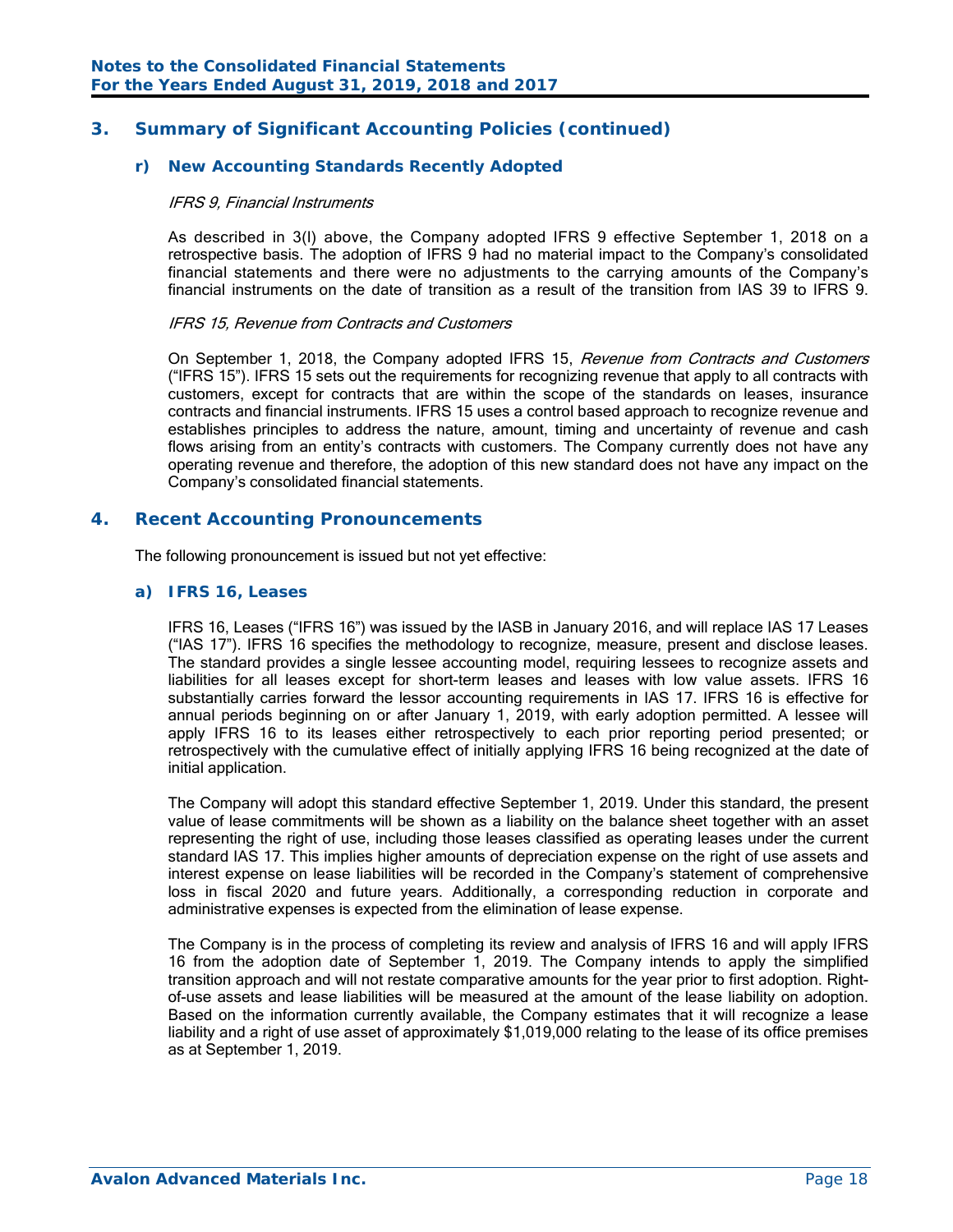### **5. Cash and Cash Equivalents**

Cash and cash equivalents are comprised of the following:

|                                    | August 31,<br>2019 |    | August 31,<br>2018 |  |  |
|------------------------------------|--------------------|----|--------------------|--|--|
| Cash held in bank accounts         | 748,636            | \$ | 164,717            |  |  |
| Guaranteed investment certificates | 1,133,205          |    | 154,340            |  |  |
|                                    | 1,881,841          | S  | 319,057            |  |  |

### **6. Asset Held for Sale**

During the year ended August 31, 2019, the Company entered into an agreement, under which an unrelated third party will acquire ownership of the near-surface mineral resources principally in the T-Zone and Tardiff Zones of the Nechalacho REE Project above a depth of 150 meters above sea level for a total cash consideration of \$5.0 million as described in Note 8a while the Company will retain ownership of the the deeper resources in the Basal Zone that were the subject of its 2013 feasibility study. The sale is expected to be completed subsequent to the year ended August 31, 2019. Accordingly, the Company has transferred the carrying cost relating to the near-surface mineral resources of \$2,605,147 from the total carrying cost of the Nechalacho REE Project included Property, Plant and Equipment to Asset Held for Sale.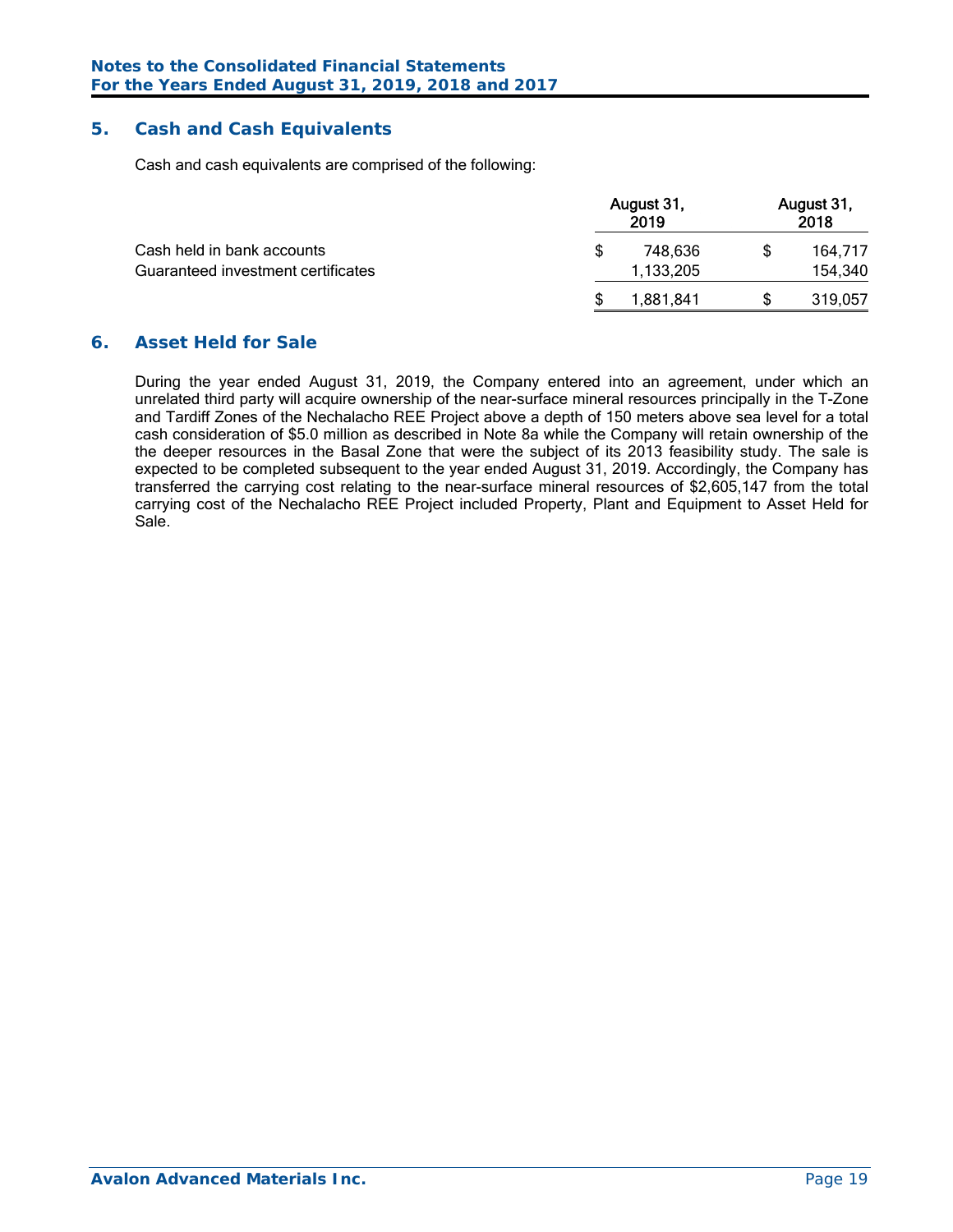## **7. Exploration and Evaluation Assets**

|                                                     | September 1,<br>2017 | <b>Expenditures</b> | Impairment<br>Loss | August 31,<br>2018  |
|-----------------------------------------------------|----------------------|---------------------|--------------------|---------------------|
| Separation Rapids Lithium Project (a)               | 9,523,610            | 1,487,340           | \$                 | 11,010,950          |
| East Kemptville Tin-Indium Project (b)<br>Other (d) | 5,322,422<br>15,000  | 505,102<br>20,760   |                    | 5,827,524<br>35,760 |
|                                                     | 14,861,032           | 2,013,202           | \$                 | 16,874,234          |

|                                                                                              | September 1,<br>2018              | <b>Expenditures</b>         | Impairment<br>Loss   | August 31,<br>2019                |
|----------------------------------------------------------------------------------------------|-----------------------------------|-----------------------------|----------------------|-----------------------------------|
| Separation Rapids Lithium Project (a)<br>East Kemptville Tin-Indium Project (b)<br>Other (d) | 11,010,950<br>5,827,524<br>35,760 | 511,188<br>315,087<br>3.728 | -<br>(639, 034)<br>- | 11,522,138<br>5,503,577<br>39,488 |
|                                                                                              | 16,874,234                        | 830,003                     | (639, 034)           | 17,065,203                        |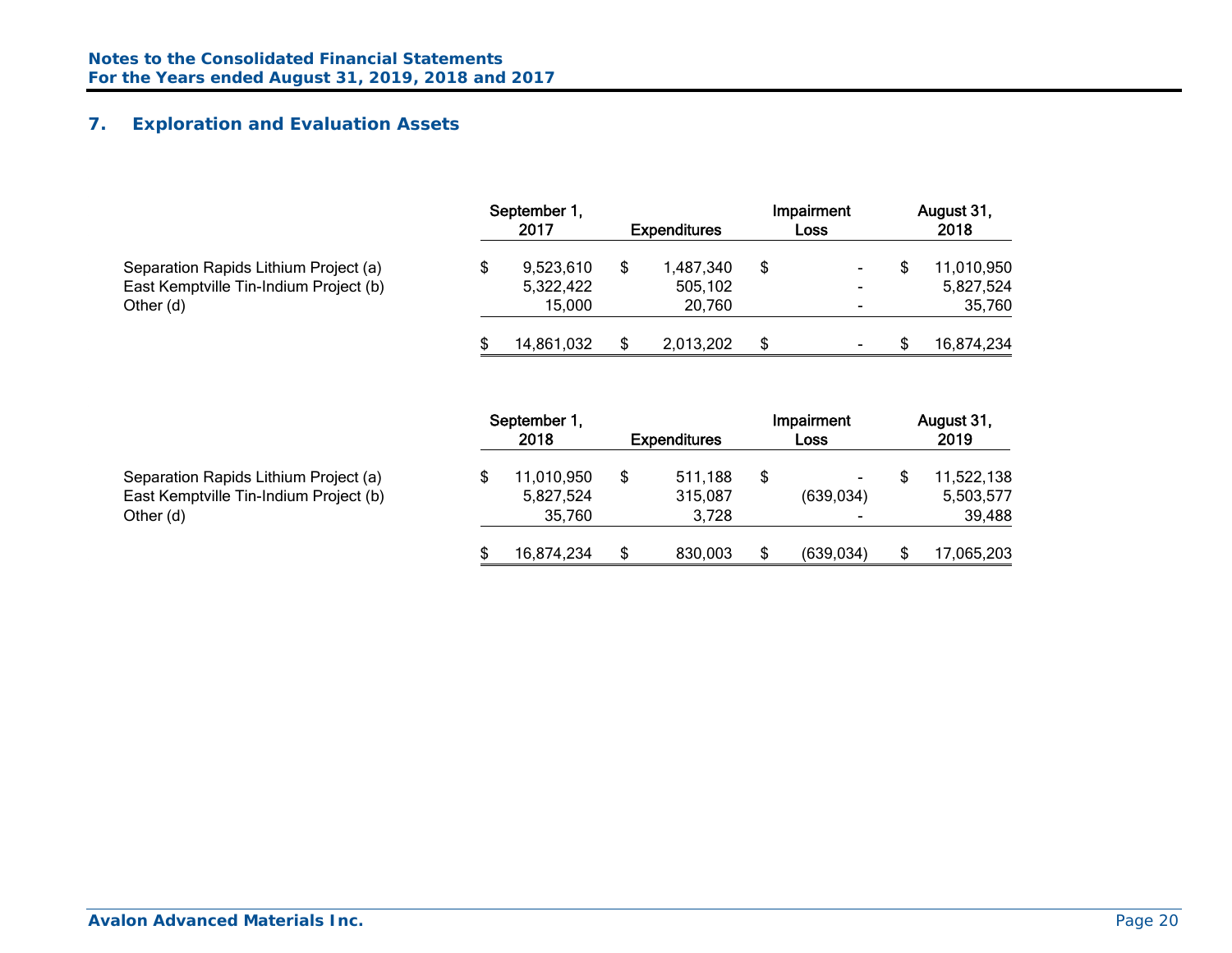### **7. Exploration and Evaluation Assets (continued)**

#### a) Separation Rapids Lithium Project, Ontario

The Company owns a 100% interest in certain mineral claims and a mining lease in the Kenora area of Ontario. During the year ended August 31, 2017, the Company acquired a 100% interest in seven mineral claims located adjacent to the north and west of the Company's existing Separation Rapids property and issued 500,000 common shares at the fair value of \$0.185 per share.

b) East Kemptville Tin-Indium Project, Nova Scotia

The Company holds a special exploration licence to search and prospect for all minerals except for coal, salt, potash and uranium within four claims in the East Kemptville area of Yarmouth, Nova Scotia.

The current special licence has a term of three years beginning February 2, 2015 and is renewable for an additional two one-year periods. The Special Licence was renewed during the year ended August 31, 2018 and the Company continues the process toward applying for a mining lease to replace the Special Licence and secure full surface tenure.

The Company also had a number of regular exploration licences covering certain claims in the same proximity to the claims covered under the special exploration licence. During the Year, the Company decided not to renew these peripheral exploration licences, and accordingly the costs incurred to-date of \$639,034 on the mineral claims under the exploration licences had been written off as an impairment loss during the Year.

c) Warren Township Anorthosite Project, Ontario

The Company owns a 100% interest in certain claims located near Foleyet, Ontario, which were staked by the Company during the year ended August 31, 2003. During the year ended August 31, 2013, the Company entered into a Mining Lease with the Province of Ontario under the Mining Act of Ontario covering these claims.

No substantial work has been carried out on the Warren Township project during the last five years and no work was planned or budgeted for fiscal 2020. In addition, no new potential customer has been identified for the project's calcium feldspar product although there has been new demand reported for the calcium feldspar product by other emerging producers. The current outlook as at August 31, 2019 for the Warren Township project remains unchanged. It is management's view that the fair value of this project has been significantly impaired and has estimated the recoverable amount of this project as at August 31, 2019 to be \$nil.

d) Other Resource Properties

The Company has a 100% interest in several claims in the Lilypad Lakes Tantalum Property, a 2.0% NSR interest in certain claims of the East Cedartree Gold Property located near Kenora, Ontario, and a 2.4% NSR interest in the Wolf Mountain Platinum-Palladium Project.

 During the year ended August 31, 2017 ("Fiscal 2017"), the Company abandoned its interest in certain mineral claims located in New Brunswick, and, accordingly, the total costs incurred to August 31, 2017 of \$175,038 had been written off as an impairment loss during Fiscal 2017.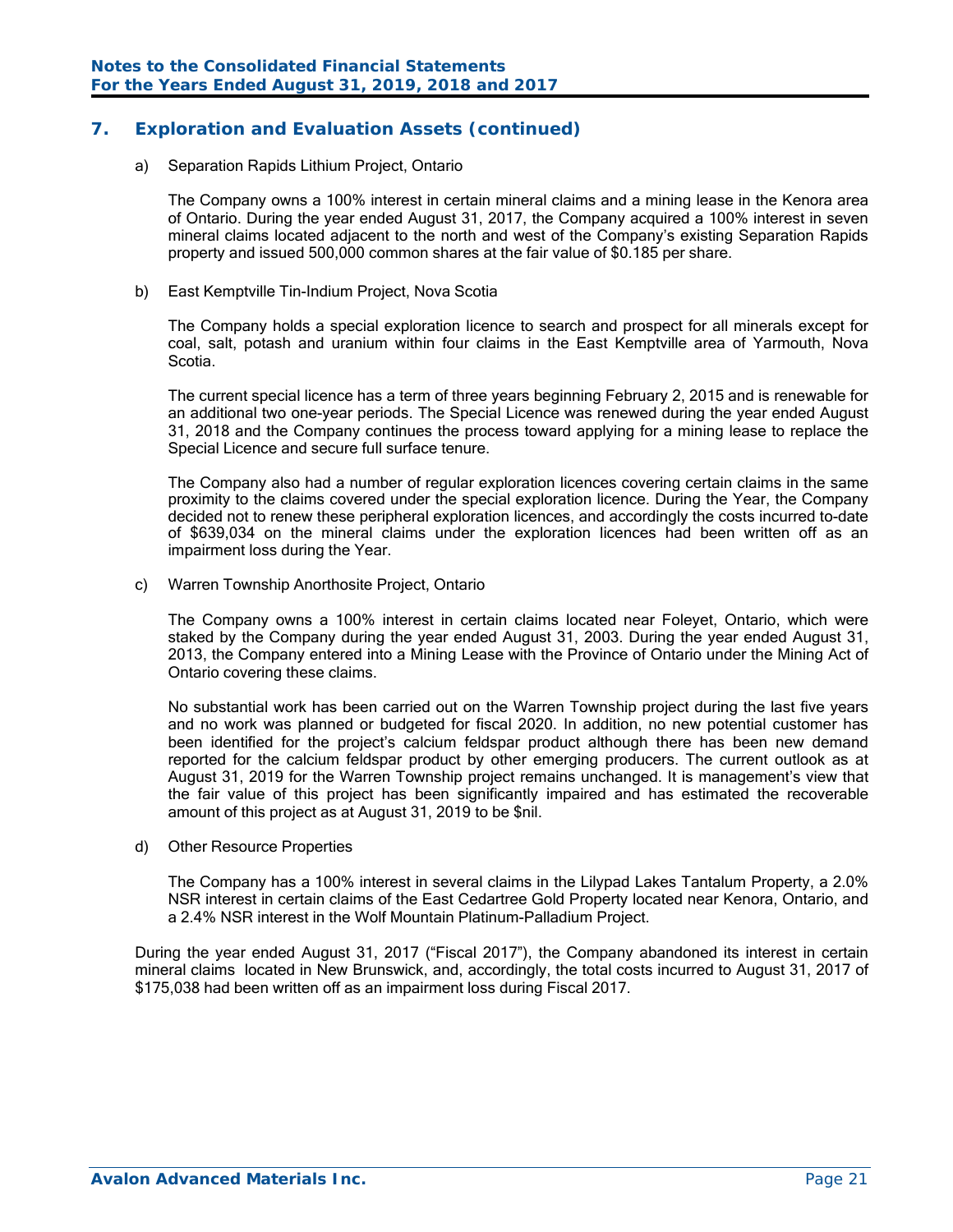## **8. Property, Plant and Equipment**

|                                                | Nechalacho<br><b>REE Project</b><br>(a) | <b>Airstrip</b> | Computer<br>and Office<br>Equipment | Land and<br><b>Building</b> | <b>Exploration</b><br>Equipment | Leasehold<br>Improvements | <b>Total</b>        |
|------------------------------------------------|-----------------------------------------|-----------------|-------------------------------------|-----------------------------|---------------------------------|---------------------------|---------------------|
| Cost                                           |                                         |                 |                                     |                             |                                 |                           |                     |
| As at September 1, 2017                        | \$103,618,668                           | \$<br>646,860   | \$<br>218,090                       | \$<br>74,455                | \$<br>683,859                   | \$<br>94,594              | 105,336,526<br>\$   |
| <b>Additions</b><br><b>Disposals</b>           | 259,681                                 |                 | 1,958                               | 16,450                      | 11,673<br>$\blacksquare$        |                           | 289,762             |
| As at August 31, 2018                          | 103,878,349                             | 646,860         | 220,048                             | 90,905                      | 695,532                         | 94,594                    | 105,626,288         |
| <b>Additions</b><br>Transfer to asset held for | 201,097                                 |                 |                                     |                             |                                 | 7,020                     | 208,117             |
| sale                                           | (2,605,147)                             |                 |                                     |                             |                                 |                           | (2,605,147)         |
| Disposals                                      |                                         |                 | (18, 911)                           |                             |                                 |                           | (18, 911)           |
| As at August 31, 2019                          | \$101,474,299                           | \$<br>646,860   | \$<br>201,137                       | \$<br>90,905                | \$<br>695,532                   | \$<br>101,614             | \$103,210,347       |
| <b>Accumulated Depreciation</b>                |                                         |                 |                                     |                             |                                 |                           |                     |
| As at September 1, 2017 \$                     | $\blacksquare$                          | \$<br>243,029   | \$<br>161,448                       | \$<br>6,983                 | \$<br>622,606                   | \$<br>94,594              | \$<br>1,128,660     |
| Depreciation expense<br>Disposals              |                                         | 22,417          | 18,538                              | 3,384                       | 20,579                          |                           | 64,918              |
| As at August 31, 2018                          |                                         | 265,446         | 179,986                             | 10,367                      | 643,185                         | 94,594                    | 1,193,578           |
| Depreciation expense<br>Disposals              |                                         | 20,624          | 12,714<br>(18, 411)                 | 4,191                       | 15,705                          | 108                       | 53,342<br>(18, 411) |
| As at August 31, 2019                          | \$<br>$\blacksquare$                    | \$<br>286,070   | \$<br>174,289                       | \$<br>14,558                | \$<br>658,890                   | \$<br>94,702              | 1,228,509<br>\$     |
| <b>Net Book Value</b>                          |                                         |                 |                                     |                             |                                 |                           |                     |
| As at August 31, 2018                          | \$103,878,349                           | \$<br>381,414   | \$<br>40,062                        | \$<br>80,538                | \$<br>52,347                    | \$                        | 104,432,710<br>\$   |
| As at August 31, 2019                          | 101,474,299                             | \$<br>360,790   | \$<br>26,848                        | \$<br>76,347                | \$<br>36,642                    | \$<br>6,912               | 101,981,838<br>\$   |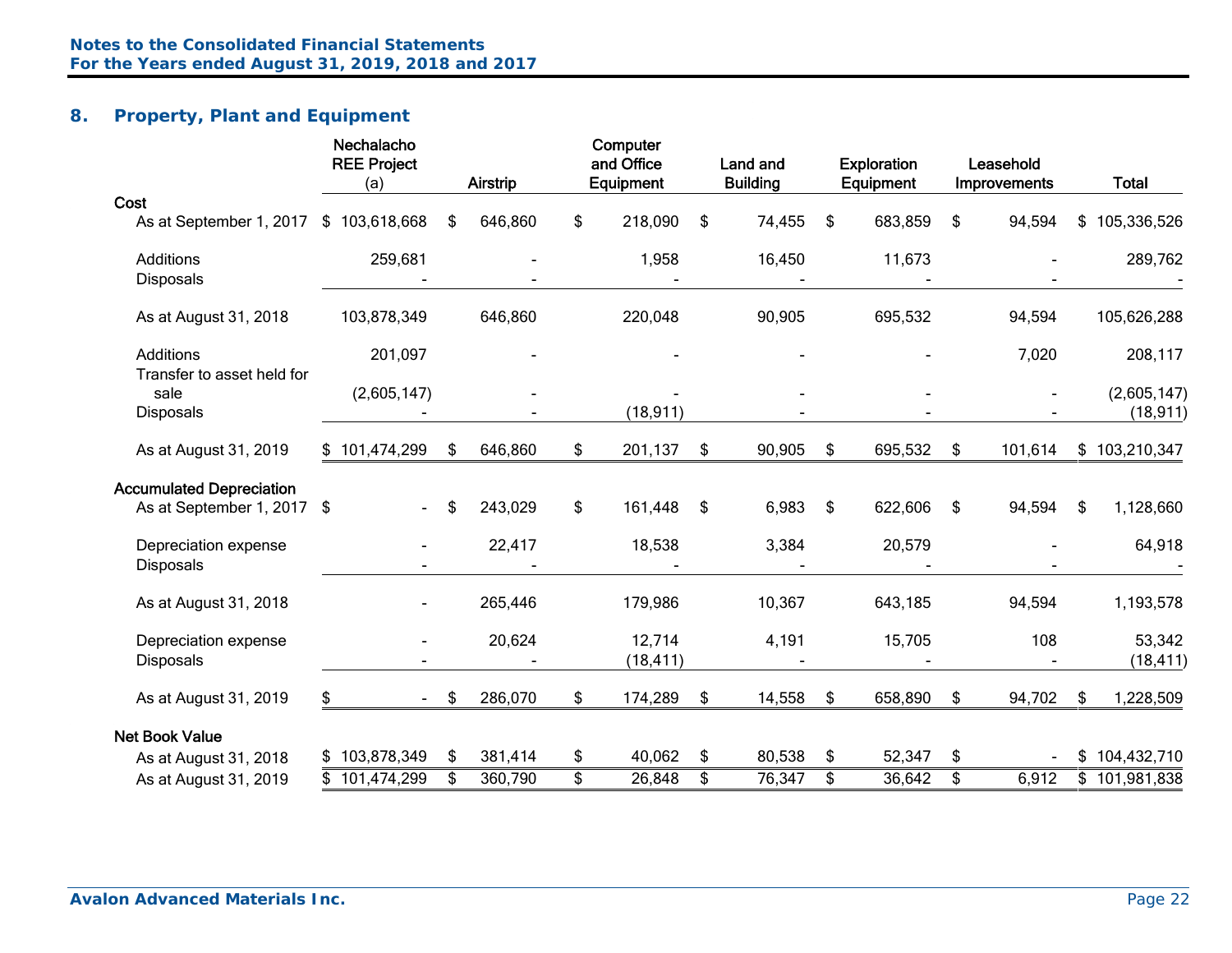### **8. Property, Plant and Equipment (continued)**

#### a) Nechalacho REE Project, Northwest Territories

The Company owns a 100% interest in eight mining leases covering the Nechalacho rare earth elements deposit ("Nechalacho Deposit") located at Thor Lake in the Mackenzie Mining District of the Northwest Territories.

The property is subject to an underlying 2.5% net smelter returns ("NSR") royalty agreement which can be bought back at the principal amount of \$150,000 compounded annually at the average Canadian prime rate from May 2, 1982 to the buyback date, and which currently approximates \$1.6 million (the "2.5% NSR Royalty").

During the year ended August 31, 2012, the Company entered into an accommodation agreement (the "Accommodation Agreement") with the Deninu K'ue First Nation ("DKFN"). The DKFN is one of three Akaitcho bands who have used, occupied and have constitutionally protected aboriginal rights with respect to the lands on which the Nechalacho Deposit in the Northwest Territories is located.

The Accommodation Agreement provides for business and employment opportunities for the DKFN related to the Nechalacho Deposit and associated facilities in the Northwest Territories and contains measures to mitigate environmental and cultural impacts that may result from the project development. The Accommodation Agreement also commits the DKFN to supporting timely completion of the environmental assessment, permitting and development processes of the Nechalacho REE Project, and provides for the DKFN to participate in the project economics.

 During the year ended August 31, 2019, the Company and an unrelated third party entered into an agreement under which this third party will acquire ownership of the near-surface resources principally in the T-Zone and Tardiff Zones of the property for a total cash consideration of \$5.0 million while the Company will retain ownership of the mineral resources below a depth of 150 meters above sea level, a 3.0% NSR royalty (the "3.0% NSR Royalty") and will continue to have access to the property for exploration, development and mining purposes. Avalon has also agreed to waive the 3.0% NSR Royalty for the first five years of commercial production and to grant the third party the option to pay the Company \$2 million within eight years of the transaction closing to extend the waiver of this royalty in perpetuity.

 This agreement also grants the third party an option to purchase the Company's option in the 2.5% NSR Royalty for an inflation adjusted fixed amount estimated at \$1.5 million as at the agreement date, provided that, upon exercising the option, it extinguishes this royalty.

The sale is expected to be completed subsequent to the year ended August 31, 2019. Accordingly, the Company has transferred the carrying cost relating to the near-surface mineral resources of \$2,605,147 from the total carrying cost of the Nechalacho REE Project included in Property, Plant and Equipment to Asset Held for Sale. Advance payments totaling \$3.2 million had been received by August 31, 2019 and was recorded as Deferred Asset Sale Proceed on the Statements of Financial Position. The balance of \$1.8 million was received subsequent to August 31, 2019.

 During the year ended August 31, 2019, the Company generated net management fees of \$10,204 for services provided to the third party to manage its exploration activities on the property.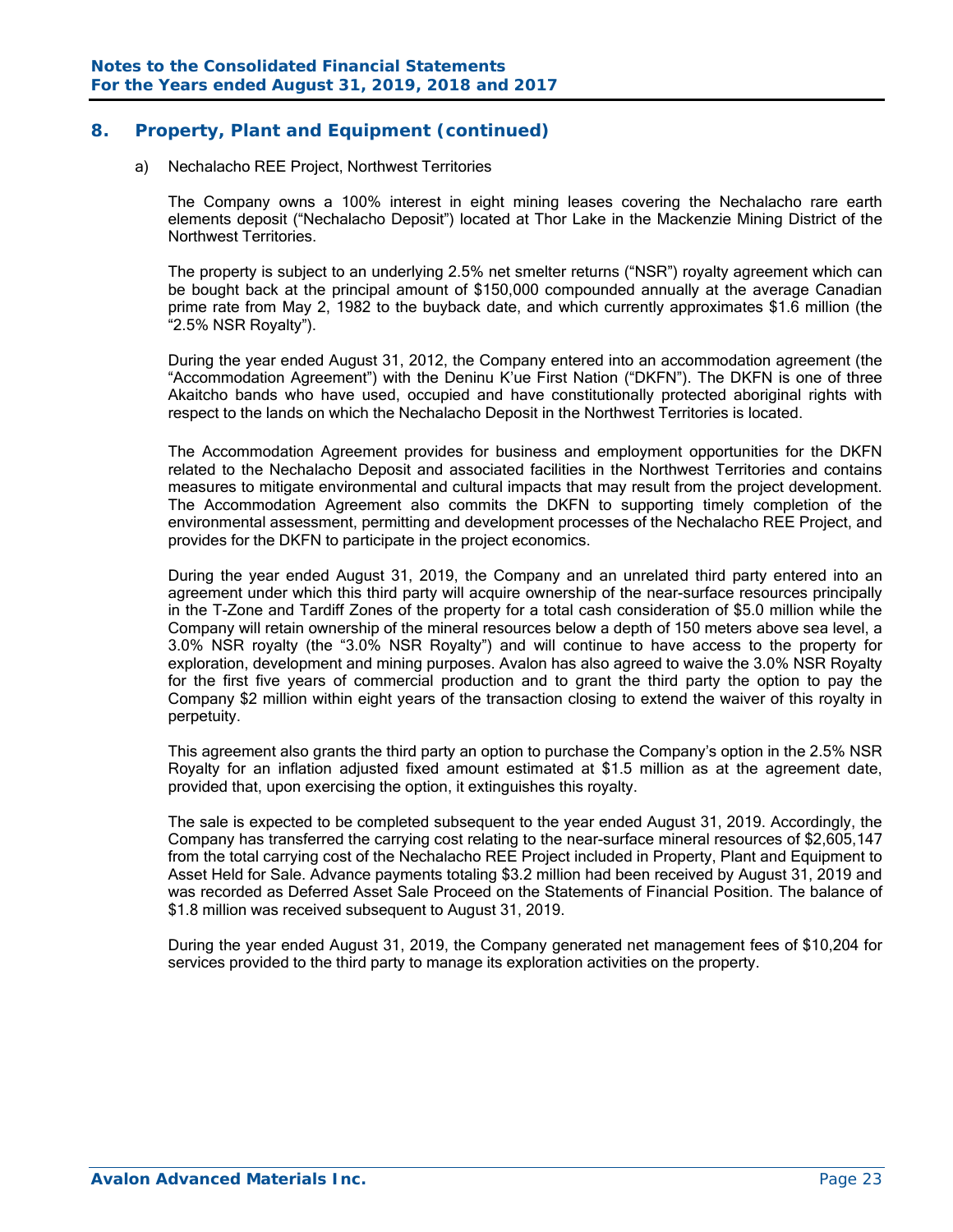### **9. Deferred Flow-Through Share Premium**

A summary of the changes in the deferred flow-through share premium amount is set out below:

| Balance - September 1, 2017<br>Increase relating to flow-through common shares issued (note 14b)<br>Decrease relating to CEE incurred | \$<br>49,467<br>220,922<br>(218, 232) |
|---------------------------------------------------------------------------------------------------------------------------------------|---------------------------------------|
| Balance - August 31, 2018<br>Increase relating to flow-through common shares issued (note 14b)<br>Decrease relating to CEE incurred   | 52,157<br>150,000<br>(154, 676)       |
| Balance - August 31, 2019                                                                                                             | \$<br>47,481                          |

#### **10. Convertible Note Payable**

On November 30, 2018, the Company issued a convertible note payable in the amount of \$500,000 to an entity managed by the Lind Partners ("Lind") (the "Note"). The Note has a term of two years with a maturity date of November 30, 2020 and accrued an interest amount of \$100,000 on the date of issuance, resulting in the Note to bear a face value of \$600,000 at issuance.

Lind is entitled to convert any outstanding amount of the face value of the Note into common shares commencing on May 26, 2019 at a conversion price equal to the higher of (a) 80% of the five day trailing value weighted average price ("VWAP") of the common shares prior to the date of conversion, and (b) the five day trailing VWAP of the shares prior to the date of conversion, less the maximum discount allowable in accordance with TSX rules (the "Conversion Feature"). The Company has floor price protection such that if any conversion results in an effective conversion price of less than \$0.05 per share, then the Company has the right to instead repay the amount that was subject to that conversion for a 5% premium. The Company also has the right to repurchase the Note at the outstanding face value at any time (the "Buyback Option").

In conjunction with the issuance of the Note, Lind received a commitment fee of \$15,000 and 4,575,000 common share purchase warrants. Each warrant entitles the holder to purchase one common share of the Company at a price of \$0.07 per common share until November 30, 2021.

The Note is a hybrid instrument that contains multiple embedded derivatives including the Conversion Feature and Buyback Option.

The economic characteristics and risks of the Conversion Feature are different from that of the host contract (the "Note") in that it allows Lind to convert the Note (a debt instrument) into the Company's common shares (an equity instrument) at a price per share equal to the higher of (a) 80% of the five day trailing VWAP of the shares prior to the date of conversion, and (b) the five day trailing VWAP of the shares prior to the date of conversion, less the maximum discount allowable in accordance with TSX rules, thus the Conversion Option can be measured separately from the Note. In addition, the number of common shares to be issued upon conversion is variable and does not meet the "a fixed amount of cash for a fixed number of equity instruments" requirement to be classified as an equity instrument. As such, the Company had designated the entire hybrid contract (the Note and all of the embedded derivatives) as a financial liability at FVTPL and are re-measured at each financial statement reporting date, with the resulting change in value being recorded as increase or decrease in fair value of convertible note payable in the consolidated statement of comprehensive loss.

As the Company has the Buyback Option to repurchase the Note at the outstanding face value, the total fair value of the Note is therefore equal the face value, and is \$600,000 at issuance.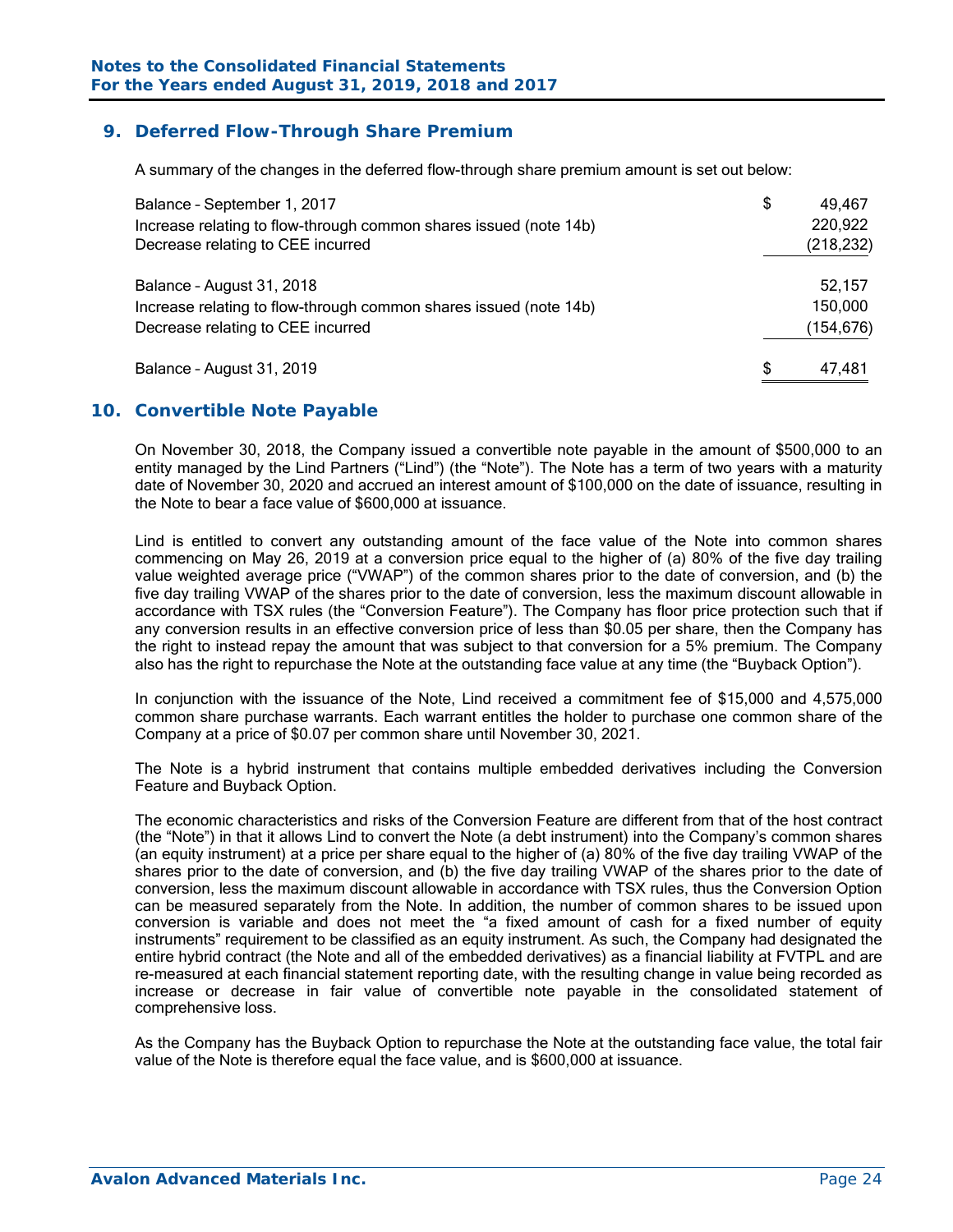### **10. Convertible Note Payable (continued)**

The exercise price of the warrant is subject to adjustment from time to time in the event of certain common share rights offering, such that the exercise of the warrants do not result in a fixed number of common shares being issued for a fixed amount of cash. As a result, the warrants had been classified as a financial liability at FVTPL and re-measured at each financial statement reporting date using the Black-Scholes pricing model, with the resulting change in value being recorded as increase or decrease in fair value of derivative liabilities in the consolidated statement of comprehensive loss.

The fair value of the warrants was estimated at \$44,199 at issuance, and this amount was allocated to the warrant component of this private placement. The fair value of the warrants was estimated using the Black-Scholes pricing model, with the following assumptions: expected dividend yield of Nil; risk free interest rate of 2.18%; expected life of 3.0 years; and expected volatility of 35%.

The fair values of the Note and the warrants at issuance totaled \$644,199 and the excess of this amount over the gross proceeds (\$500,000) of \$144,199 had been recorded as a financing transaction cost in the Statement of Comprehensive Loss.

A summary of the changes in the convertible note payable amount is set out below:

| Balance - August 31, 2017 and 2018 | S   |           |
|------------------------------------|-----|-----------|
| Issued                             |     | 500.000   |
| Interest                           |     | 100,000   |
| Converted to common shares         |     | (425,000) |
| Balalnce - August 31, 2019         | \$. | 175.000   |

The number of common shares to be issued would be 4,861,111 if the entire Note had been converted into common shares based on the closing price of the Company's common shares on the TSX of \$0.045 on August 31, 2019.

#### **11. Convertible Redeemable Preferred Shares**

In March 2017, the Company entered into a preferred share purchase agreement (the "A1 Agreement") with an entity managed by Lind and issued 500 Series A1 Preferred Shares (the "A1 Preferred Shares") at a price of \$5,000 per share for gross proceeds of \$2,500,000. Pursuant to Canadian securities laws, the securities issuable under this private placement were subject to a hold period, which expired on July 11, 2017 (the "Hold Period").

The A1 Preferred Shares did not carry a dividend and had a redemption value that started at \$5,000 per share and increases by \$250 per share each quarter over a 24 months period ending on March 10, 2019, to a cap of \$6,750 per share. The A1 Preferred Shares could be converted by Lind into common shares of the Company at a price per common share equal to 85% of the five-day volume weighted average price ("VWAP") of the common shares on the TSX immediately prior to the date that notice of conversion was given (the "Conversion Option").

In conjunction with this private placement, Lind received a commitment fee of \$125,000 and 6,900,000 common share purchase warrants (the "A1 Warrants"). Each A1 Warrant entitles the holder to purchase one common share of the Company at a price of \$0.23 per common share until March 10, 2022.

Lind had the basic right to convert 25 A1 Preferred Shares into common shares of the Company on a monthly basis, subject to certain conversion limits set out in the A1 Agreement, however Lind was permitted to convert up to 100 A1 Preferred Shares on a monthly basis in the event such amount did not exceed 20% of the Company's 20-day traded volume of common shares on the TSX immediately prior to the date of delivery of a conversion notice.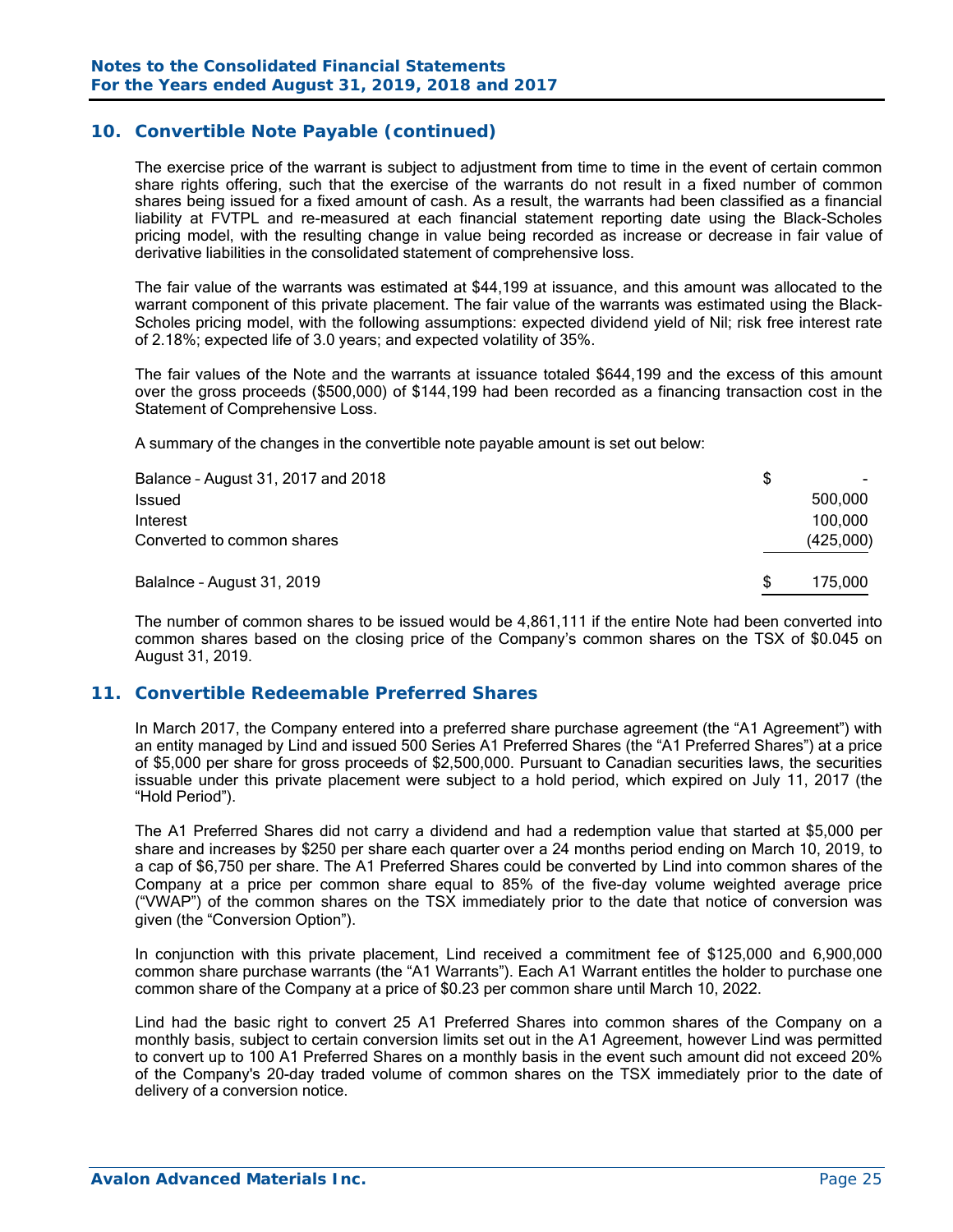Lind was also entitled to accelerate its conversion right to the full amount of the redemption value applicable at such time, or demand repayment of the applicable redemption value per share in cash (the "Put Option"), upon the occurrence of certain events as set out in the A1 Agreement (most of which are beyond the Company's control) (the "Redemption Events"). The triggering Redemption Events include certain key financial and non-financial conditions, which included change of control, insolvency and liquidity conditions etc. as defined in the A1 Agreement. These Redemption Events also limited the Company from obtaining other debt or preferred share financings that were not junior to the A1 Preferred Shares other than certain project-related financings, as well as other at-the-market, equity lines or credit type of common share offerings, or convertible security financings where the price of the common share was not fixed at predetermined price. In addition, if the Redemption Event was a change of control event, the redemption amount would be equal to 110% of the applicable redemption amount at that time.

The Company had the right to redeem all of the outstanding A1 Preferred Shares at any time after the Hold Period at a 5% premium to the redemption value (the "Call Option"). The Company also had floor price protection such that if any conversion results in an effective conversion price of less than \$0.10 per common share, then the Company had the right to deny the conversion and instead redeem the A1 Preferred Shares that were subject to that conversion for the redemption amount in cash plus a 5% premium.

At any time while any A1 Preferred Shares are outstanding, Lind had the option of subscribing for up to an additional 165 Series A2 Preferred Shares at a price of \$5,000 per share and under the same terms and conditions as the initial financing, subject to certain triggering events and subject to the prior approval of the TSX ("Series A2 Option"). Lind would also receive a certain number of Series A2 warrants ("A2 Warrants") when it exercised the Series A2 Option. The number of A2 Warrants to be issued and the exercise price of A2 Warrants would be calculated by using similar formulas used in determining the number and the exercise price of the A1 Warrants.

The A1 Preferred Share was a hybrid instrument that contains multiple embedded derivatives: the Conversion Option, Put Option and Call Option.

The economic characteristics and risks of the Conversion Option were different from that of the host contract (the A1 Preferred Share) in that it allowed Lind to convert the A1 Preferred Shares (a debt instrument) into the Company's common shares (an equity instrument) at a price per common share equal to 85% of the five day VWAP of the common share, thus the Conversion Option could be measured separately from the A1 Preferred Share. In addition, the number of common shares to be issued upon conversion was variable and did not meet the "a fixed amount of cash for a fixed number of equity instruments" requirement to be classified as an equity instrument. As such, the Company had designated the entire hybrid contract (the A1 Preferred Share and all of the embedded derivatives) as a financial liability at FVTPL and were re-measured at each financial statement reporting date, with the resulting change in value being recorded as increase or decrease in fair value of convertible redeemable preferred shares in the consolidated statement of comprehensive loss.

As the Company had the Call Option to redeem all of the outstanding A1 Preferred Shares at a 5% premium to the redemption value, the total fair value of the A1 Preferred Shares at issuance was therefore \$2,625,000.

The exercise price of the A1 Warrant is subject to adjustment from time to time in the event of certain common share rights offering, such that the exercise of the A1 Warrants do not result in a fixed number of common shares being issued for a fixed amount of cash. As a result, The A1 Warrant had been classified as a financial liability at FVTPL and re-measured at each financial statement reporting date using the Black-Scholes pricing model, with the resulting change in value being recorded as increase or decrease in fair value of derivative liabilities in the consolidated statement of comprehensive loss.

 The fair value of the A1 Warrants was estimated at \$236,488 (or \$0.0343 for each warrant) at issuance, and this amount was allocated to the warrant component of this private placement. The fair value of the A1 Warrant was estimated using the Black-Scholes pricing model, with the following assumptions: expected dividend yield of Nil; risk free interest rate of 1.10%; expected life of 4.0 years; and expected volatility of 35%.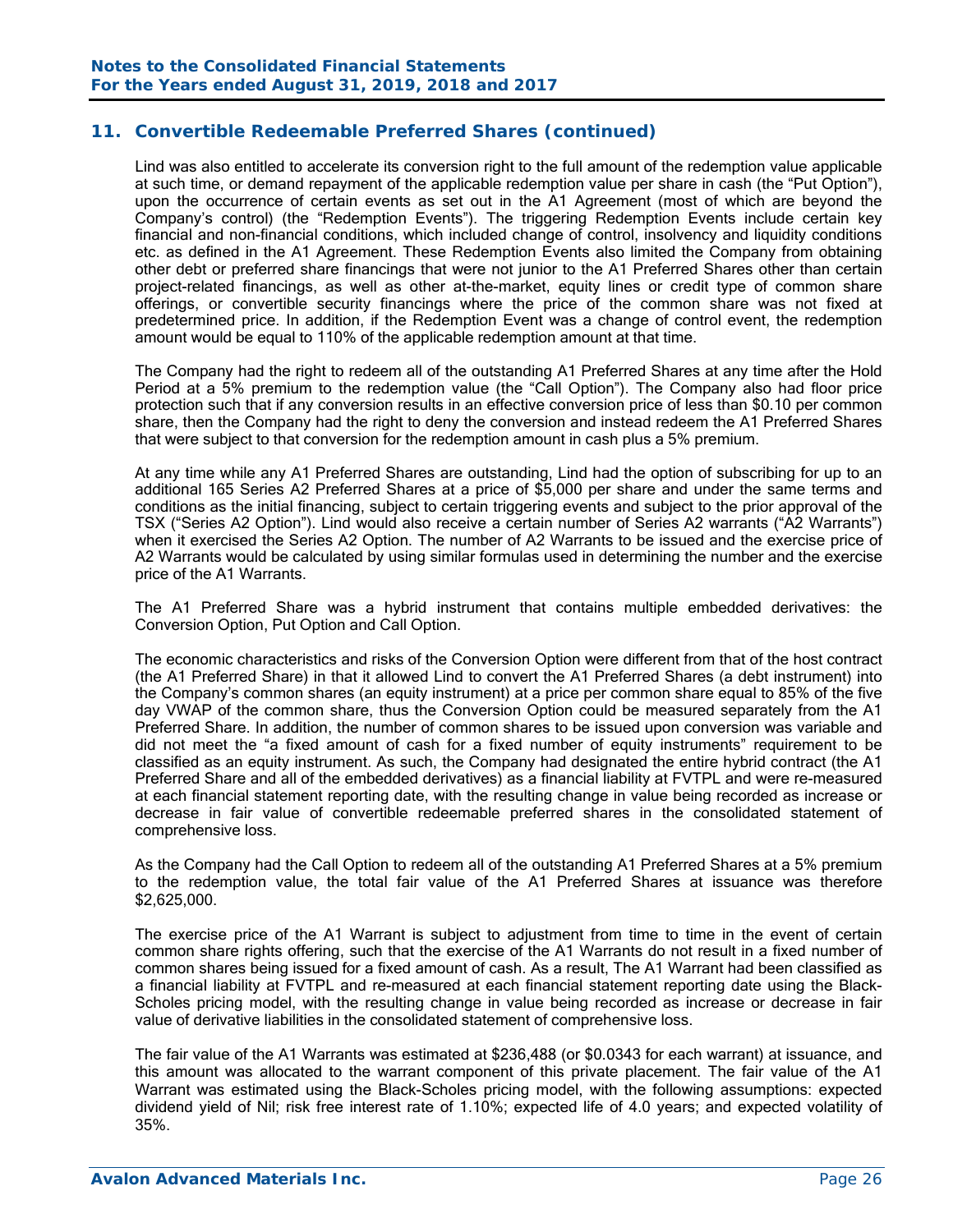In December 2017, the Company entered into a preferred share purchase agreement (the "B1 Agreement") with Lind and issued 300 Series B1 Preferred Shares (the "B1 Preferred Shares") at a price of \$5,000 per share for gross proceeds of \$1,500,000 in January 2018. Pursuant to Canadian securities laws, the securities issuable under this private placement were subject to a hold period, which expired on May 16, 2018 (the "B1 Hold Period").

In conjunction with this private placement, Lind received a commitment fee of \$75,000 and 6,250,000 common share purchase warrants (the "B1 Warrants"). Each B1 Warrant entitles the holder to purchase one common share of the Company at a price of \$0.15 per common share until January 15, 2023. Other than the exercise price and expiry date, the B1 Warrants bear the similar terms and conditions as the A1 Warrants.

The B1 Agreement is subject to essentially the same terms and conditions as the A1 Agreement and the B1 Preferred Shares bear the same essential features of the A1 Preferred Shares including the rate and amount of the increase in the redemption value, the conversion option, put option and call option etc.

After the B1 Hold Period, Lind has the basic right to convert 15 B1 Preferred Shares into common shares of the Company on a monthly basis, subject to certain conversion limits set out in the B1 Agreement, however Lind is permitted to convert up to 60 B1 Preferred Shares on a monthly basis in the event such amount does not exceed 20% of the Company's 20-day traded volume of common shares on the TSX immediately prior to the date of delivery of a conversion notice.

At any time while any B1 Preferred Shares are outstanding, Lind has the option of subscribing for up to an additional 100 Series B2 Preferred Shares at a price of \$5,000 per share and under the same terms and conditions as the initial B1 financing, subject to certain triggering events and subject to the prior approval of the TSX ("Series B2 Option"). Lind will also receive a certain number of Series B2 warrants ("B2 Warrants") when it exercises the Series B2 Option. The number of B2 Warrants to be issued and the exercise price of the B2 Warrants will be calculated by using similar formulas used in determining the number and the exercise price of the B1 Warrants.

As the B1 Preferred Shares bear the same essential features as the A1 Preferred Shares, the Company had designated the entire hybrid contract (the B1 Preferred Share and all of the embedded derivatives) as a financial liability at FVTPL and re-measured at each financial statement reporting date.

As the Company has the Call Option to redeem all of the outstanding B1 Preferred Shares at any time after the B1 Hold Period at a 5% premium to the redemption value, the total fair value of the B1 Preferred Shares at issuance is therefore \$1,575,000.

Similar to the A1 Warrants, the exercise price of the B1 Warrants is subject to adjustment from time to time in the event of certain common share rights offering, as such, the B1 Warrants had been classified as a financial liability at FVTPL and re-measured at each financial statement reporting date using the Black-Scholes pricing model.

 The fair value of the B1 Warrants was estimated at \$283,525 (or \$0.0454 for each warrant) at issuance, and this amount was allocated to the warrant component of this private placement. The fair value of the B1 Warrant was estimated using the Black-Scholes pricing model, with the following assumptions: expected dividend yield of Nil; risk free interest rate of 1.94%; expected life of 4.0 years; and expected volatility of 35%.

In connection with this private placement, the Company also incurred other issuance costs of \$34,040. Cash issuance costs incurred relating to this private placement totaled \$109,040 and had been recorded in the Statement of Comprehensive Loss as financing transaction costs.

The fair values of the B1 Preferred Shares and the B1 warrants at issuance totaled \$1,858,525 and the excess of this amount over the gross proceeds (\$1,500,000) of \$358,525 had been recorded as a financing transaction cost in the Statement of Comprehensive Loss.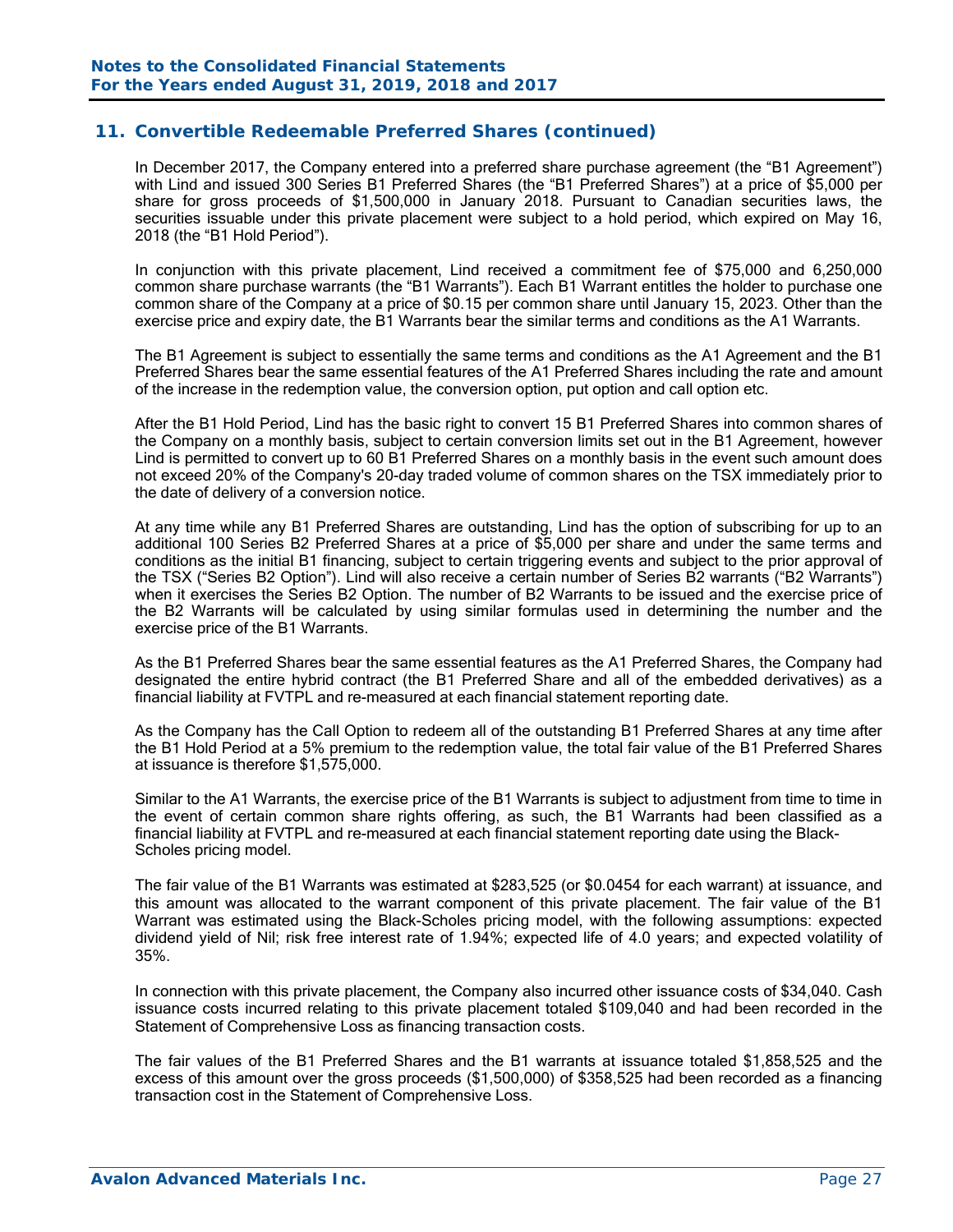In June 2018, the Company entered into a preferred share purchase agreement (the "C1 Agreement") and issued 150 Series C1 Preferred Shares (the "C1 Preferred Shares") at a price of \$5,000 per share for gross proceeds of \$750,000. Pursuant to Canadian securities laws, the securities issuable under this private placement were subject to a hold period, which expired on October 30, 2018 (the "C1 Hold Period").

In conjunction with this private placement, Lind received a commitment fee of \$37,500 and 3,750,000 common share purchase warrants (the "C1 Warrants"). Each C1 Warrant entitles the holder to purchase one common share of the Company at a price of \$0.125 per common share until June 29, 2023. Other than the exercise price and expiry date, the C1 Warrants bear the similar terms and conditions as the A1 Warrants.

The C1 Agreement is subject to essentially the same terms and conditions as the A1 Agreement and the C1 Preferred Shares bear the same essential features of the A1 Preferred Shares including the rate and amount of the increase in the redemption value, the conversion option, put option and call option etc.

After the C1 Hold Period, Lind has the basic right to convert 10 C1 Preferred Shares into common shares of the Company on a monthly basis, subject to certain conversion limits set out in the C1 Agreement, however Lind is permitted to convert up to 30 C1 Preferred Shares on a monthly basis in the event such amount does not exceed 20% of the Company's 20-day traded volume of common shares on the TSX immediately prior to the date of delivery of a conversion notice.

At any time while any C1 Preferred Shares are outstanding, Lind has the option of subscribing for up to an additional 50 Series C2 Preferred Shares at a price of \$5,000 per share and under the same terms and conditions as the initial C1 financing, subject to certain triggering events and subject to the prior approval of the TSX ("Series C2 Option"). Lind will also receive a certain number of Series C2 warrants ("C2 Warrants") when it exercises the Series C2 Option. The number of C2 Warrants to be issued and the exercise price of the C2 Warrants will be calculated by using similar formulas used in determining the number and the exercise price of the C1 Warrants.

As the C1 Preferred Shares bear the same essential features as the A1 Preferred Shares, the Company had designated the entire hybrid contract (the C1 Preferred Share and all of the embedded derivatives) as a financial liability at FVTPL and re-measured at each financial statement reporting date.

As the Company has the Call Option to redeem all of the outstanding C1 Preferred Shares at any time after the C1 Hold Period at a 5% premium to the redemption value, the total fair value of the C1 Preferred Shares at issuance is therefore \$787,500.

Similar to the A1 Warrants, the exercise price of the C1 Warrants is subject to adjustment from time to time in the event of certain common share rights offering, as such, the C1 Warrants had been classified as a financial liability at FVTPL and re-measured at each financial statement reporting date using the Black-Scholes pricing model.

The fair value of the C1 Warrants was estimated at \$73,679 (or \$0.0196 for each warrant) at issuance, and this amount was allocated to the warrant component of this private placement. The fair value of the C1 Warrant was estimated using the Black-Scholes pricing model, with the following assumptions: expected dividend yield of Nil; risk free interest rate of 2.00%; expected life of 4.0 years; and expected volatility of 35%.

In connection with this private placement, the Company also incurred other issuance costs of \$18,668. Cash issuance costs incurred relating to this private placement totaled \$56,168 and had been recorded in the Statement of Comprehensive Loss as financing transaction costs.

The fair values of the C1 Preferred Shares and the C1 warrants at issuance totaled \$861,179 and the excess of this amount over the gross proceeds (\$750,000) of \$111,179 had been recorded as a financing transaction cost in the Statement of Comprehensive Loss.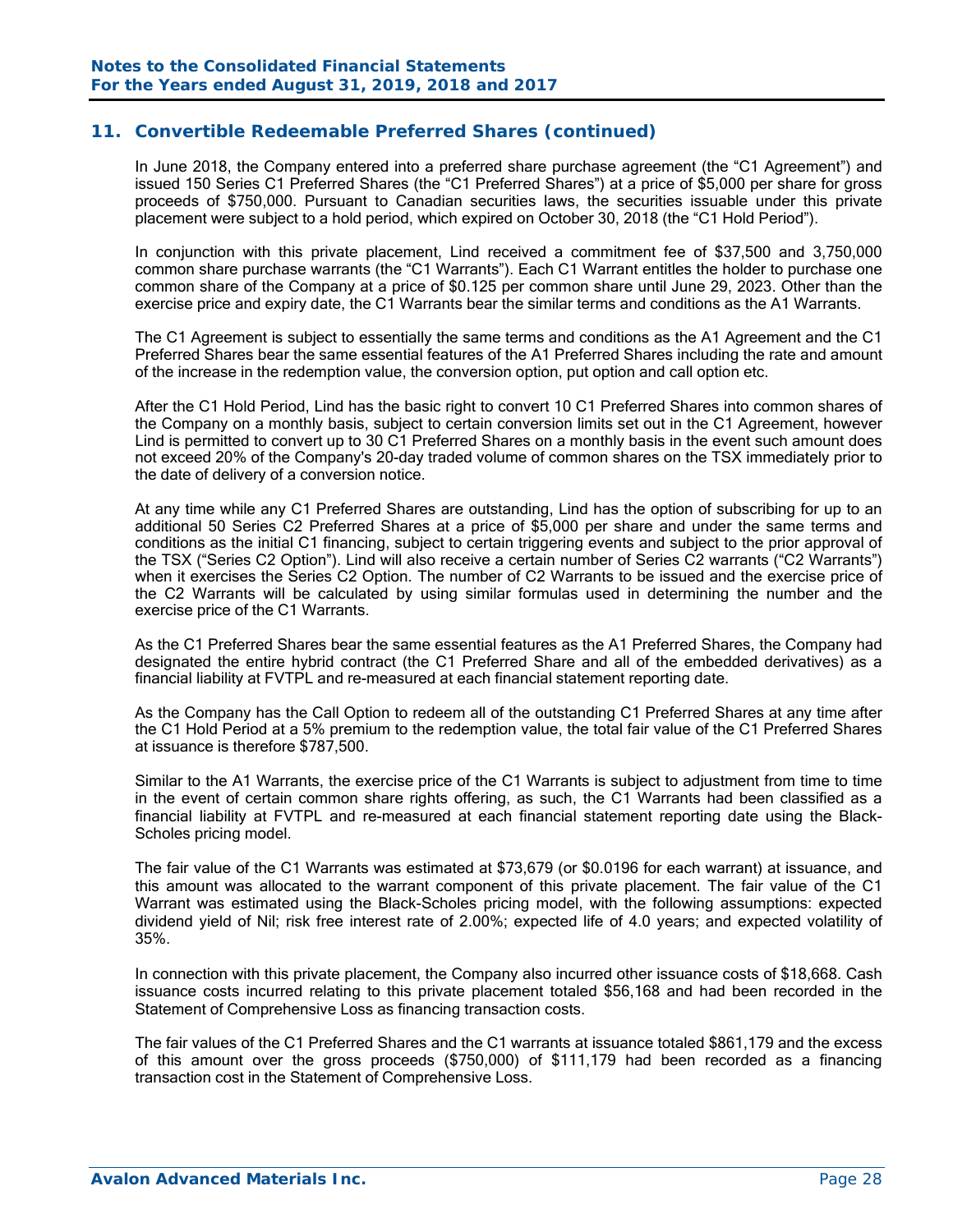A summary of the changes in the convertible redeemable preferred shares amount is set out below:

|                                                                                     | <b>Number</b> | <b>Amount</b>              |
|-------------------------------------------------------------------------------------|---------------|----------------------------|
| <b>A1 Preferred Shares</b><br>Balance - September 1, 2017<br>Increase in fair value | 480           | \$<br>2,646,000<br>385,875 |
| Converted to common shares                                                          | (300)         | (1,850,625)                |
| Balance - August 31, 2018<br>Increase in fair value                                 | 180           | 1,181,250<br>80,063        |
| Converted to common shares                                                          | (180)         | (1, 261, 313)              |
| Balance - August 31, 2019                                                           |               | \$                         |
| <b>B1 Preferred Shares</b>                                                          |               |                            |
| Balance - September 1, 2017<br>Preferred shares issued                              | 300           | \$<br>1,575,000            |
| Increase in fair value                                                              |               | 149,625                    |
| Converted to common shares                                                          | (60)          | (338, 625)                 |
| Balance - August 31, 2018                                                           | 240           | 1,386,000                  |
| Increase in fair value<br>Converted to common shares                                | (155)         | 175,875<br>(981, 750)      |
| Balance - August 31, 2019                                                           | 85            | \$<br>580,125              |
| <b>C1 Preferred Shares</b>                                                          |               |                            |
| Balance - September 1, 2017                                                         |               | \$                         |
| Preferred shares issued                                                             | 150           | 787,500                    |
| Balance - August 31, 2018                                                           | 150           | 787,500                    |
| Increase in fair value<br>Converted to common shares                                | (90)          | 120,750                    |
|                                                                                     |               | (530,250)                  |
| Balance - August 31, 2019                                                           | 60            | \$<br>378,000              |
|                                                                                     | 145           | \$<br>958,125              |
|                                                                                     |               |                            |

As at August 31, 2019, Lind has the right to convert all of the outstanding B1 and C1 Preferred shares. The number of common shares to be issued would be 23,856,209 if all of the outstanding B1 and C1 Preferred Shares had been converted into common shares based on the closing price of the Company's common shares on the TSX of \$0.045 on August 31, 2019.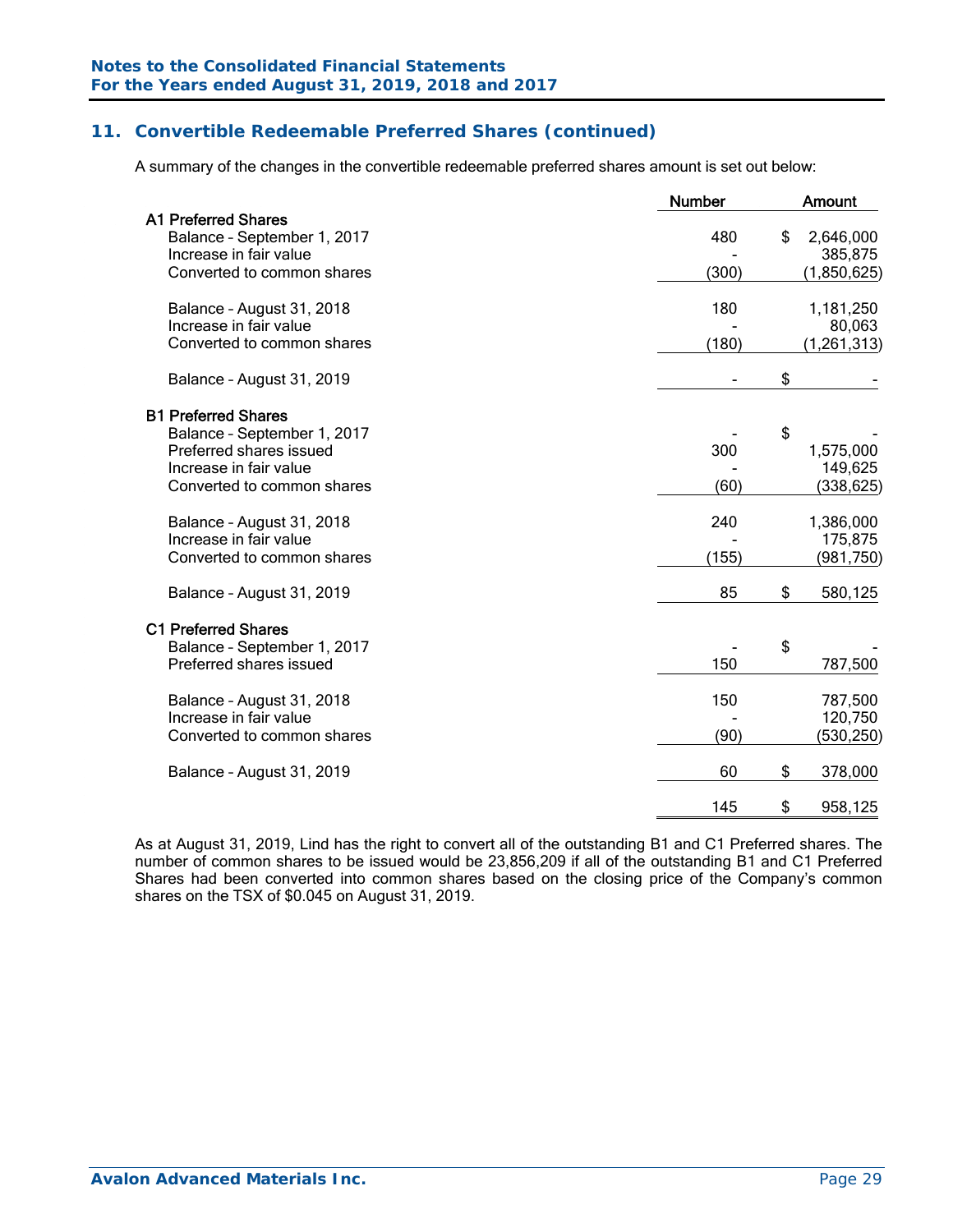### **12. Derivative Liabilities**

The derivative liabilities consist of the warrants denominated in foreign currency, and certain warrants with exercise prices that are subject to adjustment from time to time in the event of certain common share rights offering.

The following table summarizes information concerning the derivative liabilities as at the beginning and end of the respective reporting periods:

|                                                      | <b>Number</b><br>of Warrants | Amount        |
|------------------------------------------------------|------------------------------|---------------|
| Warrants denominated in foreign currency             |                              |               |
| Balance - September 1, 2017                          | 6,466,513                    | \$<br>181,671 |
| Decrease in fair value                               |                              | (181, 617)    |
| Balance - August 31, 2018                            | 6,466,513                    | 54            |
| Decrease in fair value                               |                              | (53)          |
| Balance - August 31, 2019                            | 6,466,513                    | \$            |
| Other warrants subject to potential price adjustment |                              |               |
| Balance - September 1, 2017                          | 6,900,000                    | \$<br>133,162 |
| Issued                                               | 10,000,000                   | 357,204       |
| Decrease in fair value                               |                              | (380, 599)    |
| Balance - August 31, 2018                            | 16,900,000                   | 109,767       |
| Issued                                               | 4,575,000                    | 44,199        |
| Decrease in fair value                               |                              | (126,898)     |
| Balance - August 31, 2019                            | 21,475,000                   | \$<br>27,068  |
| Total derivative liabilities                         |                              | 27,069        |

### **13. Site Closure and Reclamation Provision**

As at August 31, 2018 and 2019, the estimated closure costs to reclaim the Company's Nechalacho exploration camp site at Thor Lake, the Separation Rapids and the Warren Township exploration sites are \$250,000, \$40,000 and \$13,600 respectively. The closure costs for the Nechalacho exploration camp site are expected to be incurred approximately 20 years after the commencement of commercial production. The expected undiscounted future cash flow is estimated to be \$539,000 for the Nechalacho exploration camp site, assuming an annual inflation rate of 3%.

### **14. Share Capital**

#### *a) Authorized*

The Company is presently authorized to issue an unlimited number of common shares without par value. The Company is also authorized to issue up to 25,000,000 preferred shares without par value, of which 950 have been issued and 145 are outstanding as at August 31, 2019.

#### *b) Common Shares*

Common shares issued during the years ended August 31, 2017, 2018 and 2019 are as follows:

i) On November 7, 2016, the Company completed a private placement (the "November 2016 Private Placement") and issued 4,545,454 flow-through common shares at \$0.22 per share for gross proceeds of \$1,000,000.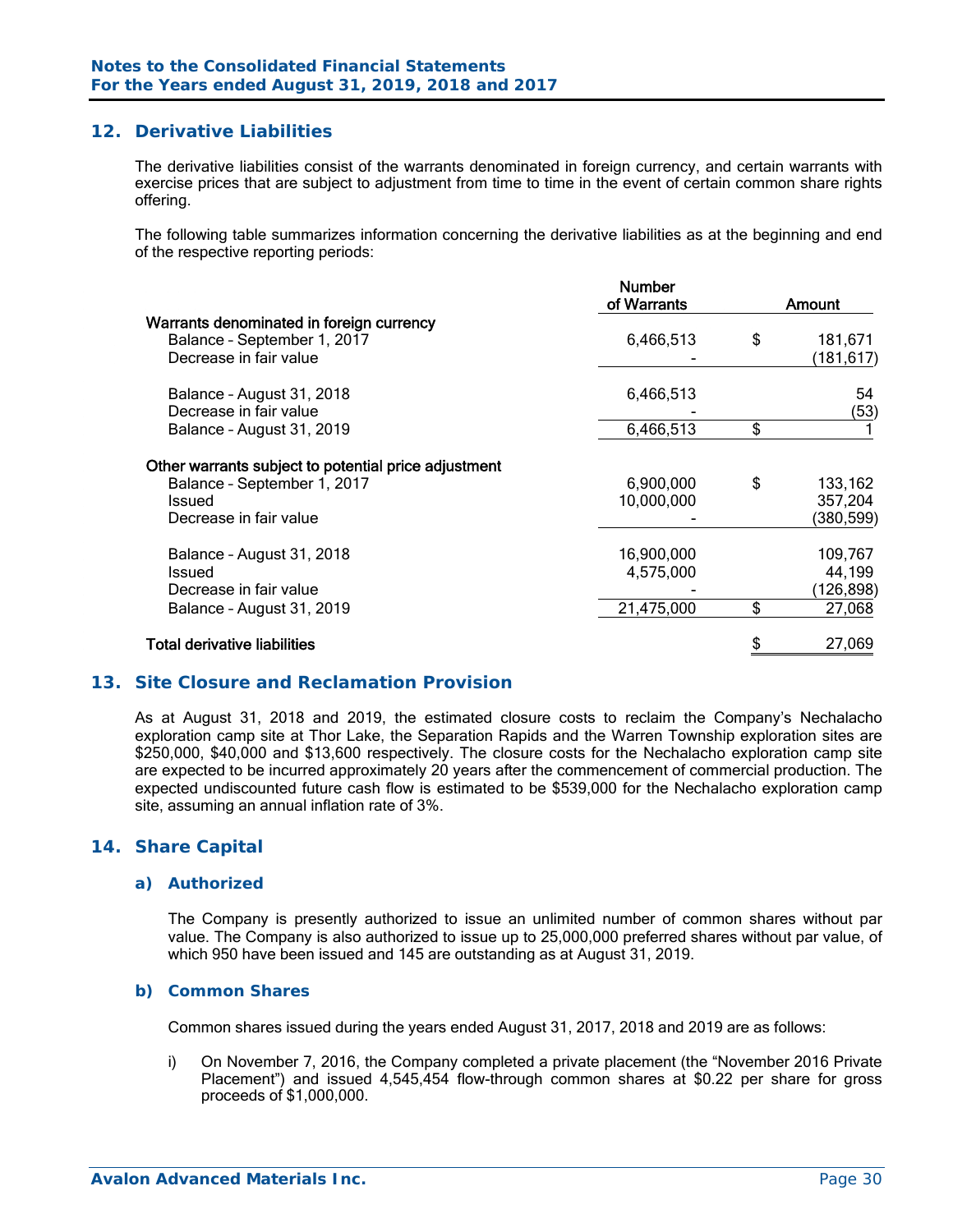In connection with the November 2016 Private Placement, the Company paid finders' fees of \$60,000, incurred other issuance costs of \$11,351 and issued 272,727 non-transferrable finder's compensation warrants. Each compensation warrant entitles the holder to purchase one common share of the Company at an exercise price of \$0.25 per share until November 7, 2018. The estimated fair value of the compensation warrants totaled \$12,747. The fair values of these compensation warrants were estimated using the Black-Scholes pricing model, with the following assumptions: expected dividend yield of Nil; risk free interest rate of 0.70%; expected life of 2.0 years; and expected volatility of 74%.

 The excess of the cash consideration received over the market price of the Company's shares at the date of the announcement of the flow-through share financing totaling \$181,818 was recorded as a deferred flow-through share premium liability on the consolidated statement of financial position on November 7, 2016.

ii) On December 23, 2016, the Company completed a private placement (the "December 2016 Private Placement") and issued 2,500,000 flow-through common shares at \$0.15 per share for gross proceeds of \$375,000.

 In connection with the December 2016 Private Placement, the Company paid finders' fees of \$22,500, incurred other issuance costs of \$15,367 and issued 150,000 non-transferrable finder's compensation warrants. Each compensation warrant entitles the holder to purchase one common share of the Company at an exercise price of \$0.15 per share until December 23, 2018. The estimated fair value of the compensation warrants totaled \$9,189. The fair values of these compensation warrants were estimated using the Black-Scholes pricing model, with the following assumptions: expected dividend yield of Nil; risk free interest rate of 0.78%; expected life of 2.0 years; and expected volatility of 85%.

 The excess of the cash consideration received over the market price of the Company's shares at the date of the announcement of the flow-through share financing totaling \$25,000 was recorded as a deferred flow-through share premium liability on the consolidated statement of financial position on December 23, 2016.

iii) On June 12, 2017, the Company completed a private placement (the "June 2017 Private Placement") and issued 3,400,000 flow-through common shares at \$0.15 per share for gross proceeds of \$510,000.

In connection with the June 2017 Private Placement, the Company paid finders' fees of \$30,600, incurred other issuance costs of \$23,069 and issued 204,000 non-transferrable finder's compensation warrants. Each compensation warrant entitles the holder to purchase one common share of the Company at an exercise price of \$0.15 per share until June 12, 2019. The estimated fair value of the compensation warrants totaled \$10,463. The fair values of these compensation warrants were estimated using the Black-Scholes pricing model, with the following assumptions: expected dividend yield of Nil; risk free interest rate of 0.83%; expected life of 2.0 years; and expected volatility of 66%.

The excess of the cash consideration received over the market price of the Company's shares at the date of the announcement of the flow-through share financing totaling \$17,000 was recorded as a deferred flow-through share premium liability on the consolidated statement of financial position on June 12, 2017.

iv) On August 16, 2017, the Company completed a private placement (the "August 2017 Private Placement") and issued 3,100,000 flow-through common shares at \$0.145 per share for gross proceeds of \$449,500.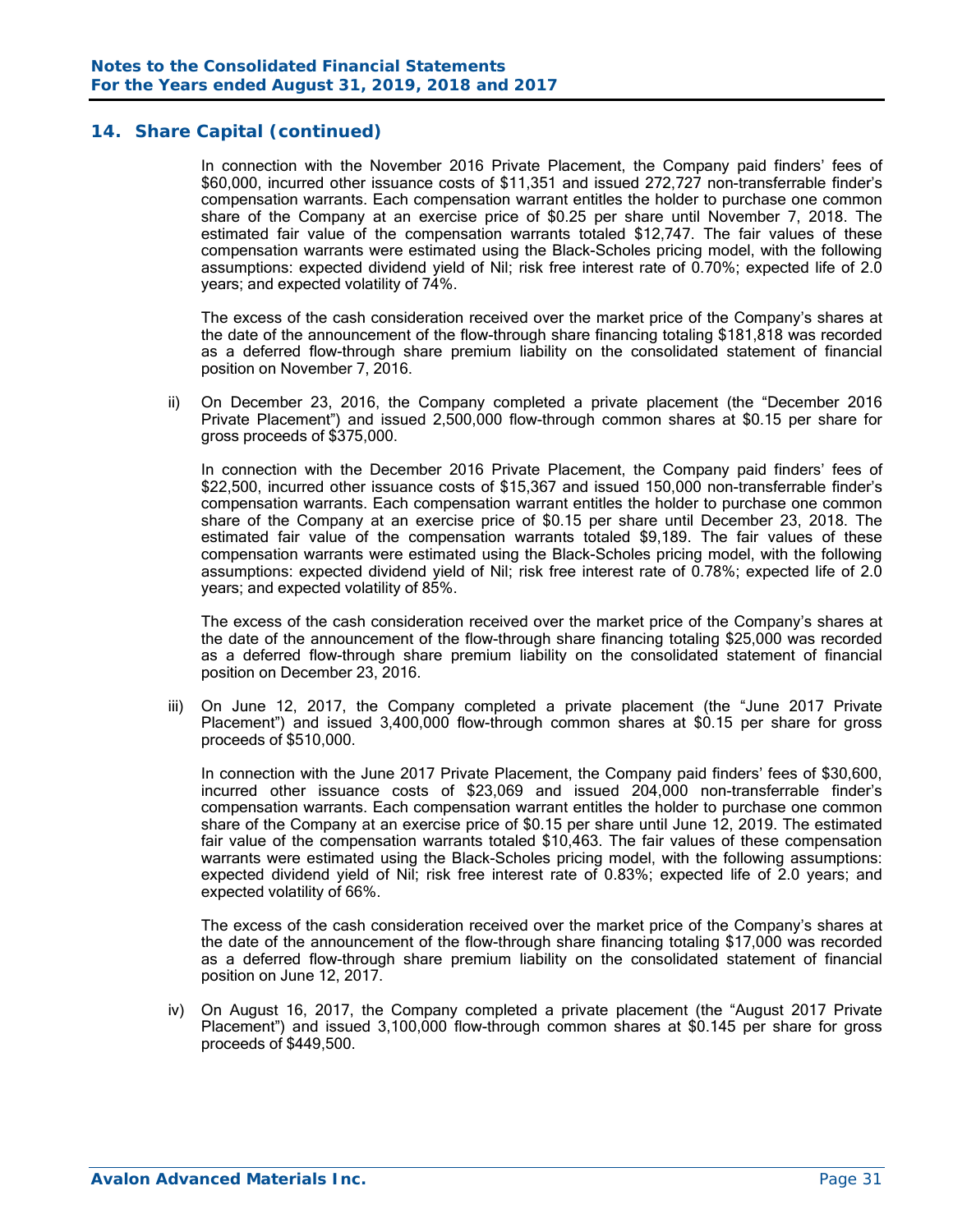In connection with the August 2017 Private Placement, the Company paid finders' fees of \$26,970, incurred other issuance costs of \$21,908 and issued 186,000 non-transferrable finder's compensation warrants. Each compensation warrant entitles the holder to purchase one common share of the Company at an exercise price of \$0.145 per share until August 16, 2019. The estimated fair value of the compensation warrants totaled \$7,655. The fair values of these compensation warrants were estimated using the Black-Scholes pricing model, with the following assumptions: expected dividend yield of Nil; risk free interest rate of 1.23%; expected life of 2.0 years; and expected volatility of 63%.

The excess of the cash consideration received over the market price of the Company's shares at the date of the announcement of the flow-through share financing totaling \$46,500 was recorded as a deferred flow-through share premium liability on the consolidated statement of financial position on August 16, 2017.

v) In November 2017, the Company completed a private placement and issued 3,215,000 flowthrough common shares at a price of \$0.145 per share (of which 305,000 flow-through common shares were subscribed by certain directors and officers of the Company) and 4,800,000 non-flowthrough units at a price of \$0.12 per unit (the "NFT Unit") for gross proceeds of \$1,042,175 (the "November 2017 Private Placement"). Each NFT Unit consists of one non-flow-through common share and one half non-transferable common share purchase warrant, with each whole warrant being exercisable to acquire one non-flow-through common share of the Company at a price of \$0.16 until November 3, 2019.

 Of the NFT Unit price of \$0.12, \$0.112 was allocated to the common share component of the NFT Unit and the balance of \$0.008 was allocated to the warrant component of the NFT Unit. These values were allocated on a pro rata basis based on the closing trading price of the Company's common shares on the TSX on the closing date of the private placement, which was \$0.135, and the estimated fair value of a whole warrant of \$0.0193. The fair value of the warrant was estimated using the Black-Scholes pricing model.

In conjunction with this private placement, the Company paid finder's fees of \$34,560, incurred other issuance costs of \$10,192 and issued 288,000 non-transferrable compensation warrants, with each compensation warrant being exercisable to acquire one common share of the Company at a price of \$0.15 until November 3, 2019. The total fair values of these compensation warrants were estimated at \$14,030 using the Black-Scholes pricing model.

 The excess of the cash consideration received over the market price of the Company's shares at the date of the announcement of the flow-through share financing totaling \$32,150 was recorded as a deferred flow-through share premium liability on the consolidated statement of financial position on the date of issuance.

vi) In December 2017, the Company completed a private placement (the "December 2017 Private Placement") and issued 3,737,400 flow-through common shares at \$0.145 per share for gross proceeds of \$541,923.

In connection with the December 2017 Private Placement, the Company paid finders' fees of \$19,140, incurred other issuance costs of \$9,322 and issued 132,000 non-transferrable finder's compensation warrants. Each compensation warrant entitles the holder to purchase one common share of the Company at an exercise price of \$0.15 per share until December 22, 2019. The fair values of these compensation warrants were estimated at \$4,475 using the Black-Scholes pricing model.

The excess of the cash consideration received over the market price of the Company's shares at the date of the announcement of the flow-through share financing totaling \$112,122 was recorded as a deferred flow-through share premium liability on the consolidated statement of financial position on December 29, 2017.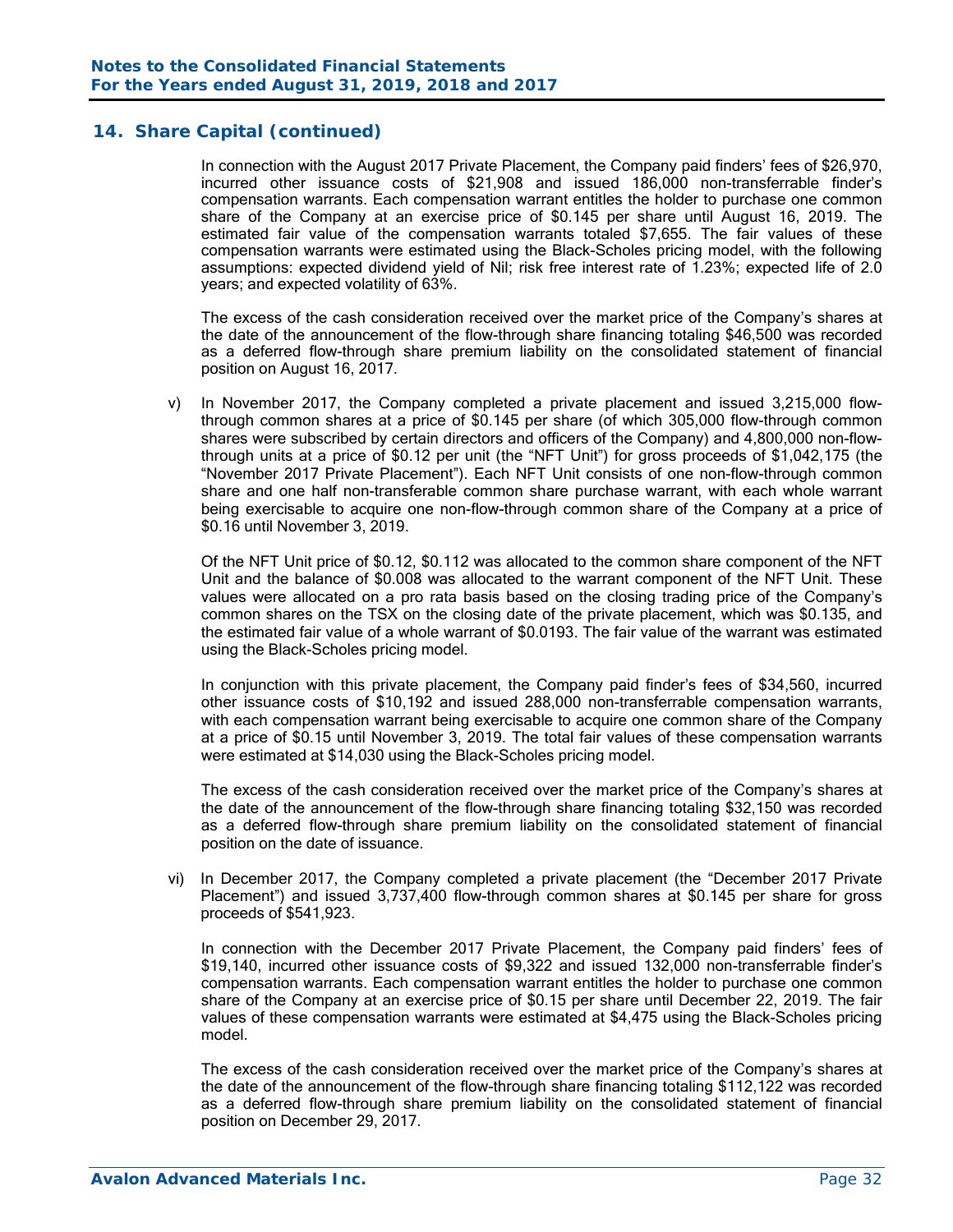vii) In July 2018, the Company completed a private placement and issued 2,400,000 non-flow-through units ("New NFT Unit") at a price of \$0.10 per New NFT Unit and 3,500,000 flow-through units ("New FT Unit") at a price of \$0.10 per New FT Unit for total gross proceeds of \$590,000. Each New NFT Unit was comprised of one common share and one common share purchase warrant. Each warrant entitles the holder to acquire one common share at a price of \$0.12 for a period of two years from the closing date of the private placement (the "Closing Date"), or if the closing price of the common shares on the TSX is \$0.16 or higher for a period of twenty consecutive trading days after the Closing Date, the Company may, by notice to the holder (supplemented by a news release of general dissemination) reduce the expiry date of the warrants to not less than 30 days from the date of such notice (the "Expiry Date"). Each New FT Unit was comprised of one flowthrough common share and one half of one common share purchase warrant. Each whole warrant entitles the holder to acquire one common share at a price of \$0.12 until the Expiry date.

 Of the New NFT Unit price of \$0.10, \$0.0889 was allocated to the common share component of the New NFT Unit and the balance of \$0.0111 was allocated to the warrant component of the New NFT Unit. These values were allocated on a pro rata basis based on the closing trading price of the Company's common shares on the TSX on the Closing Date of the private placement, which was \$0.095, and the estimated fair value of a warrant of \$0.0119. The fair value of the warrant was estimated using the Black-Scholes pricing model.

The fair value of the warrant component of the New FT Unit was estimated at \$0.0040 and the fair value of the flow-through feature of the FT Unit was estimated at \$0.0250. Using the relative fair value method, the New FT Unit price of \$0.10 was allocated between the share component, the warrant component and the flow-through feature as follows: \$0.0746, \$0.0035, and \$0.0219, respectively.

 The fair value of the warrant was estimated using the Black-Scholes pricing model. The fair value of the flow-through feature ("flow-through share premium") was estimated by multiplying the CEE amount to be renounced per FT Unit of \$0.0999 by the Company's current tax rate of 25%, which totaled \$76,650 and was recorded as a deferred flow-through share premium liability on the consolidated statement of financial position on July 11, 2018.

viii) In November 2018, the Company completed a private placement and issued 5,375,000 units at a price of \$0.07 per unit (the "Unit") for gross proceeds of \$376,250, of which 1,000,000 Units were subscribed by Mr. Donald Bubar, Director, President and CEO of the Company. Each unit was comprised of one common share and one half of one common share purchase warrant. Each whole warrant entitles the holder to acquire one common share at a price of \$0.12 for a period of two years from the closing date of the private placement (the "Closing Date"), or if the closing price of the common shares on the TSX is \$0.16 or higher for a period of twenty consecutive trading days after the Closing Date, the Company may, by notice to the holder (supplemented by a news release of general dissemination) reduce the expiry date of the warrants to not less than 30 days from the date of such notice.

Of the Unit price of \$0.07, \$0.069 was allocated to the common share component of the Unit and the balance of \$0.001 was allocated to the warrant component of the Unit. These values were allocated on a pro rata basis based on the closing trading price of the Company's common shares on the TSX on the closing date of the private placement, which was \$0.065, and the estimated fair value of a whole warrant of \$0.003. The fair value of the warrant was estimated using the Black-Scholes pricing model.

ix) In December 2018, the Company completed a private placement and issued 10,000,000 flowthrough common shares at \$0.07 per share for gross proceeds of \$700,000.

 The excess of the cash consideration received over the market price of the Company's shares at the date of the announcement of the flow-through share financing totaling \$150,000 was recorded as a deferred flow-through share premium liability on the consolidated statement of financial position on December 21, 2018.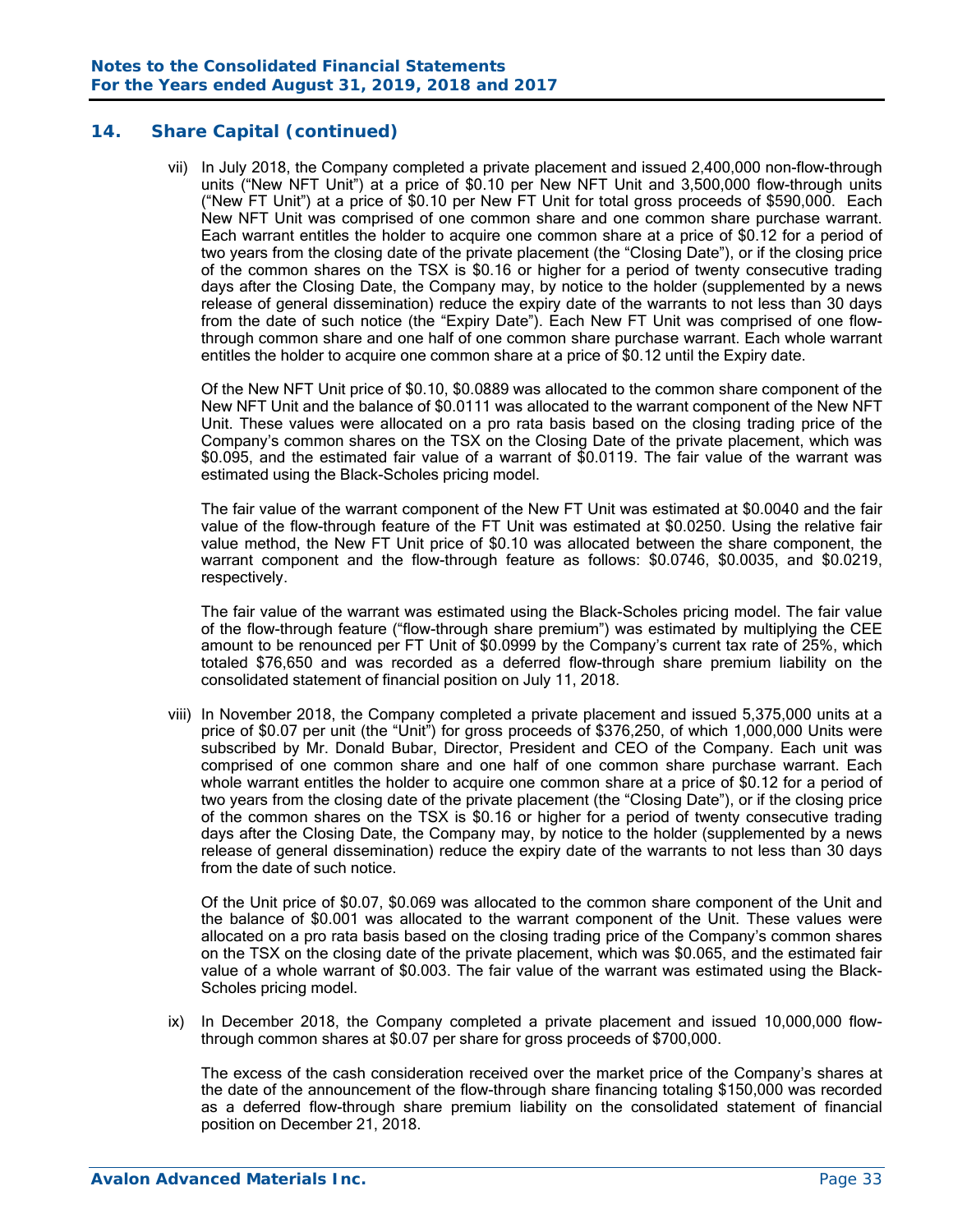#### *c) Warrants*

The following table reconciles the warrants outstanding to purchase common shares of the Company at the beginning and end of the respective years:

| $15,713,485^{(1)}$<br>\$0.237<br>Balance - September 1, 2016<br>(2, 275, 000)<br>Exercised<br>0.150<br>(3, 448, 485)<br>0.490<br>Expired<br>$9,990,000^{(1)}$<br>0.169<br>Balance - August 31, 2017<br>Issued pursuant to equity offerings (note 14b(v) (vi))<br>6,550,000<br>0.135<br>0.168<br>(9,960,000)<br>Expired<br>$6,580,000^{(1)}$<br>0.136<br>Balance - August 31, 2018<br>2,687,500<br>0.120<br>Issued pursuant to equity offerings (note 14b(viii))<br>(1,000,000)<br>0.120<br>Exercised<br>(10,000)<br>Expired<br>0.490<br>$8,257,500^{(1)}$<br>\$0.132<br>Balance - August 31, 2019 |  | <b>Number</b><br>of Warrants | Weighted<br>Average<br><b>Exercise Price</b> |
|---------------------------------------------------------------------------------------------------------------------------------------------------------------------------------------------------------------------------------------------------------------------------------------------------------------------------------------------------------------------------------------------------------------------------------------------------------------------------------------------------------------------------------------------------------------------------------------------------|--|------------------------------|----------------------------------------------|
|                                                                                                                                                                                                                                                                                                                                                                                                                                                                                                                                                                                                   |  |                              |                                              |
|                                                                                                                                                                                                                                                                                                                                                                                                                                                                                                                                                                                                   |  |                              |                                              |
|                                                                                                                                                                                                                                                                                                                                                                                                                                                                                                                                                                                                   |  |                              |                                              |
|                                                                                                                                                                                                                                                                                                                                                                                                                                                                                                                                                                                                   |  |                              |                                              |

 $(1)$ 

Does not include the additional warrants as disclosed below.

The outstanding warrants have a weighted average remaining contract life of 0.7 years.

The warrants reserve, included as a component of the consolidated statement of changes in equity, relates to equity settled instruments issued by the Company to various stakeholders.

The Company also has the following warrants outstanding as at August 31, 2019:

- i) 6,466,513 warrants with an adjusted exercise price of US\$0.5223 per share ("US\$ Warrants") and are exercisable until June 13, 2021. These warrants are subject to certain anti-dilution provisions, which may reduce the exercise price, with a floor of US\$0.5095 per share;
- ii) 6,900,000 A1 Warrants with an exercise price of \$0.23 per share and are exercisable until March 10, 2022;
- iii) 6,250,000 B1 Warrants with an exercise price of \$0.15 per share and are exercisable until January 15, 2023;
- iv) 3,750,000 C1 Warrants with an exercise price of \$0.125 per share and are exercisable until June 29, 2023; and
- v) 4,575,000 warrants with an exercise price of \$0.07 per share and are exercisable until November 30, 2021.

The Company is also required to issue 20,000 warrants to the Northwest Territory Métis Nation in two equal installments of 10,000 warrants upon the Nechalacho REE Project meeting certain milestones.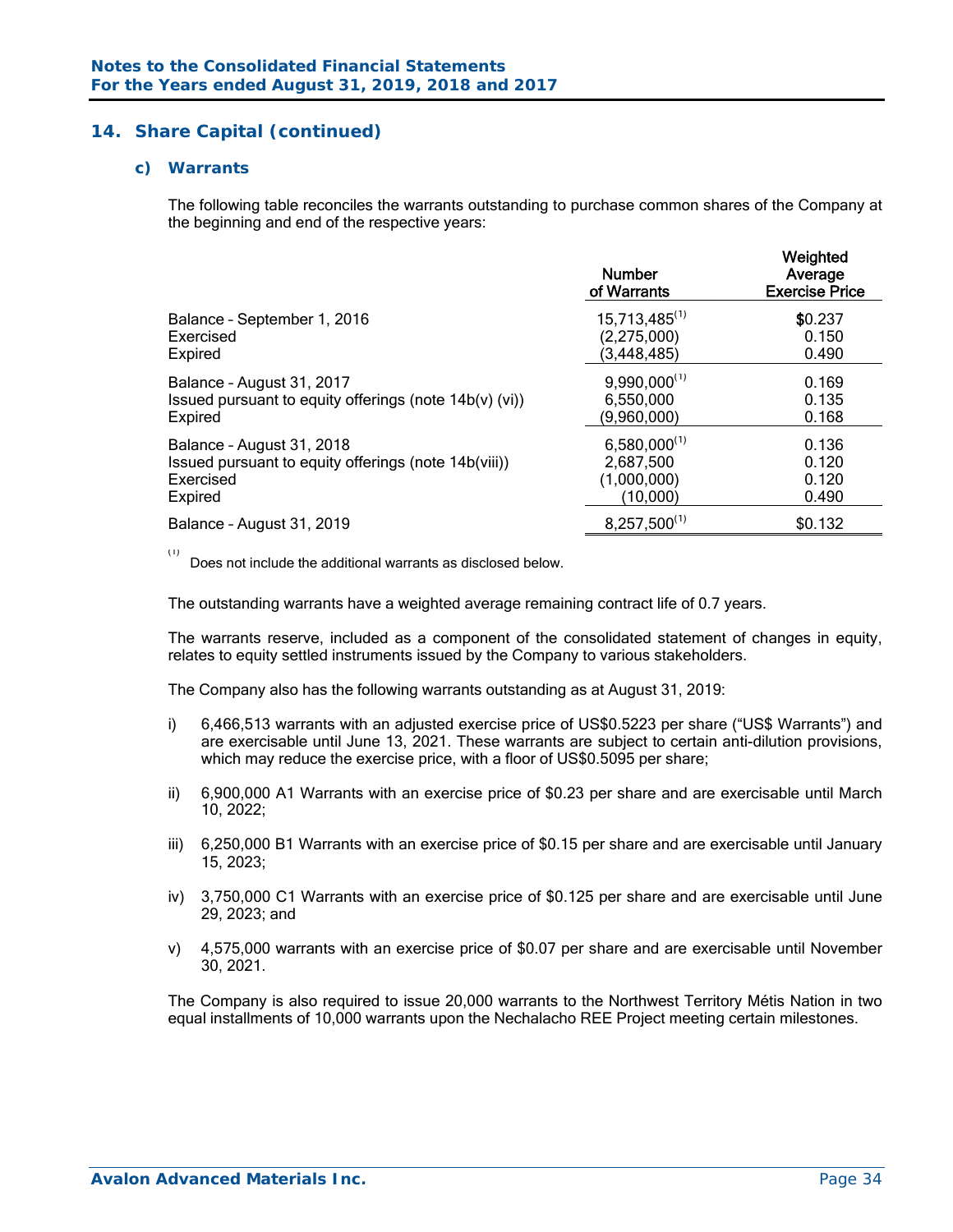#### *d) Share Based Payments*

The shareholders have approved a Stock Option Plan (the "Plan") that provides for the issue of up to 10% of the number of issued and outstanding common shares of the Company to eligible employees, directors and service providers of the Company.

The Plan authorizes the granting of options to purchase common shares of the Company at a price equal to or greater than the closing price of the shares on either the trading day prior to the grant or the day of the grant. The options generally vest over a period of one to four years, and generally have a term of two to five years (but can have a maximum term of up to 10 years).

The following table reconciles the stock options outstanding at the beginning and end of the respective years:

|                             | <b>Number</b><br>of Options | Weighted<br>Average<br><b>Exercise Price</b> |      |  |  |
|-----------------------------|-----------------------------|----------------------------------------------|------|--|--|
| Balance - September 1, 2016 | 10,640,000                  | \$                                           | 0.96 |  |  |
| Granted                     | 3,180,000                   |                                              | 0.17 |  |  |
| Expired                     | (3,075,000)                 |                                              | 2.15 |  |  |
| Forfeited                   | (410,000)                   |                                              | 0.86 |  |  |
| Balance - August 31, 2017   | 10,335,000                  |                                              | 0.37 |  |  |
| Granted                     | 2,345,000                   |                                              | 0.12 |  |  |
| Exercised                   | (50,000)                    |                                              | 0.11 |  |  |
| Expired                     | (1,215,000)                 |                                              | 0.91 |  |  |
| Forfeited                   | (70,000)                    |                                              | 0.44 |  |  |
| Balance - August 31, 2018   | 11,345,000                  |                                              | 0.26 |  |  |
| Granted                     | 3,020,000                   |                                              | 0.10 |  |  |
| Exercised                   | (200,000)                   |                                              | 0.10 |  |  |
| Expired                     | (3,875,000)                 |                                              | 0.43 |  |  |
| Forfeited                   | (893,750)                   |                                              | 0.17 |  |  |
| Balance - August 31, 2019   | 9,396,250                   | \$                                           | 0.16 |  |  |

As at August 31, 2019, there were 6,147,500 options vested (August 31, 2018 – 7,816,250, August 31, 2017 – 7,223,750) with an average exercise price of \$0.17 per share (August 31, 2018 - \$0.31, August 31, 2017 - \$0.42), that were exercisable.

During the year ended August 31, 2019, an aggregate of 200,000 (2018 – 50,000) stock options were exercised at the weighted average exercise price of \$0.10 (2018 - \$0.11) per share, and the weighted average closing market share price on the date preceding the date of exercise was \$0.075 (2018 - \$0.13) per share. No stock options were exercised during the year ended August 31, 2017.

The share based payments reserve, included as a component of the consolidated statement of changes in equity, relates to equity settled compensation options issued by the Company to its directors, officers, employees and consultants.

The estimated fair value of options earned during the year ended August 31, 2019 was \$97,222 (2018 – \$176,836, 2017 - \$254,994), of which \$4,484 (2018 - \$1,825, 2017 - \$3,172) was capitalized to property, plant and equipment, \$13,894 (2018 - \$25,129, 2017 - \$66,082) was capitalized as exploration and evaluation assets, \$Nil (2018 - \$596, 2017 - \$2,632) was charged to operations as general exploration expenses, with the balance of \$78,844 (2018 – \$149,286, 2017 - \$183,108) charged to operations as share based compensation expense.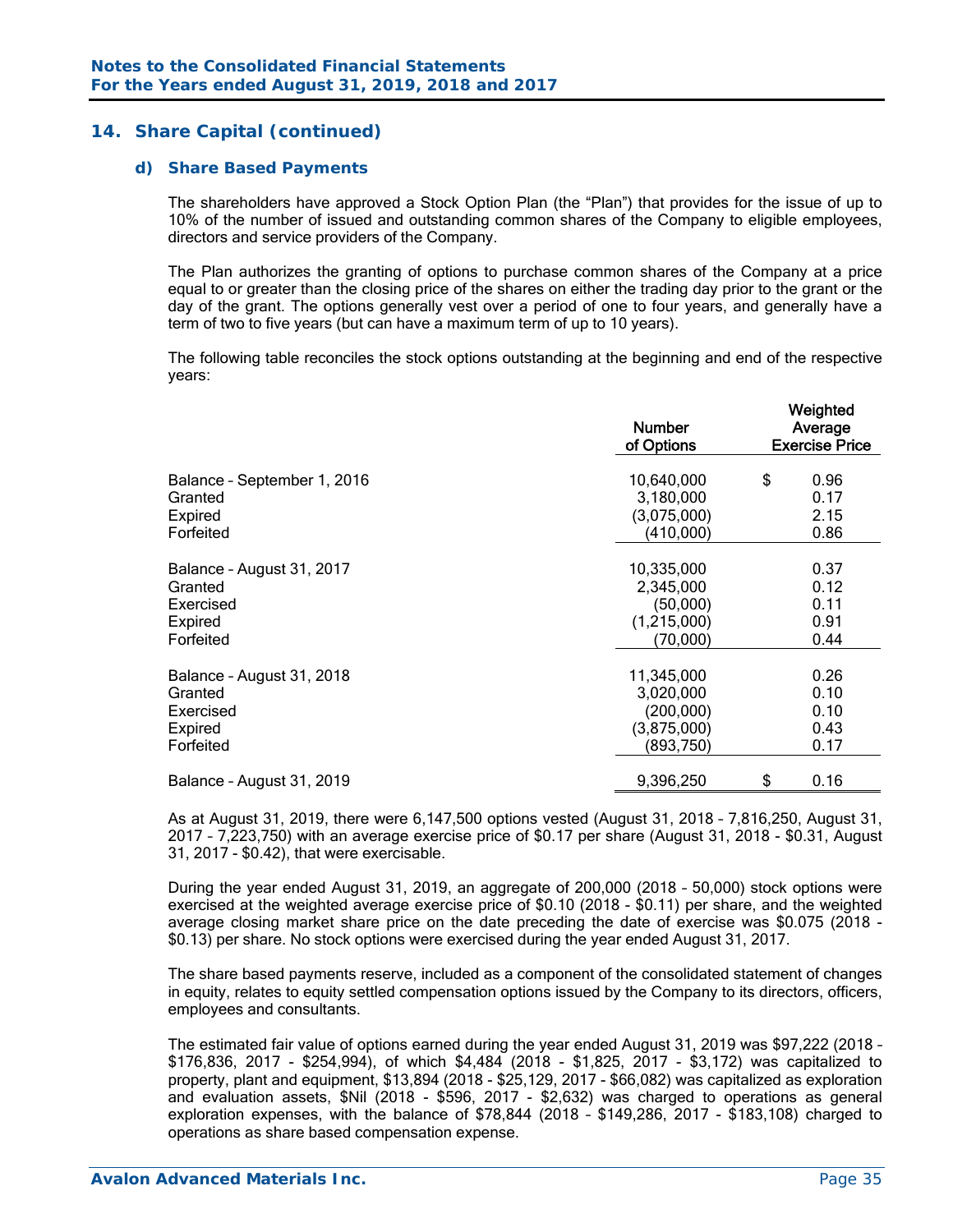The fair value of each option granted is estimated at the time of grant using the Black-Scholes optionpricing model. The Black-Scholes option-pricing model requires the input of subjective assumptions, including expected life of the option award, share price volatility and other assumptions. The expected life of options granted is derived from historical data on employee exercises and post-vesting employment termination behavior. Expected volatility is based on the historic volatility of the Company's shares. These assumptions involve inherent uncertainties and the application of management judgment. In addition, the Company is required to estimate the expected forfeiture rate and only recognize expense for those options expected to vest.

The weighted average assumptions for grants during the years ended August 31, 2019, August 31, 2018 and August 31, 2017 are as follows:

|                                                     | August 31,<br>2019 | August 31,<br>2018 | August 31,<br>2017 |
|-----------------------------------------------------|--------------------|--------------------|--------------------|
| Exercise price                                      | \$0.10             | \$0.12             | \$0.17             |
| Closing market price on day preceding date of grant | \$0.08             | \$0.12             | \$0.17             |
| Risk-free interest rate                             | 1.80%              | 1.88%              | 0.75%              |
| Expected life (years)                               | 3.3                | 3.1                | 3.0                |
| <b>Expected volatility</b>                          | 63%                | 59%                | 77%                |
| Expected dividend yield                             | Nil                | Nil                | Nil                |
| Grant date fair value                               | \$0.03             | \$0.05             | \$0.08             |
| Forfeiture rate                                     | 15%                | 15%                | 16%                |

The following table summarizes information concerning outstanding and exercisable options as at August 31, 2019:

| <b>Number of Options</b> |                    |                         |  |  |  |
|--------------------------|--------------------|-------------------------|--|--|--|
| Outstanding              | <b>Exercisable</b> | <b>Contractual Life</b> |  |  |  |
| 175,000                  | 175,000            | 0.0 years               |  |  |  |
| 505,000                  | 505,000            | 0.7 years               |  |  |  |
| 1,540,000                | 1,418,750          | 0.7 years               |  |  |  |
| 1,036,250                | 643,750            | 2.4 years               |  |  |  |
| 6,140,000                | 3,405,000          | 2.4 years               |  |  |  |
| 9,396,250                | 6,147,500          |                         |  |  |  |
|                          |                    |                         |  |  |  |

#### *e) Brokers' Compensation Warrants*

The following table summarizes information concerning outstanding brokers' compensation warrants as at August 31, 2017, August 31, 2018 and August 31, 2019: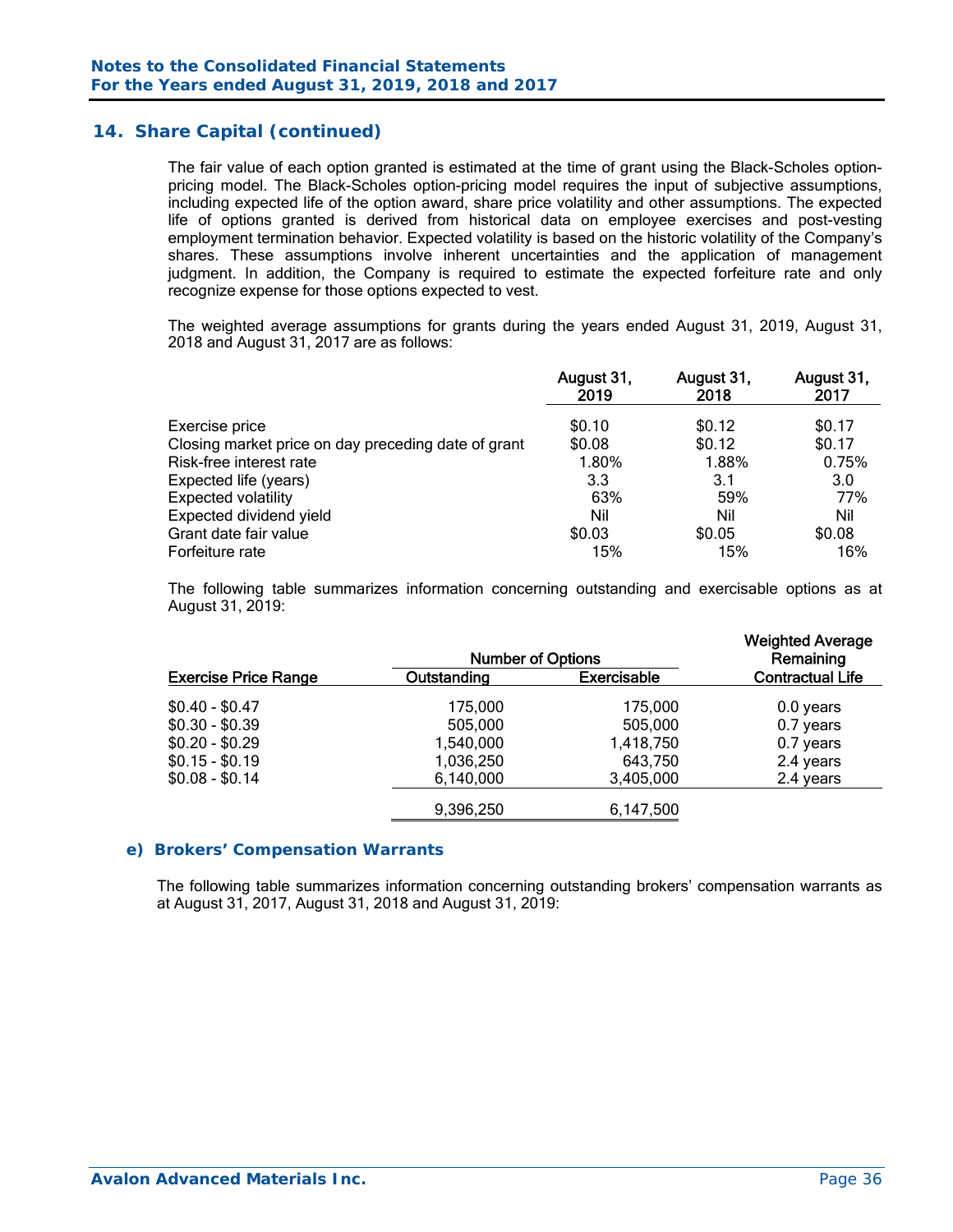|                                                                | Number of<br>Compensation<br><b>Warrants</b> | Weighted<br>Average<br><b>Exercise Price</b> |      |  |  |
|----------------------------------------------------------------|----------------------------------------------|----------------------------------------------|------|--|--|
| Balance - September 1, 2016                                    | 2,212,612                                    | \$                                           | 0.38 |  |  |
| Issued pursuant to equity offerings (note 14b(i)(ii)(iii)(iv)) | 812,727                                      |                                              | 0.18 |  |  |
| Expired                                                        | (1,732,612)                                  |                                              | 0.44 |  |  |
| Balance - August 31, 2017                                      | 1,292,727                                    |                                              | 0.16 |  |  |
| Issued pursuant to equity offering (note 14b(v)(vi))           | 420,000                                      |                                              | 0.15 |  |  |
| Exercised                                                      | (300,000)                                    |                                              | 0.11 |  |  |
| Expired                                                        | (180,000)                                    |                                              | 0.18 |  |  |
| Balance - August 31, 2018                                      | 1,232,727                                    |                                              | 0.17 |  |  |
| Expired                                                        | (812, 727)                                   |                                              | 0.18 |  |  |
| Balance - August 31, 2019                                      | 420,000                                      | \$                                           | 0.15 |  |  |

The brokers' compensation warrants reserve, included as a component of the consolidated statement of changes in equity, relates to equity settled compensation instruments issued by the Company to external service providers.

As at August 31, 2019, the Company has the following compensation warrants outstanding:

- i) 288,000 compensation warrants with an exercise price of \$0.15 per common share, which are exercisable until November 3, 2019; and
- ii) 132,000 compensation warrants with an exercise price of \$0.15 per common share, which are exercisable until December 22, 2019.

#### **15. Corporate and Administrative Expenses**

Corporate and administrative expenses for the years ended August 31, 2019, 2018 and 2017 consist of the following:

|                                              |    | August 31,<br>2019 | August 31,<br>2018 | August 31,<br>2017 |           |  |
|----------------------------------------------|----|--------------------|--------------------|--------------------|-----------|--|
| Salaries and benefits <sup>(1)</sup>         | \$ | 1,433,624          | \$<br>1,387,249    | \$                 | 1,509,865 |  |
| Directors' fees                              |    | 63,800             | 78,850             |                    | 83,404    |  |
| Consulting and professional fees             |    | 231,814            | 398,244            |                    | 368,610   |  |
| Office, insurance and other expenses         |    | 174,227            | 286,460            |                    | 336,744   |  |
| Occupancy                                    |    | 343,673            | 317,305            |                    | 310,842   |  |
| Shareholders' communications and filing fees |    | 135,237            | 159,060            |                    | 150,607   |  |
| Travel and related costs                     |    | 32,628             | 97,591             |                    | 117,720   |  |
|                                              | \$ | 2,415,003          | \$<br>2,724,759    | \$                 | 2,877,792 |  |

<sup>(1)</sup> These figures do not include share based compensation. Employees' salaries, benefits including share based compensation expensed for the year ended August 31, 2019 totaled \$1,485,977 (2018 - \$1,463,258, 2017 - \$1,694,241).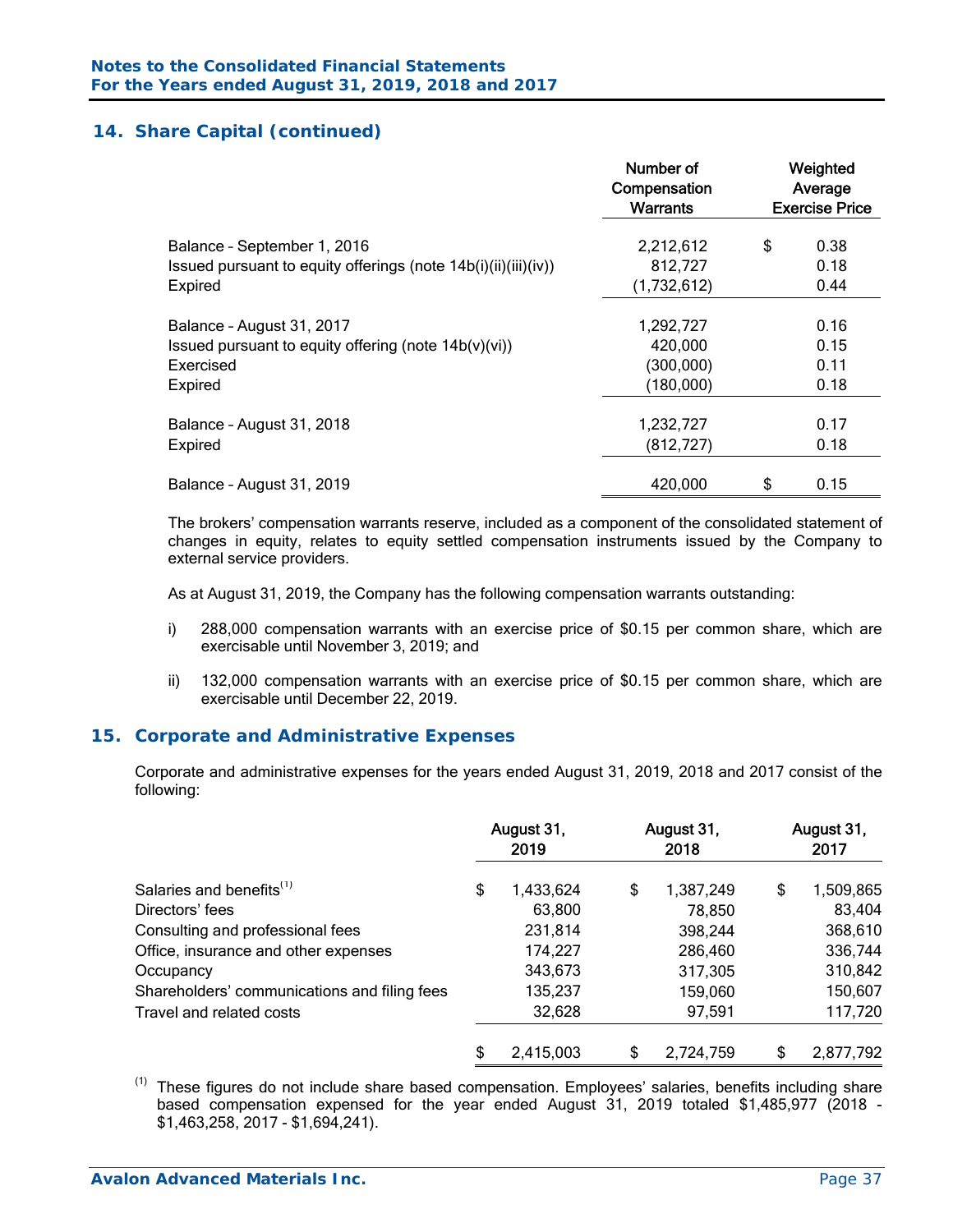### **16. Capital Management**

Capital of the Company consists of the components of shareholders' equity, convertible note payable, convertible and redeemable preferred shares, warrants denominated in foreign currency and warrants with exercise prices that are subject to adjustment from time to time in the event of certain common share rights offering.

The Company's objectives when managing capital are as follows:

- (i) to safeguard the Company's assets and ensure the Company's ability to continue as a going concern;
- (ii) to raise sufficient capital to finance its exploration and development activities on its resource properties; and
- (iii) to raise sufficient capital to meet its general and administrative expenditures.

The Company manages its capital structure and makes adjustments to it based on the funds available to the Company in light of changes in general economic conditions, the Company's short term working capital requirements, and its planned exploration and development program expenditure requirements.

As the Company is in the development stage, its principal source of capital is typically from the issuance of share capital. In order to achieve its objectives, the Company expects to spend its existing working capital and raise additional funds as required.

As disclosed in Note 11, the holder of the Preferred Shares Lind is also entitled to accelerate its conversion right, or demand repayment of the applicable redemption value per share in cash, upon the occurrence of certain Redemption Events. The Redemption Events also limit the Company from obtaining other debt or preferred share financings that are not junior to the Preferred Shares other than certain project-related financings, as well as other at-the-market, equity lines or credit type of common share offerings, or convertible security financings where the price of the common share is not fixed at predetermined price. No Redemption Event had occurred since the issuance of the Preferred Shares.

The Company does not have any externally imposed capital requirements other than those Redemption Events as discussed above. There were no significant changes to the Company's approach to capital management during the year ended August 31, 2019.

### **17. Related Party Disclosures**

Balances and transactions between the Company and its subsidiaries have been eliminated on consolidation and are not disclosed in this note. Details of the transactions between the Company and other related parties are disclosed below:

a) Trading transactions

There has been no material trading transactions with related parties during each of the years ended August 31, 2019, 2018 and 2017, other than the participation by certain related parties in certain equity offerings as listed below:

- i) the participation by certain related parties in the November 2017 Private Placement, whereby Donald Bubar, Director, President and CEO, Mark Wiseman, Vice President Sustainability, Patricia Mohr, former Director subscribed for 200,000, 55,000 and 50,000 flow-through shares at \$0.145 per share, respectively; and
- ii) in November 2018, Mr. Donald Bubar subscribed for 1,000,000 Units at \$0.07 per Unit as described in Note 14b.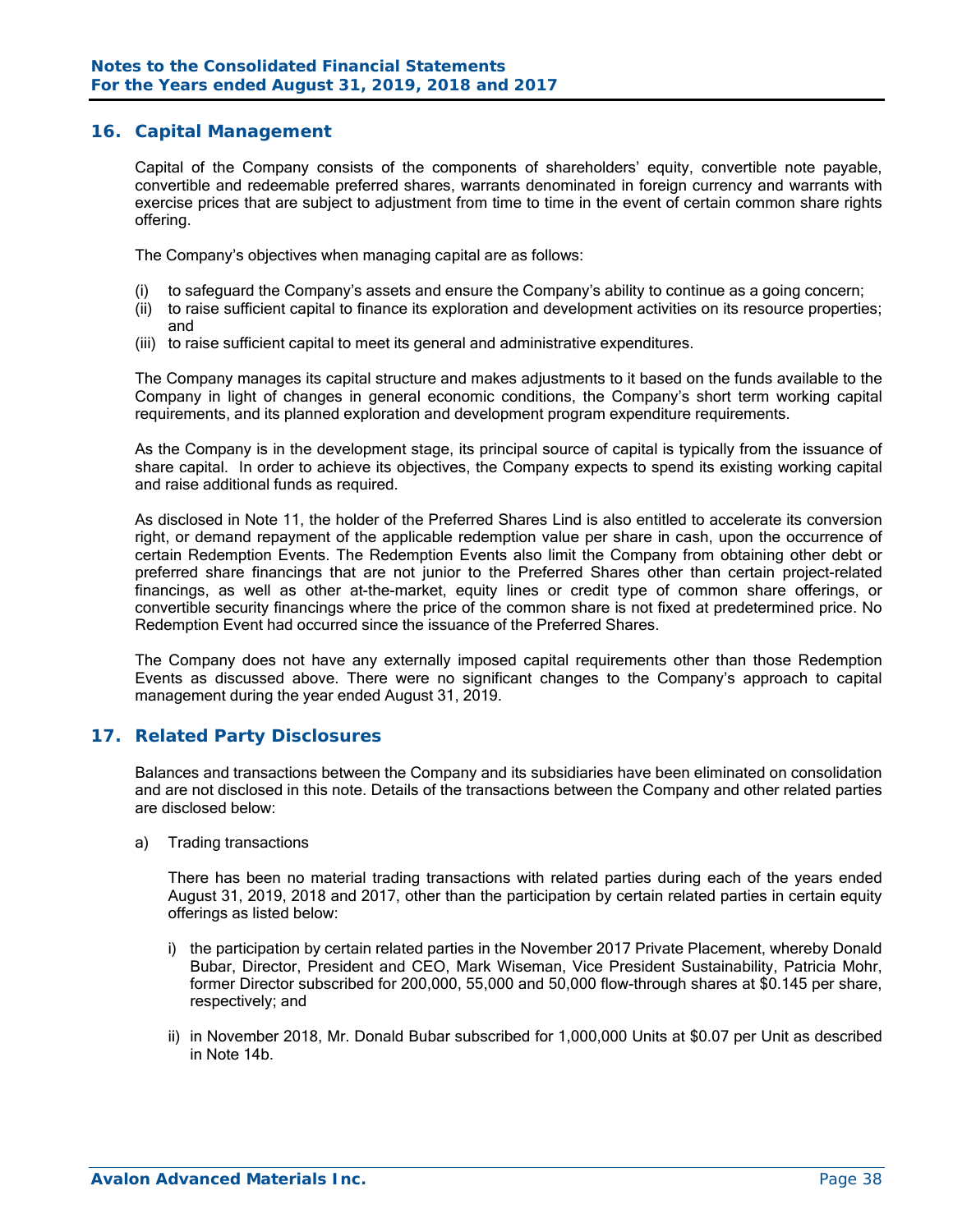### **17. Related Party Disclosures (continued)**

b) Compensation of key management personnel

The remuneration of directors and other key members of the Company's senior management team during the years ended August 31, 2019, August 31, 2018 and August 31, 2017 are as follows:

|                                                                                                  |  | August 31,<br>2019  | August 31,<br>2018   | August 31,<br>2017 |                      |  |
|--------------------------------------------------------------------------------------------------|--|---------------------|----------------------|--------------------|----------------------|--|
| Salaries, benefits and directors' fees <sup>(1)</sup><br>Share based compensation <sup>(2)</sup> |  | 1,551,593<br>70,992 | 1,692,551<br>118,991 |                    | 1,744,508<br>281,657 |  |
|                                                                                                  |  | 1,622,585           | 1,811,542            |                    | 2,026,165            |  |

- <sup>(1)</sup> Salaries and benefits of key management personnel capitalized to exploration and evaluation assets and PPE totaled \$343.246 (2018 \$577.224, 2017 \$571.471).
- $\frac{1}{2}$  Fair value of stock options earned and recognized as share based compensation during the respective reporting period.

Unpaid directors' fees and salaries included in accrued liabilities and owing to the directors and members of the Company's senior management team totaled \$566,685 as at August 31, 2019 (August 31, 2018 - \$137,500, August 31, 2017 - \$nil).

### **18. Financial Instruments**

IFRS 7 establishes a fair value hierarchy that reflects the significance of inputs used in making fair value measurements as follows:

- Level 1 duoted prices in active markets for identical assets or liabilities;<br>Level 2 linnuts other than quoted prices included in Level 1 that are of
- inputs other than quoted prices included in Level 1 that are observable for the asset or liability, either directly (i.e. as prices) or indirectly (i.e. from derived prices); and
- Level 3 inputs for the asset or liability that are not based upon observable market data.

Assets are classified in their entirety based on the lowest level of input that is significant to the fair value measurement. The fair values of the Company's warrants denominated in a currency that is not the functional currency of the Company and the warrants with exercise prices that are subject to adjustment from time to time are based on Level 2 inputs that are observable for the liability such as interest rate, dividend yield and historical volatility. The fair value of the Convertible Note Payable is based on Level 3 inputs including the applicable face value of the Note. The Company has the right to buy back the Note at any time for the outstanding face value, as such the fair value of the Note is the outstanding face value of the Note. The fair values of the Company's A1, B1 and C1 Preferred Shares are based on Level 3 inputs, including applicable redemption amounts and redemption premiums. The Company has the right to redeem the A1, B1 and C1 Preferred Shares at any time and therefore the fair value of the A1, B1 and C1 Preferred Shares is the amount the Company has to pay to redeem the A1, B1 and C1 Preferred Shares, which is the redemption amount as specified in the purchase agreements plus 5% redemption premium.

#### *Fair Values*

Except as disclosed elsewhere in these consolidated financial statements, the carrying amounts for the Company's financial instruments approximate their fair values because of the short-term nature of these items.

The Company's risk exposures and the impact on the Company's financial instruments are summarized below: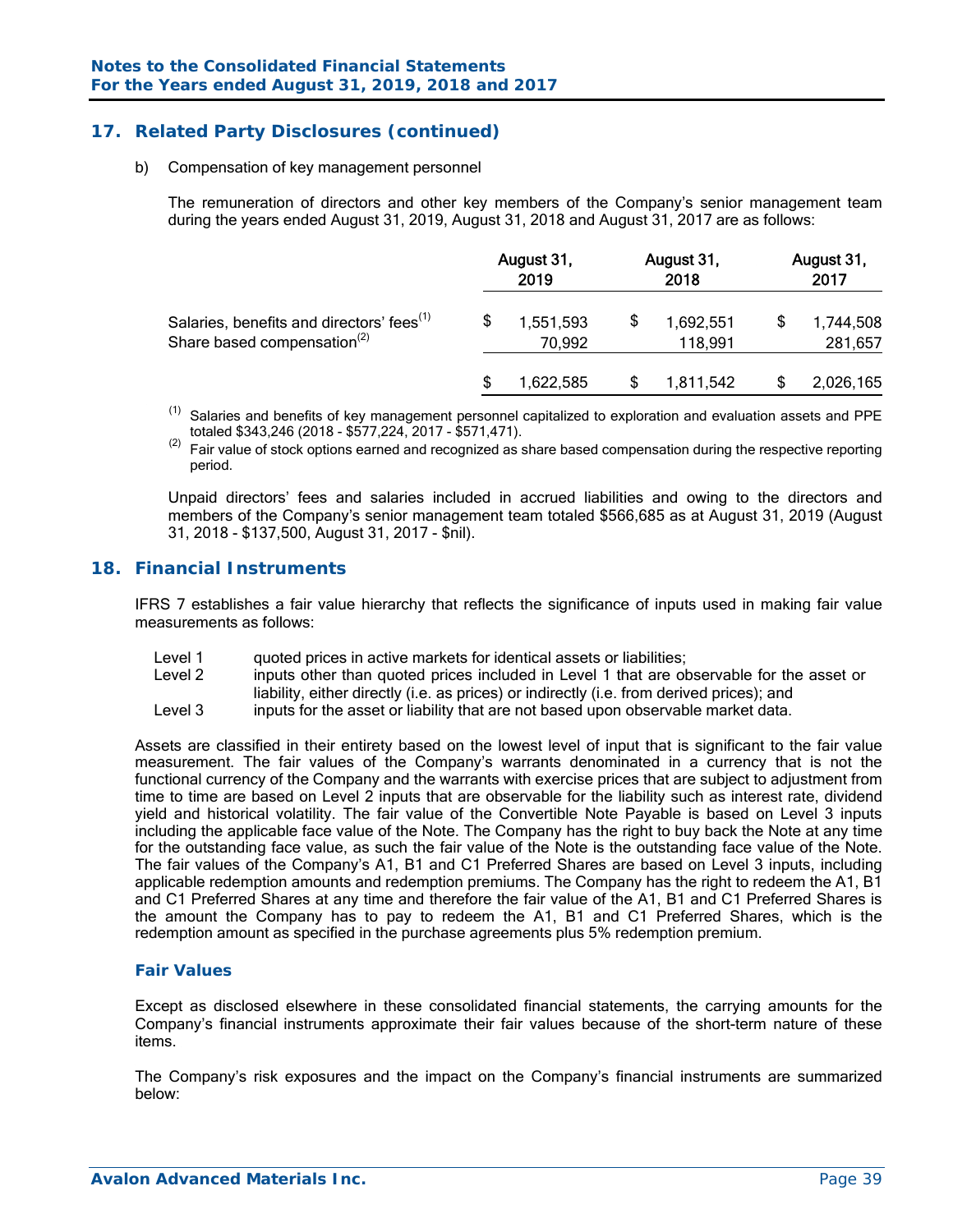### **18. Financial Instruments (continued)**

#### *Credit risk*

The Company is not exposed to any significant credit risk as at August 31, 2019. The Company's cash and cash equivalents are either on deposit with two major Canadian Chartered banking groups in Canada or invested in bankers' acceptance notes or guaranteed investment certificates issued by a major Canadian Chartered banking group. The Company's receivables primarily consist of Goods and Services Tax/Harmonized Sales Tax receivable, government grants and refundable security deposits with various federal and provincial governments and are therefore not subject to significant credit risk.

### *Liquidity risk*

Liquidity risk is the risk that an entity will not be able to meet its financial obligations as they come due. The Company has in place a planning and budgeting process to assist in determining the funds that are required to support the Company's normal operating requirements on an on-going basis and its plans for exploration and development expenditures. The Company ensures that there are sufficient funds to meet its short-term requirements, taking into account its anticipated cash flows from operations and its holdings of cash and cash equivalents.

As at August 31, 2019, the Company has current assets of \$4,965,281 and current liabilities of \$4,321,273. As disclosed in Note 11, the holder of the B1 and C1 Preferred Shares is entitled to demand repayment of the applicable redemption value per share in cash (which totaled \$912,500 as at August 31, 2019) upon the occurrence of certain Redemption Events. No redemption event has occurred since the issuances of the B1 and C1 Preferred Shares. Excluding the deferred flow-through share premium of \$47,481, the Company's adjusted working capital as at August 31, 2019 was \$691,489, (calculated by adding back the deferred flowthrough share premium of \$47,481 to the working capital of \$644,008). As the de-recognition of the deferred flow-through share premium will not require the future out flow of resources by the Company, it is management's belief that the adjusted working capital figure provides useful information in assessing the Company's liquidity risk.

Repayments due by period as of August 31, 2019:

|                                                                                                     | Within<br>1 Year                             |      | 1-3<br>Years       |      | 4-5<br>Years |      | Over<br>5 Years                    | Total                                    |
|-----------------------------------------------------------------------------------------------------|----------------------------------------------|------|--------------------|------|--------------|------|------------------------------------|------------------------------------------|
| Accounts payable and accrued liabilities<br>Operating lease obligations<br>Convertible note payable | $$1,073,792$ \$<br>205,537<br>$\blacksquare$ |      | 431,565<br>175.000 | - \$ | 445,225      | - \$ | 74,584<br>$\overline{\phantom{a}}$ | $-$ \$ 1,073,792<br>1,156,911<br>175.000 |
|                                                                                                     | \$1,279,329                                  | - \$ | 606,565 \$         |      | 445,225 \$   |      | 74,584                             | \$2,405,703                              |

#### *Market risk*

i) Interest rate risk

 The Company has cash and cash equivalents balances and it has no interest-bearing debt. The Company's current policy is to invest its excess cash in highly liquid money market investments such as bankers' acceptance notes, treasury bills and GICs. These short term money market investments are subject to interest rate fluctuations.

ii) Foreign currency risk

 The Company's functional currency is the Canadian dollar. The majority of the Company's purchases are transacted in Canadian dollars. Other than the US\$ Warrants as disclosed in Note 14c, the Company had no other significant financial assets or financial liabilities denominated in foreign currencies as at August 31, 2019.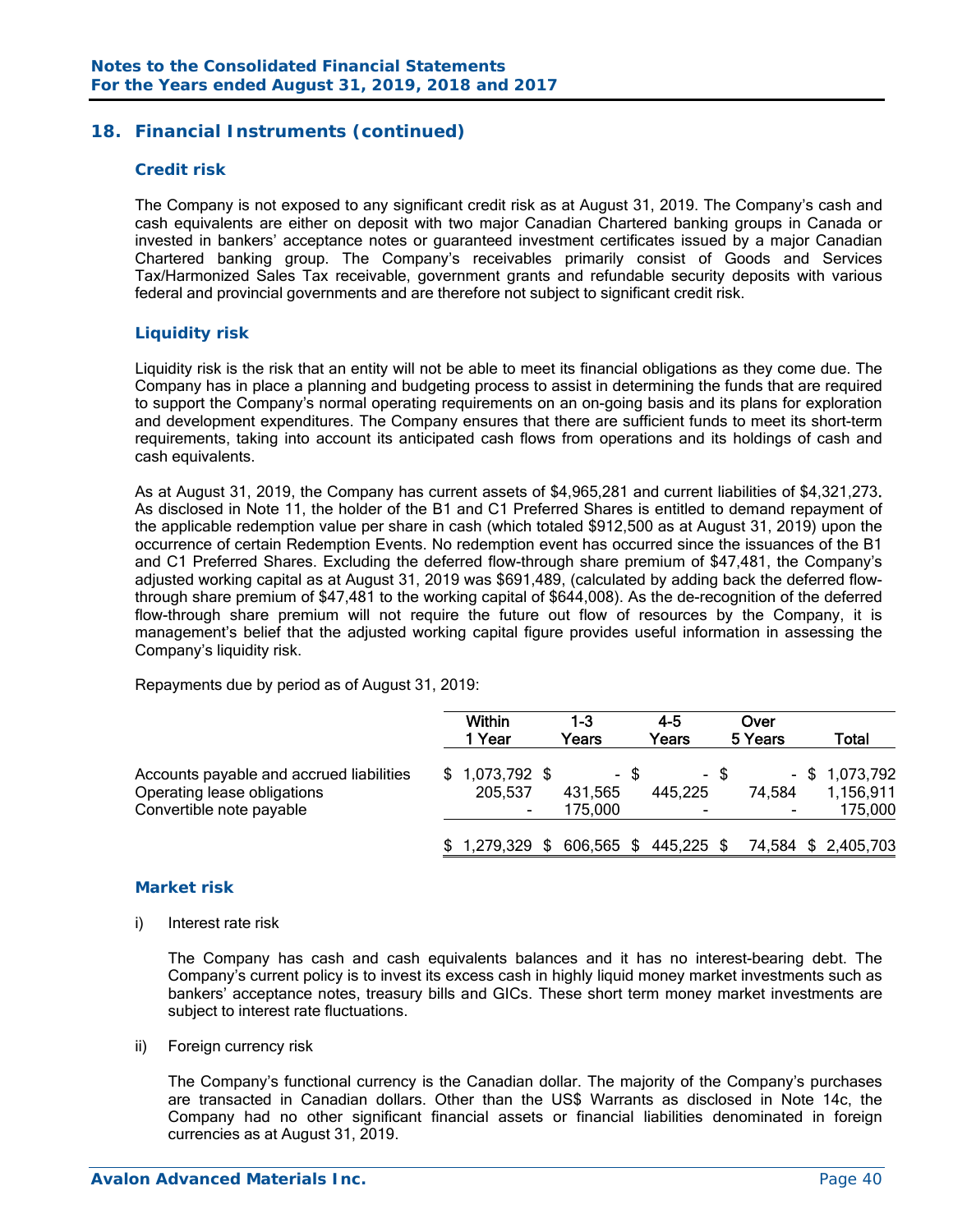### **18. Financial Instruments (continued)**

iii) Price risk

 The prices of metals and minerals fluctuate widely and are affected by many factors outside of the Company's control. The prices of metals and minerals and future expectation of such prices have a significant impact on the market sentiment for investment in mining and mineral exploration companies. This in turn may impact the Company's ability to raise equity financing for its long term working capital requirements.

#### *Sensitivity analysis*

 Considering the Company's budget expenditures for the next twelve months and its current cash and cash equivalents of \$1,881,841, with other variables held constant, sensitivity to a plus or minus 25 basis points change in interest rates would not have any significant effect on the Company's net loss over a twelve month period.

Other than the US\$ Warrants as disclosed in Note 14c, the Company had no other significant financial assets or financial liabilities denominated in foreign currencies as at August 31, 2019, and its anticipated ongoing expenditures to be transacted in US dollars for the next twelve month period is approximately US\$200,000. If the Canadian dollar weakens (or strengthens) 5% against the US dollar with other variables held constant, it would not have any significant effect on the Company's expenditures over a twelve month period.

### **19. Supplemental Cash Flow Information**

Non-cash financing and investing transactions not reflected in the Consolidated Statements of Cash Flows for the years ended August 31, 2019, August 31, 2018 and August 31, 2017 are as follows:

|                                                                                         | August 31,<br>2019 |        | August 31,<br>2018 |        | August 31,<br>2017 |         |
|-----------------------------------------------------------------------------------------|--------------------|--------|--------------------|--------|--------------------|---------|
| Share based compensation capitalized as property,<br>plant and equipment (note 14d)     | \$                 | 4,484  | \$                 | 1,825  | \$                 | 3,172   |
| Share based compensation capitalized as<br>exploration and evaluation assets (note 14d) |                    | 13,894 |                    | 25,129 |                    | 66,082  |
| Depreciation expense capitalized as<br>property, plant and equipment                    |                    | 23,383 |                    | 37,513 |                    | 46,912  |
| Depreciation expense capitalized as<br>exploration and evaluation assets                |                    | 9.342  |                    | 8,867  |                    | 8,424   |
| Common shares issued for exploration and<br>evaluation assets (note 7a)                 |                    |        |                    |        |                    | 92,500  |
|                                                                                         | \$                 | 51.103 | \$                 | 73,334 | \$                 | 217,090 |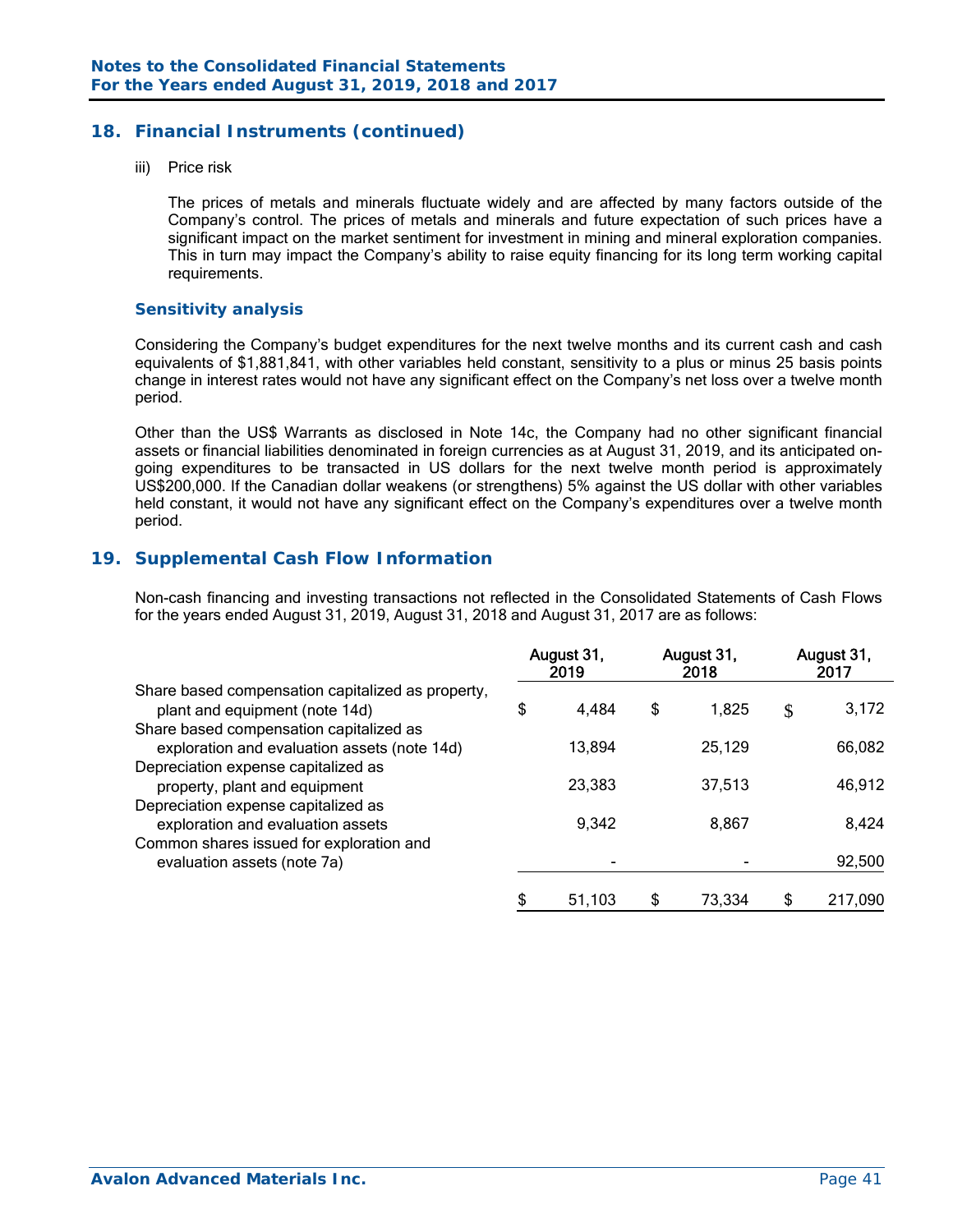### **20. Income Taxes**

### *a) Provision for Income Taxes*

The following table reconciles the income tax provision from the expected income tax amount based on the statutory rates to the amount recognized in the statements of comprehensive loss:

|                                                                                                 | August 31,<br>2019 |            | August 31,<br>2018 |             | August 31,<br>2017 |             |
|-------------------------------------------------------------------------------------------------|--------------------|------------|--------------------|-------------|--------------------|-------------|
| Net loss for the year before income taxes                                                       | \$                 | 3,541,011  |                    | \$3,458,976 |                    | \$3,674,789 |
| Combined Canadian federal and provincial tax rate                                               |                    | 25.0%      |                    | 25.1%       |                    | 25.0%       |
| Expected income tax recovery at statutory rates                                                 |                    | 885,253    |                    | 868,203     |                    | 918,697     |
| Share based compensation                                                                        |                    | (19,711)   |                    | (37, 620)   |                    | (45, 777)   |
| Non-deductible financing transaction costs                                                      |                    | (20, 074)  |                    | (89, 678)   |                    | (90, 372)   |
| Other non-deductible expenses                                                                   |                    | (736)      |                    | (2,864)     |                    | (6,708)     |
| CEE incurred applied to flow-through shares                                                     |                    | (179,086)  |                    | (476, 559)  |                    | (563, 796)  |
| Amortization of flow-through share premium<br>Non-taxable (non-deductible) change in fair value |                    | 154,676    |                    | 218,232     |                    | 317,468     |
| of financial instruments                                                                        |                    | (62, 434)  |                    | 6,706       |                    | 50,456      |
| Losses and other deductions for which no benefit<br>has been recognized                         |                    | (603, 212) |                    | (268, 188)  |                    | (262, 500)  |
| Deferred income tax recoveries                                                                  |                    | 154,676    | \$                 | 218,232     | S                  | 317,468     |

#### *b) Income Tax Effect of Temporary Differences Recognized*

 The tax effects of temporary differences recognized as at August 31, 2019 and August 31, 2018 are as follows:

|                                                                 | August 31,<br>2019 |                        | August 31,<br>2018 |                |
|-----------------------------------------------------------------|--------------------|------------------------|--------------------|----------------|
| Deferred income tax assets                                      |                    |                        |                    |                |
| Exploration and evaluation assets                               | \$                 | 4,721,336              | S                  | 4,647,258      |
| Scientific research and experimental developmental expenditures |                    | 5,424,332              |                    | 5,527,640      |
|                                                                 |                    | 10,145,668             |                    | 10,174,898     |
| Deferred income tax liabilities                                 |                    |                        |                    |                |
| Property plant and equipment                                    |                    | $(10, 145, 668)^{(1)}$ |                    | (10, 174, 898) |
|                                                                 |                    |                        |                    |                |
| Net deferred income tax assets                                  |                    |                        | S                  |                |

 $(1)$  Included the deferred income tax liability related to the carrying amount of Asset Held for Sale.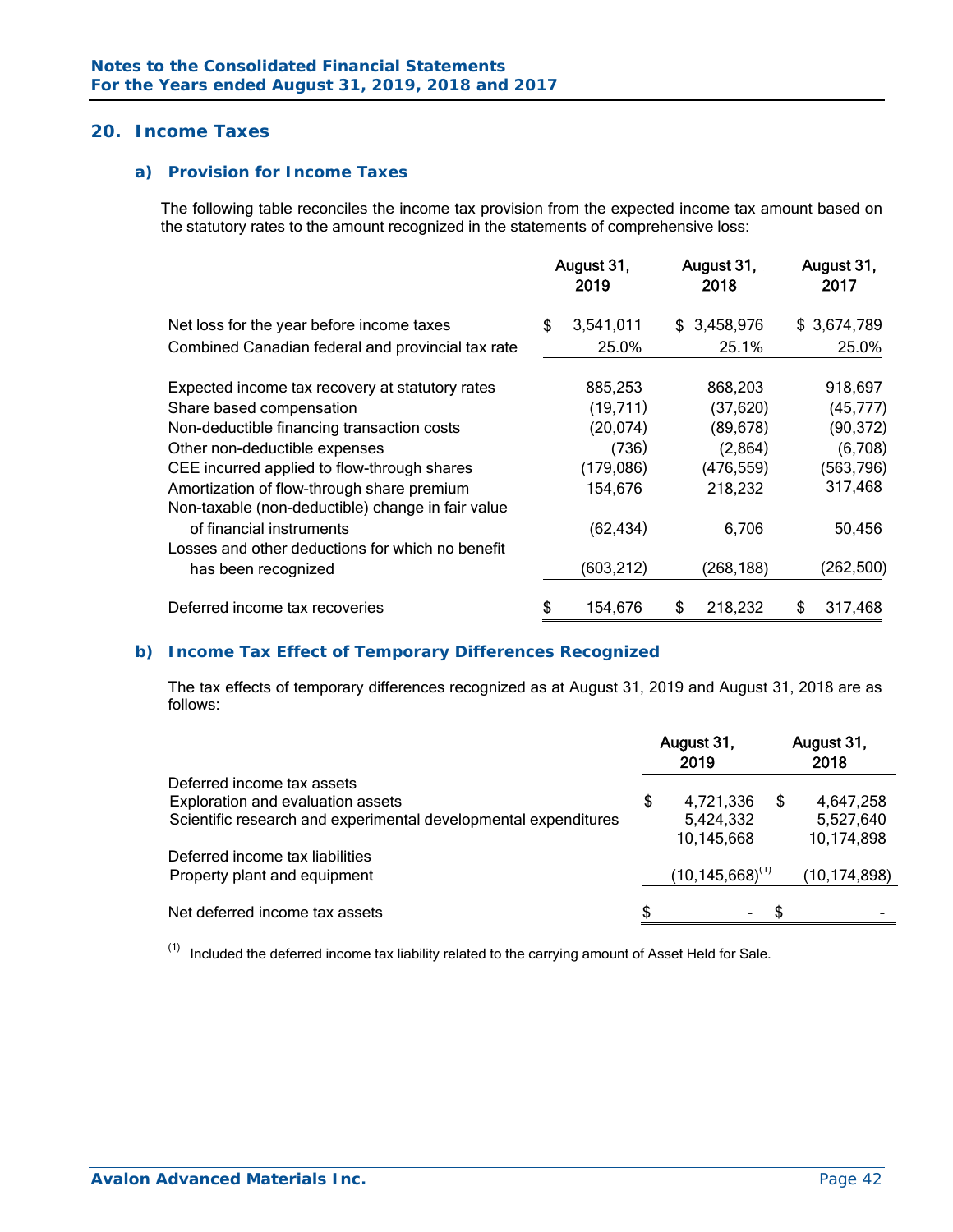### **20. Income Taxes (continued)**

#### *c) Income Tax Temporary Differences Not Recognized*

 The deductible income tax temporary differences that have not been recognized as deferred income tax assets as at August 31, 2019 and August 31, 2018 are as follows:

|                                                                 |     | August 31,<br>2019 |   | August 31,<br>2018 |
|-----------------------------------------------------------------|-----|--------------------|---|--------------------|
| Non-capital loss carryforwards                                  | SS. | 35,630,141         | S | 33,460,535         |
| Scientific research and experimental developmental expenditures |     | 5,670,428          |   | 5,345,287          |
| Share issuance costs                                            |     | 458,359            |   | 781,253            |
| Capital loss carry forwards                                     |     | 2,294,535          |   | 2,294,535          |
| Deductible temporary differences not recognized                 |     | 44,053,463         |   | 41,881,610         |

The Company also has non-refundable investment tax credit carry forwards of \$5,701,467 (2018 - \$5,773,473), which has not been recognized as a deferred income tax asset.

#### *d) Non-Capital Losses*

The Company has non-capital losses carried forward of approximately \$33,963,000 (2018 - \$31,793,000, 2017 – \$26,424,000) available to reduce future years' Canadian taxable income. These losses will expire as follows:

| \$<br>156,000 |
|---------------|
| 232,000       |
| 847,000       |
| 914,000       |
| 1,584,000     |
| 3,050,000     |
| 3,601,000     |
| 4,151,000     |
| 4,211,000     |
| 4,397,000     |
| 3,008,000     |
| 2,805,000     |
| 2,837,000     |
| 2,170,000     |
|               |

 The Company also has net operating losses of approximately \$1,668,000 (2018 - \$1,668,000, 2017 - \$1,668,000) to reduce future years' U.S. taxable income. These losses will expire as follows:

| 2031<br>\$ | 5,000     |
|------------|-----------|
| 2032       | 2,000     |
| 2033       | 3,000     |
| 2034       | 1,658,000 |

#### *e) Capital Losses*

 The Company has capital losses carried forward of approximately \$2,295,000 (2018 - \$2,295,000, 2017 - \$2,295,000) available to reduce future years' Canadian taxable capital gains.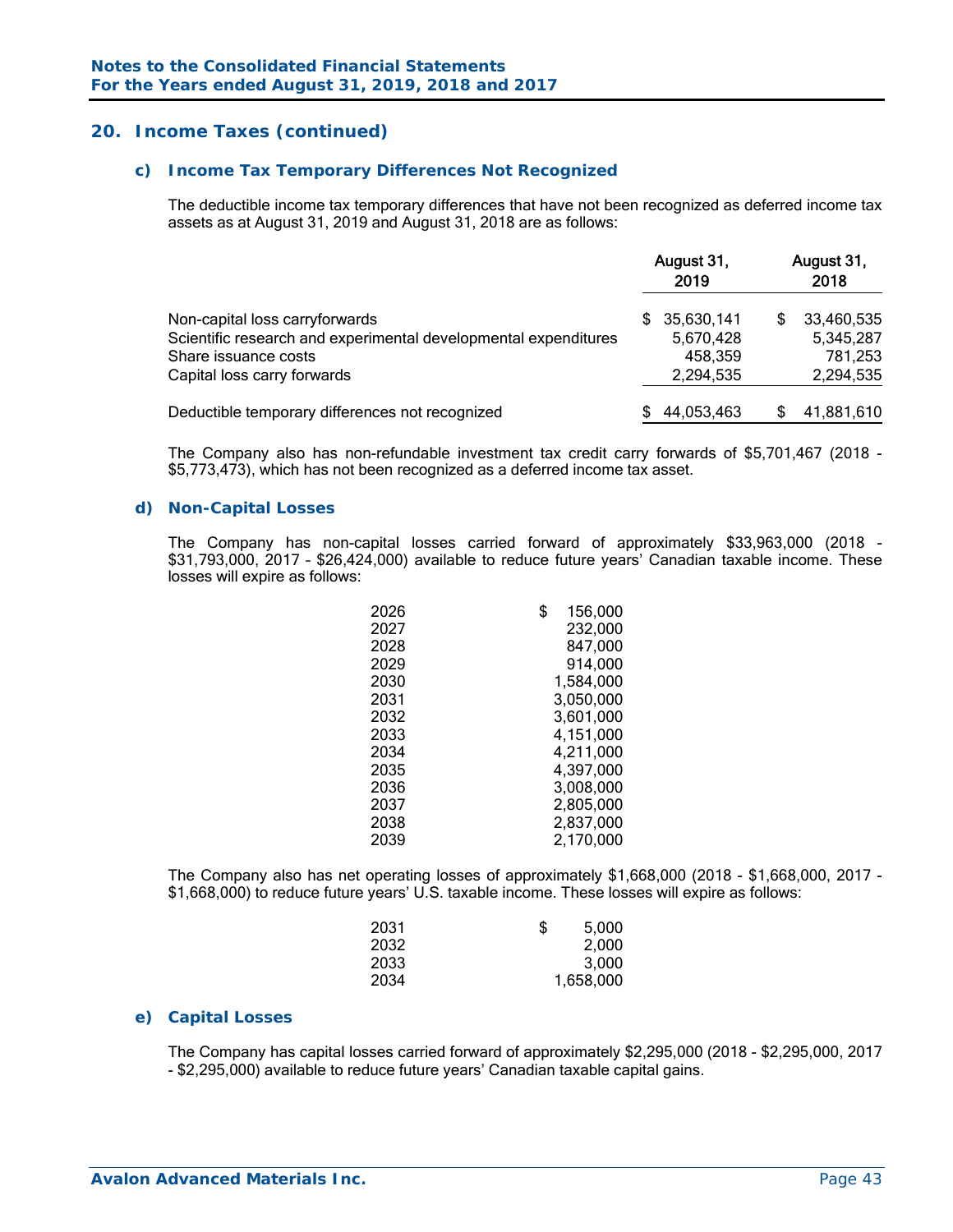### **21. Loss per Share**

The weighted average number of common shares for the purposes of diluted loss per share reconciles to the weighted average number of common shares used in the calculation of basic loss per share as follows:

|                                                                                               | August 31,<br>2019 | August 31,<br>2018 | August 31,<br>2017 |
|-----------------------------------------------------------------------------------------------|--------------------|--------------------|--------------------|
| Weighted average number of common shares<br>used in the calculation of basic loss per share   | 275,760,316        | 215, 152, 381      | 187,869,637        |
| Diluted impact of convertible note payable                                                    |                    |                    |                    |
| Diluted impact of convertible redeemable preferred shares                                     |                    |                    |                    |
| Diluted impact of warrants                                                                    |                    |                    |                    |
| Diluted impact of stock options                                                               |                    |                    |                    |
| Weighted average number of common shares used in<br>the calculation of diluted loss per share | 275,760,316        | 215, 152, 381      | 187,869,637        |
|                                                                                               |                    |                    |                    |

The loss used to calculate the basic and diluted loss per common share for the year ended August 31, 2019 was \$3,386,335 (2018 - \$3,240,744, 2017 - \$3,357,321).

As at August 31, 2019, the Company had 36,619,013 (2018 - 31,179,240, 2017 - 24,649,240) warrants and 9,396,250 (2018 - 11,345,000, 2017 - 10,335,000) stock options outstanding. As at August 31, 2019, the Company also had 145 Preferred Shares (2018 – 570, 2017 – 480) and \$175,000 (2018 and 2017 - \$Nil) Convertible Note Payable outstanding, which could had been converted into a total of 28,717,320 common shares based on the closing price of the Company's common shares on the TSX of \$0.045 on August 31, 2019. These warrants, options, Preferred Shares and Convertible Note Payable could potentially dilute earnings per share in the future, but have not been included in the diluted loss per share calculation because they were antidilutive for the years ended August 31, 2019, August 31, 2018 and August 31, 2017.

#### **22. Operating Lease Arrangements**

The Company has entered into commercial leases on its premises and the future minimum lease payments under non-cancellable operating leases are as follows:

| 2020                | \$205,537 |
|---------------------|-----------|
| 2021                | 214,644   |
| 2022                | 216.921   |
| 2023                | 221,474   |
| 2024                | 223.751   |
| 2025 and thereafter | 74.584    |

#### **23. Commitments**

As at August 31, 2019, pursuant to the subscription agreements entered into for the December 2018 private placement the Company is required to incur additional CEE of \$221,580 by December 31, 2019.

#### **24. Events After the Reporting Period**

Subsequent to the year ended August 31, 2019, the Company:

a) granted an aggregate of 675,000 stock options with a weighted average exercise price of \$0.08 per share to certain employees, directors and consultants of the Company. The weighted average contract life of these options at issuance was 3.4 years;